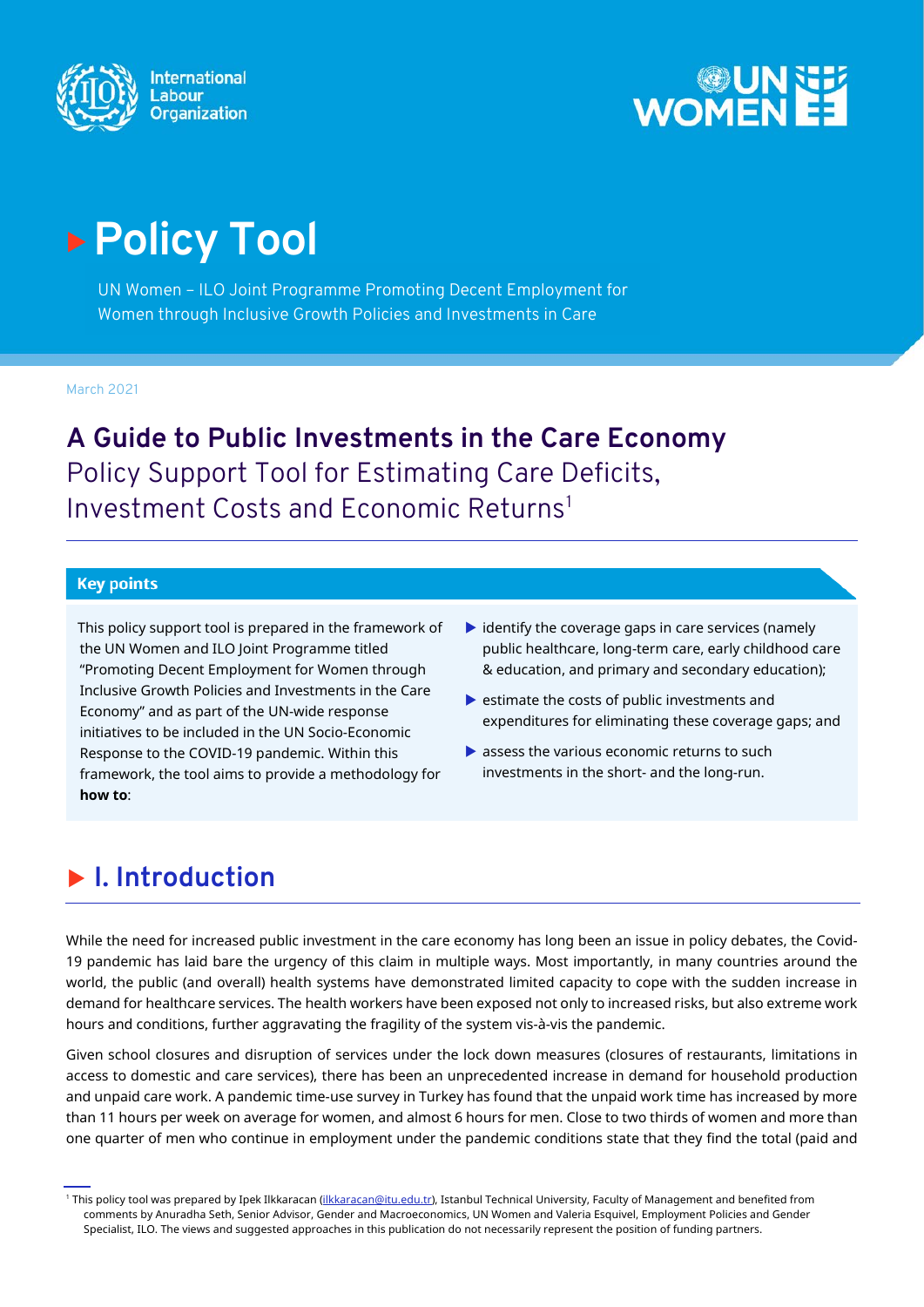unpaid) workload extremely difficult to cope with (UNDP Turkey 2020; Ilkkaracan and Memis 2020). Similar increases in unpaid work time of both women and men under the lock down measures have been reported in other countries (Deshpande 2020 for India, UN Women 2020 for Jordan, Farres, et.al. 2020 for Spain, Andrew et.al. 2020 for the UK), all pointing out that the time squeeze on employed women is particularly severe forcing many to drop out of the labour market under pressures of the dual shift. Following from such evidence, UN Women (2020) and ILO (2020) note that the Covid-19 crisis exposed the unequal impact of the crisis on women and men, this time not only in terms of women's more fragile position in labour markets, but also in terms of the unequal gender distribution of care work.

Moreover in view of the severity of the economic impact of the pandemic around the world and rising rates of unemployment, there is a consensus in policy circles on the need for unprecedented economic policy stimulus. Fiscal stimulus packages need to be designed and implemented with attention to maximizing their efficiency so that they instigate the highest possible decent jobs and income generation, poverty prevention/reduction, inclusive and sustainable growth with particular attention to promoting gender equality. Ensuring that fiscal stimulus spending includes investments in the care economy, promises to meet these multiple policy objectives - jobs generation, poverty reduction and gender equality - simultaneously.

It has been long acknowledged that fiscal policy can serve as an effective tool to alleviate inequalities while at the same time boosting aggregate demand and growth through job creation. An emerging debate on macroeconomic policy points out that the specific choices made in stimulus packages with respect to the sectoral allocation of spending embody strong implications for the magnitude and composition of emerging labour demand. This is due to differential employment multipliers across sectors and also the varying composition of employment by gender and skills. Care service sectors are substantially more labour intensive than, for example, construction (a common target of stimulus spending) or most other service sectors. Also, the composition of labour demand tends to favour women more than men in care services while the reverse is true for other sectors such as construction. Care service expansion also triggers labour supply side effects in particular for women, by alleviating the constraints on their time and creating a more equal basis upon which they are able to make decisions to enter the labour market.

As such fiscal stimulus packages and targeted industrial policies supporting the expansion of health, education, and other neglected care service sectors can serve as an effective strategy to strengthen aggregate demand while improving longerterm economic growth, gender equality and societal wellbeing simultaneously (ILO 2018; Stiglitz 2016; UNCTAD 2017; UN Women 2018).

This policy support tool is meant to contribute to the design of post-pandemic intervention packages in order to promote an effective and inclusive recovery. Its purpose is to help governments prioritize expenditures from the perspective of a gender-equitable, and inclusive growth process. Further, it enables policymakers to be aware of the potential of investments in the care economy to meet multiple development priorities. It is meant to build on and support national capacities.

This "how to" guide to public investments in the care economy is based on recent country-level as well as cross country applied work by the ILO, UN Women, and some research institutes around the world since the 2010's (listed and summarized in the appendix). While these studies share a common research framework, they vary in terms of their analytical methodologies, the care sectors on which they focus, and the measures used for assessing economic returns. This tool builds on the diversity embedded in these studies so as to provide the user with various options in determining the exact scope of analytical dimensions, approaches and applications.

The policy support tool is structured as follows: Section II presents a description of the overall framework and provides an overview of the hitherto applied studies, which serve as a resource for this policy support tool. Section III introduces a general guideline for assessment and costing of care coverage gaps, Sections IV and V elaborate further in the context of the various sub-sectors of care services in the education and health & LTC sectors respectively. Finally, Section VI focuses on the assessment of economic returns by different methodological approaches.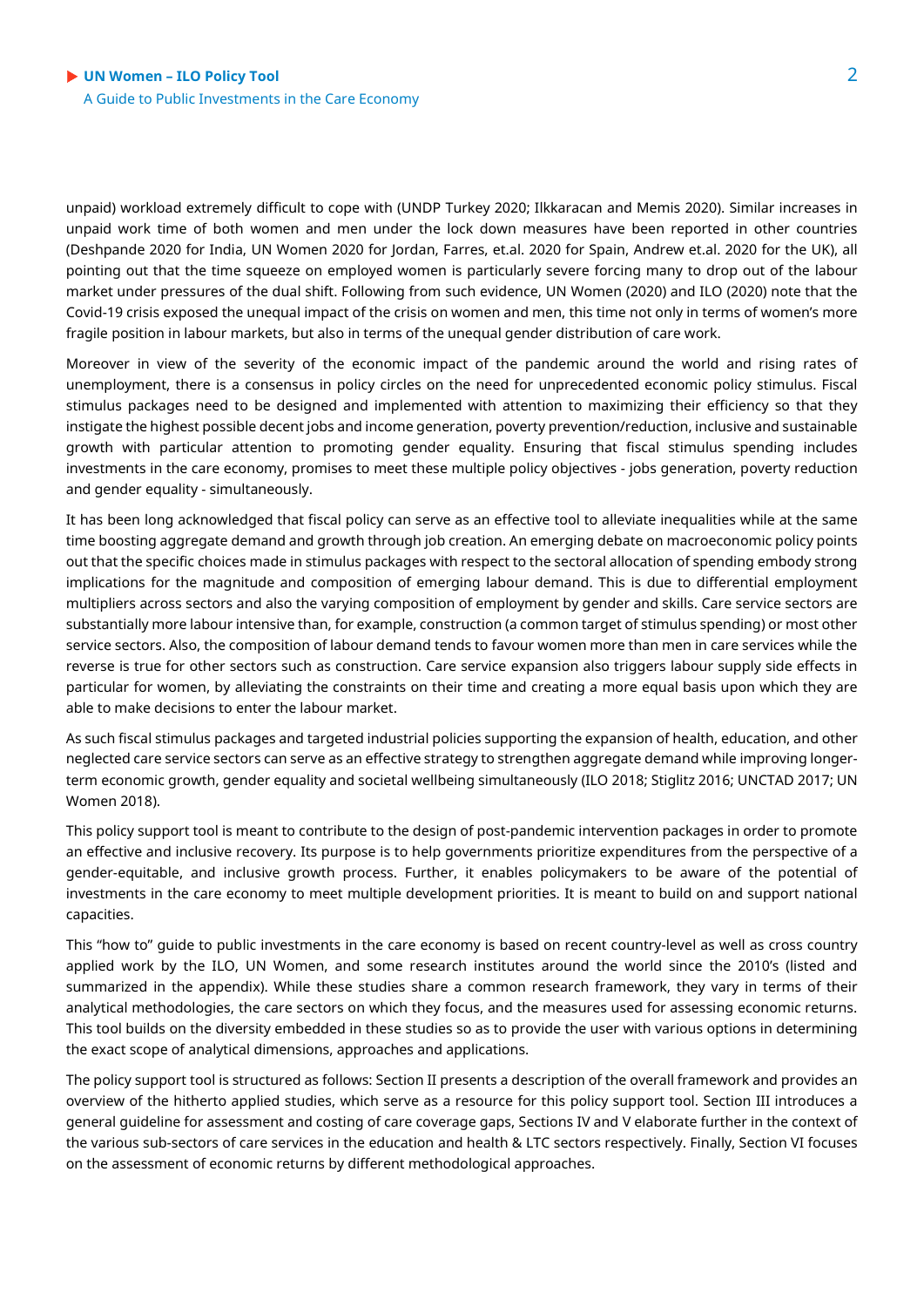### **II. Framework and Sample Studies**

### **II.A. Defining 'Investing in the Care Economy'**

The care economy entails a diversified range of productive work with both paid and unpaid work activities for providing direct and indirect care necessary for the physical, psychological, social wellbeing of primarily care dependent groups such as children, the elderly, disabled and ill, as well as for prime-age working adults (Figures 1 and 2).

A substantial amount of care work is performed on an unpaid basis in the domestic sphere (household production). There is also substantial amount of unpaid work performed in less developed rural contexts such as fetching water, collecting firewood, food production and processing for self-consumption, which supports care activities. Community and volunteer work entail another form of unpaid work. An estimation by the ILO (2018) shows that unpaid care work for household production entails 16.4 billion hours of work time annually (equivalent of approximately 2 billion jobs (assuming an 8-hour work day). Three quarters of these unpaid work hours are performed by women. Care work is also performed on a paid basis in the public or market spheres, in healthcare and social services, education, domestic and personal services. According to ILO (2018) estimates, the size of the paid care economy corresponds to 381 million jobs around the world, compromising 11.5 per cent of global employment. Two thirds of paid care workers are women. (Figure 1).

Direct care work is person-to-person provisioning of services. In terms of unpaid domestic work, it can be bathing or feeding a baby or a long-term ill person, helping a child with homework or accompanying an elderly or disabled person on a doctor's visit. In terms of paid direct care work, it entails the activities of care workers employed in care sectors such as teachers, doctors, nurses or babysitters. Direct care work is labour intensive and given the requirement of person-toperson contact, there is limited room for mechanization. Indirect care work is production activities that support direct care provisioning without necessarily person-to-person contact, such as cleaning, washing, cooking, shopping or managing house. In terms of paid indirect care work, it entails the non-care workers employed in care sectors such as administrators, cleaners, transport/security workers or domestic workers. In a less-developed rural context, activities that support indirect care also entail unpaid productive activities such as fetching water or firewood, food production and processing for self-consumption (Figure [2](#page-2-0)).<sup>2</sup>

Investing in the care economy can be through a variety of means and policy interventions that improve households' access to quality care, whether paid or unpaid, direct or indirect. For example, expansion of care services for children, the elderly, disabled and ill, introducing legislation on care leave and improving its implementation, establishing insurance schemes for care leave to cover the self-employed, enacting flexible work practices or shortening of full-time employment hours for better work-life balance (see UN Women 2018 for a detailed discussion). This policy tool focuses in particular on expansion of care services, entailing both direct and indirect care, produced in or outside of the household, but provided by paid labour.

<span id="page-2-0"></span><sup>&</sup>lt;sup>2</sup> Unpaid work is also be differentiated by inclusion in versus exclusion from the System of National Accounts (SNA). To the extent that unpaid work activities are included in the SNA, they acquire some visibility; they are included in conventional statistical measures as productive work. While unpaid work in rural contexts (such as fetching water/firewood or food production for self-consumption) is included in SNA accounts, other forms of unpaid work are excluded from the SNA.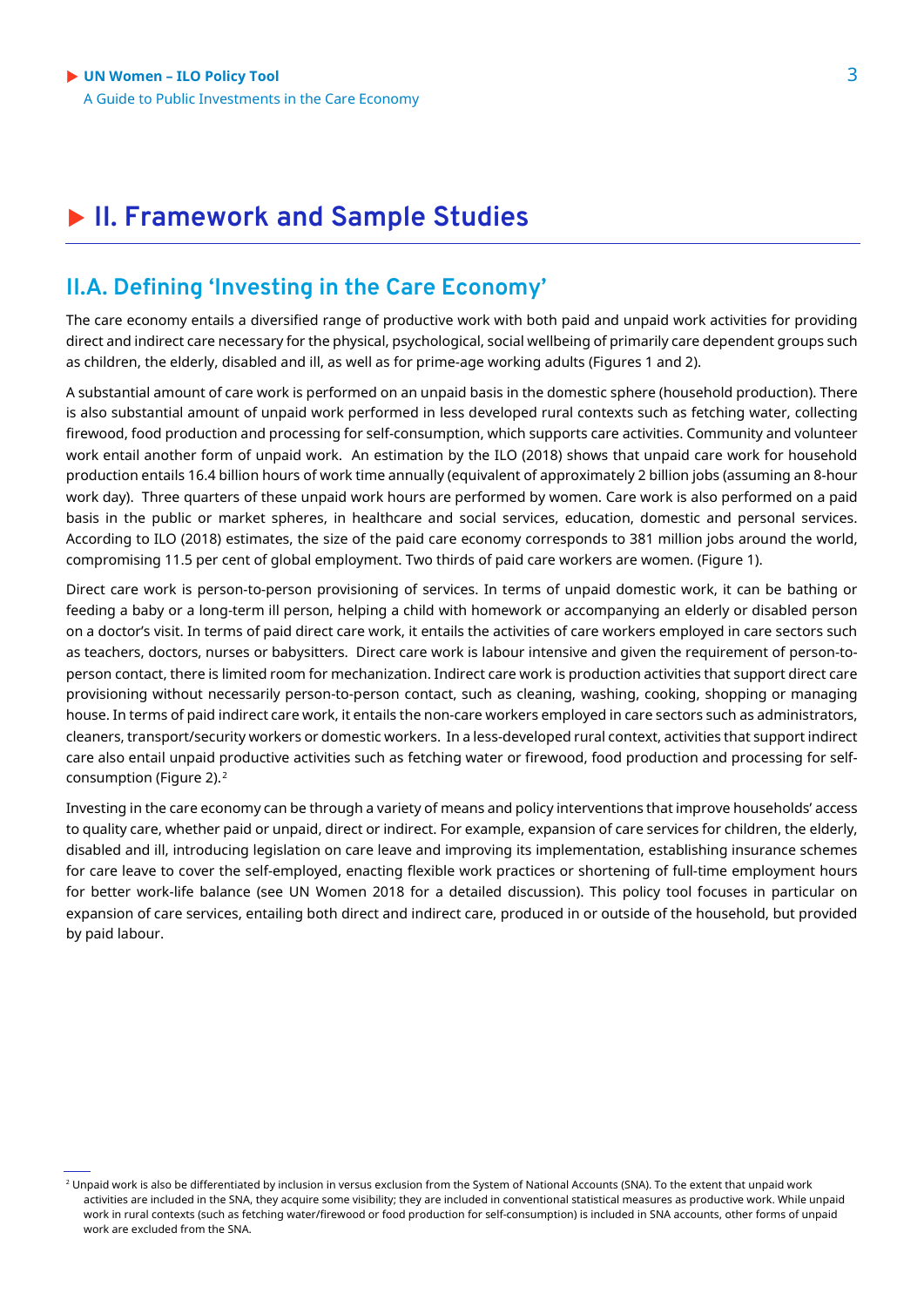A Guide to Public Investments in the Care Economy

#### **Figure 1. Defining the Care Economy – Unpaid and Paid Work**



\* ILO (2018) defines care work as limited to services production only, in order to ensure consistency across the frameworks of the International Convention on Labour Statistics (ICLS 2013), the International Classification of Time Use Activities (ICATUS 2016) and the System of National Accounts (SNA 2008). Time spent in production of goods for self-consumption is considered unpaid work but not unpaid care work (see ILO 2018, p.9, Table 1.1).

#### **Figure 2. Defining the Care Economy – Direct and Indirect Care**



\* See note under Figure 1, on the relation between goods production, care work and unpaid work.

The scope of what is meant by care services in this policy tool, derives upon a comprehensive conceptualization by ILO (2018). This includes a wide spectrum of services provided by diverse workers such as doctors, nurses, therapists, health aides, early-education specialists, primary and secondary school teachers, childcare and domestic workers.[3](#page-3-0) The care

<span id="page-3-0"></span><sup>&</sup>lt;sup>3</sup> This conceptualization is based on the following definition of 'care work' by Esquivel (2014): "Care work constitutes a subset of service work, characterized by interpersonal relations and face-to-face services that contribute to the development of the human capabilities of the care recipient ("nurturance")."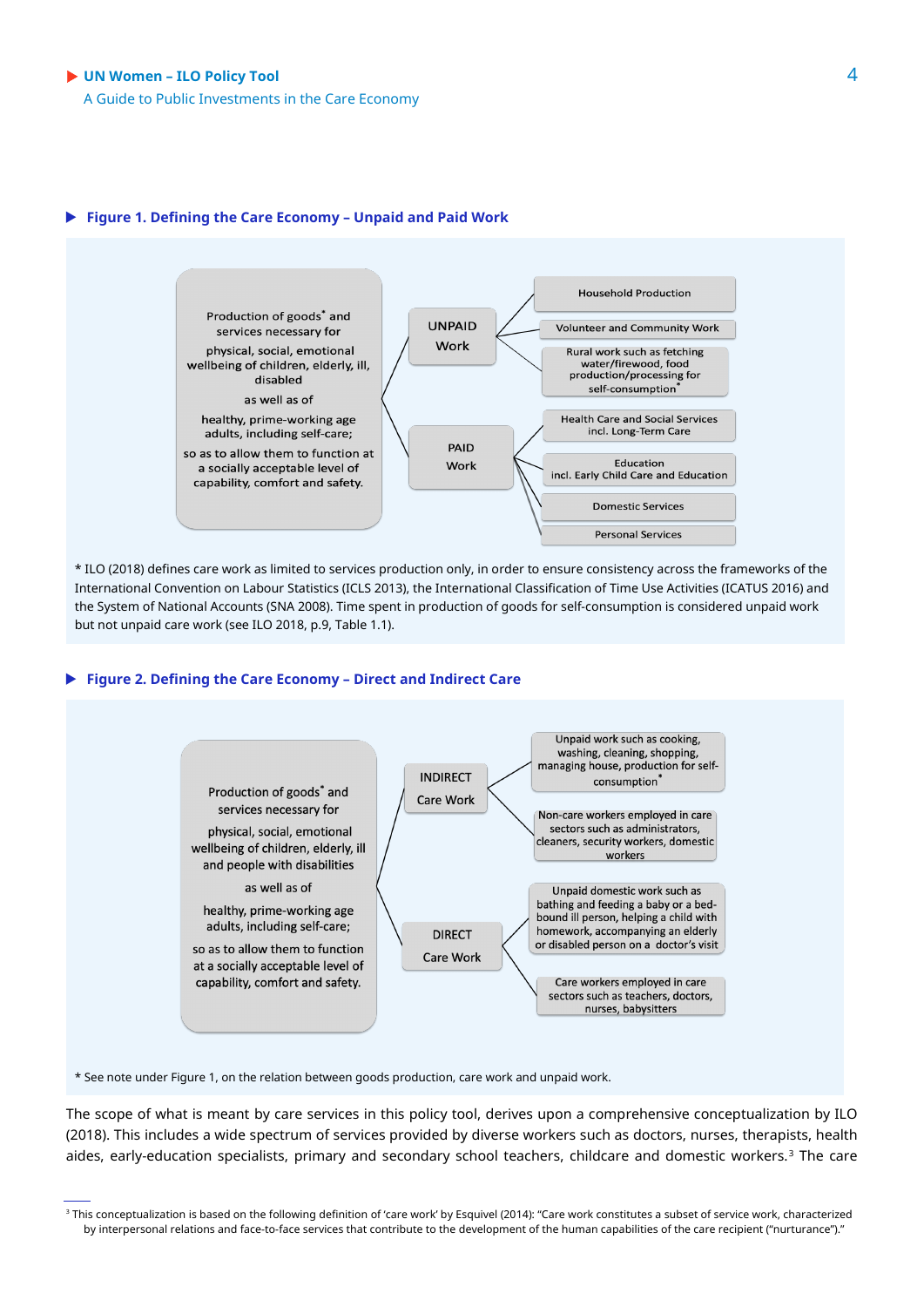services which establish the target for public investments within the scope of the policy support tool, entail the following sectors of economic activity:

Education Services Sector:

- Early childhood care and education (ECCE)
- Primary and secondary education

Health Care Services Sector:

- Ill/patient care (short-term care)
- Long-term care for the elderly and people with a chronic disability and illness (LTC)

### **II.B. Framing the Assessment of Economic Returns to Care Investments**

There are a variety of approaches to assessing the economic outcomes of care service expansion, reflecting its multiple economic and social returns. Economic returns to care investments take place through both supply and demand side channels as shown in Figure 3. Up until recently, most studies and policy discussion focused on the labor supply side effects of access to care services. For workers with care responsibilities (predominantly women), access to care services alleviates the time constraints on their labour supply. This improves (female) labour force participation and labor market attachment. The studies which attempt to identify the impact of access to care services on women's labour supply, commonly apply an econometric model to estimate the change in the probability of labour force participation (see for example, Apps and Rees 2004 and 2005; Del Boca and Pasqua 2005; Del Boca and Sauer 2006; Del Boca and Vuri 2007). There are also estimations of potential GDP growth (supply-side growth) consequent to increases in female labour force participation (see for example, the widely quoted McKinsey 2015 study).

Another supply-side channel becomes operational through expanding child-care and preschool services and the consequent long-run effects on human capital enhancement (Figure 3). This approach emphasizes the critical role that early childhood care and education services play in the physical, social, and mental development of children, preparing them to succeed in school and adult life. Hence, investment in early childhood care services has potential long-run growthenhancing effects through improved quality of human capital that can be identified through the internal rates of return as well as equity enhancing effects through improved social mobility (see for example, Conti and Heckman 2012, Heckman, Pinto, and Savelyev 2013; Heckman, et.al. 2010). Other supply-side effects pertain to improved labour productivity of workers, particularly with care responsibilities through access to better work-life balance. These productivity enhancing supply-side effects culminate in supply-side growth (Figure 3).

A number of recent empirical studies which establish the main motivation for this policy support tool (listed in Table 1), approach the issue from a demand-side perspective and within a macroeconomic framework. They focus on short-run economic returns through job generation directly in the care sectors as well as indirectly in other related sectors through backward linkages (Figure 3). Their findings show that, given the substantially higher labour intensity of care work, each dollar spent on the care sector has the potential to generate 2 to 3 times more jobs than if the same dollar was to be spent on other sectors such as physical infrastructure and construction (a common target of fiscal stimulus spending). The higher jobs generation facilitates improved wage earnings and hence stimulates short-run demand-side growth.

Given the gender composition of care employment, care services expansion creates new jobs particularly in femaledominated occupations and sectors. As such it promotes gender equality also through the labour demand side. Overall we can say that expansion of care services facilitates the narrowing of gender economic gaps through a double-pronged mechanism that becomes operational both on the supply and the demand side: It alleviates the time constraints on women's labour and improves female labour force participation; while simultaneously creating jobs in female-dominated sectors and generating demand for women's labour (Figure 3).

Finally, there are also demand side effects on poverty alleviation. Spending on care services creates a substantial number of jobs and generates labour earnings, which reduce the risk of poverty. Care expansion also promotes dual earner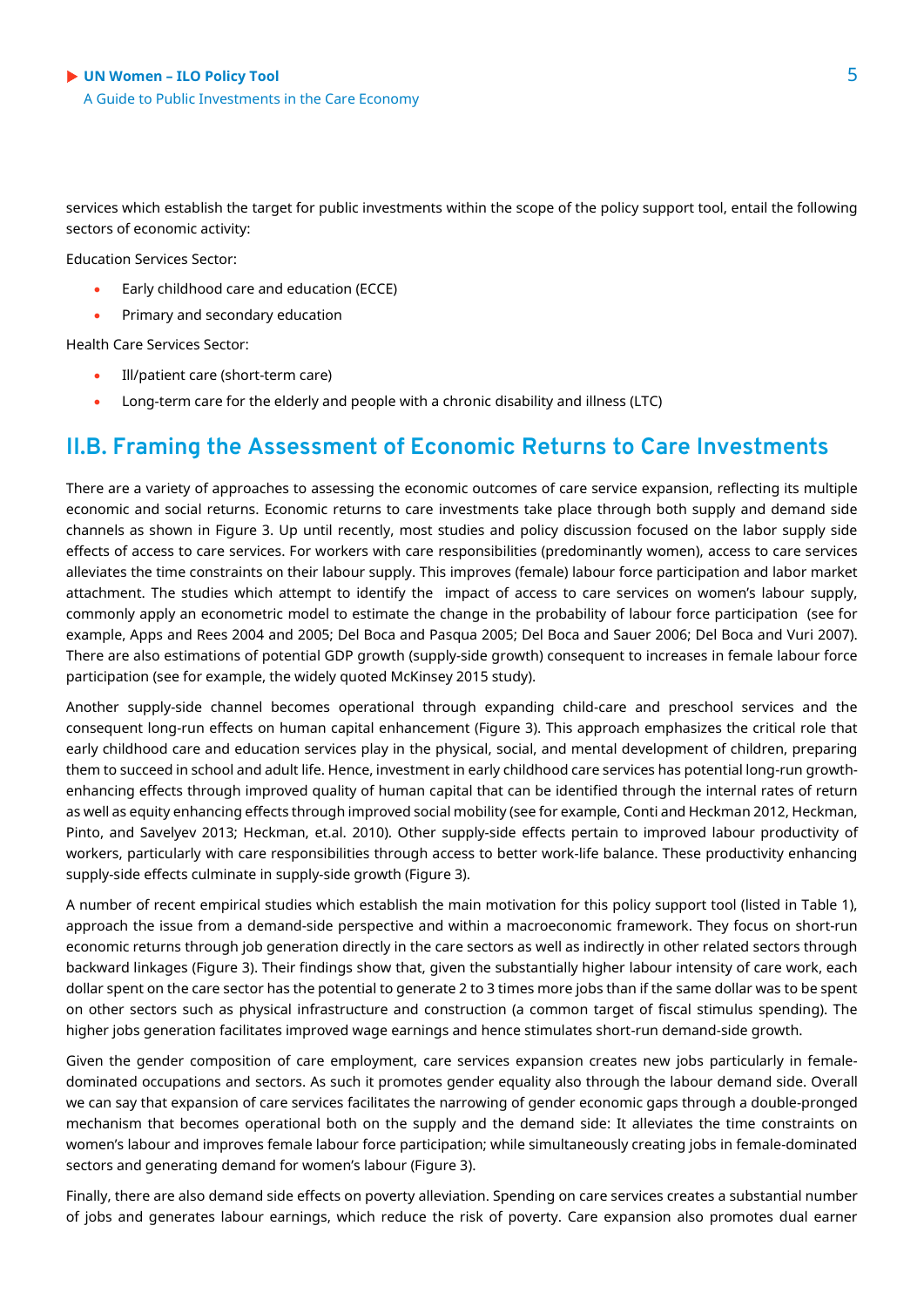households, who are exposed to lower poverty risk than single male breadwinner households, On the supply side, the lower requirements on unpaid work time implies that time poverty is also reduced. Overall the expansion of care services facilitates a simultaneous reduction of time- and income poverty.

As mentioned above, this tool focuses particularly on evaluating the short-run demand-side effects in terms of decent employment creation, gender equality, and poverty alleviation, as well as fiscal sustainability. The reason for focusing on short-run demand side effects is based on the objective of addressing fiscal policy design (particularly in the context of stimulus and bail-out packages under the current Covid-19 related economic crisis) and its implications for inclusive growth, resilient recovery and gender equality. Public budgets are designed on an annual basis and hence the returns to public spending within the short-run play an important role in allocation decisions. The identification of demand-side returns to investing in care, essentially explores a short-run economic rationale to public investments in care for providing solutions to jobless growth, high unemployment, low labour force participation, and rising poverty.

The next section provides an overview of this research and the last section (Section VI) discusses in more detail the analytical frameworks and methodologies, which are employed in assessing these demand-side returns to investing in care.

#### **Economic Returns to Investment in Social Care** Demand-side Supply-side effects effects Alleviate time **Jobs Generation** constraints Increase relative Increase demand for women's women's labor Access to ECEC labor supply by all children Increase Improve wage Decrease gende incomes productivity of employment and workers with care  $r$ nings gaps responsibilities Decrease income poverty Enhaced Time- and humar Income Poverty capital Decrease in socioeconomic Demand-led growth inequalities Increase in productvity and supply-led growth

#### **Figure 3: Economic Returns to Investing in the Care Economy: Supply and Demand-side Channels**

### **II.C. An Overview of Applied Studies**

There are a series of applied studies on demand side effects of investing in social care which emerged in the 2010's. They typically undertook an assessment and costing of the coverage gaps in various sub-sectors of care services and evaluate the economic returns to public investments. A full list of studies and their main features is provided in Table 1 and a detailed review can be found in the Appendix. This section focuses particularly on the studies by the ILO and UN Women.

Most studies listed in Table 1 are conducted on a country basis and focus either on ECCE or LTC given these are the two sub-sectors where the coverage gaps are the widest. ILO (2018) is the most comprehensive study both in terms of global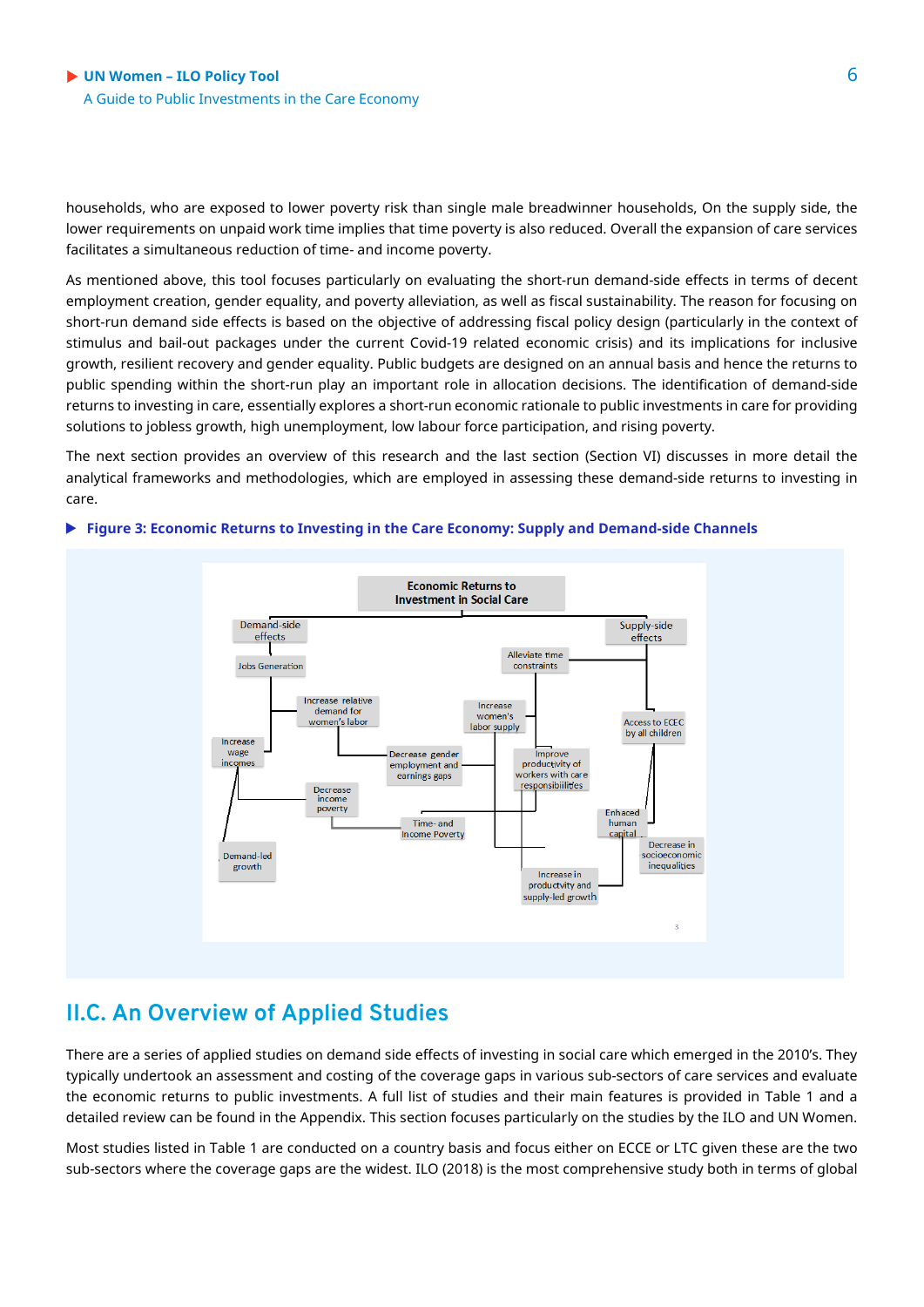coverage as well as the coverage of care service sectors. It assesses the coverage gap in [4](#page-6-0)5 countries<sup>4</sup> across all levels of education (ECCE, primary, secondary and tertiary) plus health care services in terms of both short-term ill/patient care and long-term care for older persons and people with a chronic illness or disability. The care coverage gaps are identified and costed against specific policy targets derived from sustainable development goals (SDGs) for the year 2030. Accordingly, ILO (2018) finds that for these 45 countries to achieve SDG targets in education and health, there is a need for increasing expenditures on care services by an additional 3.5 per cent of their total GDP. Through an analysis of the employment generation impact, the study also shows that an increase in spending of this magnitude has the potential to create over 117 million new jobs directly in the education and health care sectors (including ECCE and LTC) and indirectly in other interlinked sectors. More than half (55 per cent) of these jobs are likely to go to women.

UN Women (2019a) covers three countries (South Africa, Turkey and Uruguay), while UN Women (2019b and c) focus on Kyrgyzstan and Macedonia respectively. All undertake an assessment of the coverage gap with respect to ECCE services against a policy target of universal coverage. The total cost of closing the ECCE gap is estimated to range from at a minimum of 2.8 per cent of GDP (Uruguay), to at a maximum 3.7 per cent of GDP (Turkey). The additional direct and indirect jobs generation would increase employment by 3.0 percentage points at a minimum (Kyrgyzstan) to as much as 6.3 percentage points (S. Africa), with at least two thirds of these new jobs employing women. The fiscal returns (increase in tax revenues as a result of new employment and income generation) are estimated to be substantial, with the initial outlay of expenditures being self-financed at a rate of 26 per cent at a minimum (Kyrgyzstan) to as much as 51 per cent (Uruguay).

As can be seen in Table 1, under 'economic returns assessed', some of the studies present further analysis of demand-side economic outcomes of investing in care beyond that of employment generation, such as the impact on income distribution and poverty reduction or the impact on macroeconomic growth and productivity. These are discussed in Section IV and also in the Appendix.

<span id="page-6-0"></span><sup>4</sup> The countries are those which have the available data for analysis of employment generation impact of investing in care service expansion. These are predominantly high- and middle-income countries, including most countries in the OECD and account for 85 per cent of global GDP and close to 60 per cent of global population (workforce) (see the background paper for ILO 2018: Ilkkaracan and Kim 2019, p.5).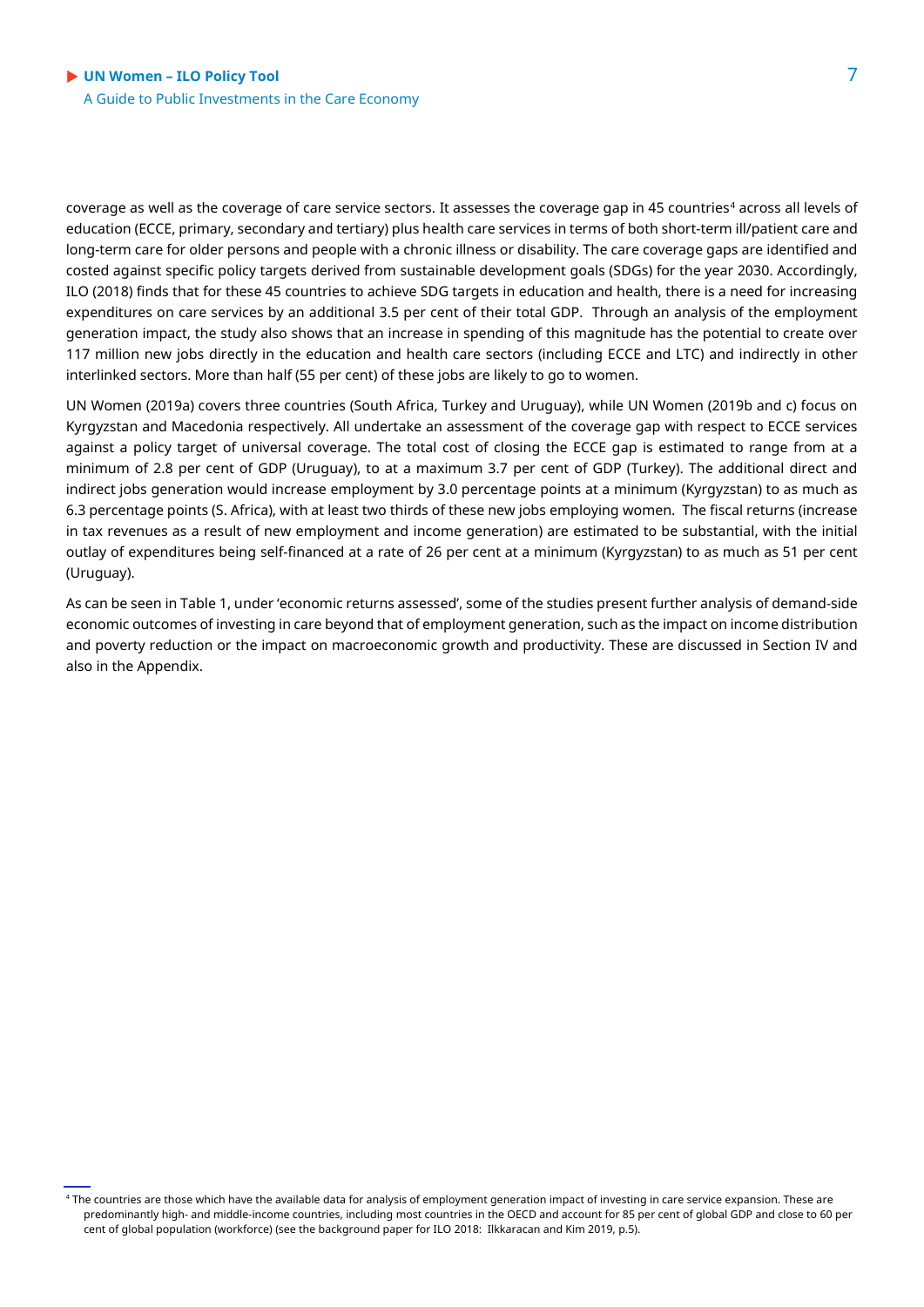### **UN Women - ILO Policy Tool** 8

A Guide to Public Investments in the Care Economy

#### **Table 1: Applied Demand-Side Studies on Investing in Care**

| <b>Study</b>                                                                                                                             | <b>Country</b>                                          | <b>Care Sector</b>                                                                                          | <b>Assessment and Costing of Care</b><br><b>Coverage Gaps</b><br>(CCG)                                               | <b>Economic returns assessed</b>                                                                                                                                  | <b>Methodology</b>                                                                                                                         |
|------------------------------------------------------------------------------------------------------------------------------------------|---------------------------------------------------------|-------------------------------------------------------------------------------------------------------------|----------------------------------------------------------------------------------------------------------------------|-------------------------------------------------------------------------------------------------------------------------------------------------------------------|--------------------------------------------------------------------------------------------------------------------------------------------|
| Antonopoulos and Kim<br>$(2008)$ ,<br>Levy Economics Institute                                                                           | S. Africa                                               | ECCE and HIV patient care<br>(home- and community-based<br>health care for permanently or<br>long-term ill) | CCG assessment on the basis of no of<br>children<br>Costing on the basis of no of<br>employees to serve the children | Jobs generation and distribution by<br>gender; income generation and<br>distribution by gender, education<br>and HH income; poverty reduction;<br>economic growth | Social Accounting Matrix gender-<br>disaggregated<br>Microsimulation<br>Comparison to physical infrastructure<br>spending                  |
| Antonopoulos, et.al. (2010),<br>Levy Economics Institute                                                                                 | <b>USA</b>                                              | ECCE and home-based health<br>care                                                                          | No CCG assessment or costing<br>Arbitrary assumption of 50 billion<br><b>USD</b>                                     | Jobs generation and distribution by<br>gender; income generation and<br>distribution by gender, education<br>and HH income; poverty reduction                     | Input-Output analysis and<br>Microsimulation<br>Macro growth<br>omparison to physical infrastructure<br>spending and green energy spending |
| Ilkkaracan, Kim and Kaya<br>(2015)<br><b>Istanbul Technical University</b><br>and Levy Economics<br>Institute; ILO, UNDP and UN<br>Women | Turkey                                                  | <b>ECCE</b>                                                                                                 | Detailed CCG and cost assessment<br>based on nationally contextualised<br>policy targets and local field survey      | Jobs generation and distribution by<br>gender; income generation and<br>distribution by gender, education<br>and HH income; poverty reduction                     | Input-Output analysis and<br>Microsimulation<br>Comparison to physical infrastructure<br>spending and to social transfer spending          |
| Kim, Ilkkaracan, and Kaya<br>(2019)                                                                                                      | Turkey                                                  | <b>ECCE</b>                                                                                                 | CCG and cost assessment based on<br>Ilkkaracan, Kim and Kaya (2015)                                                  | Jobs generation and distribution by<br>gender; gender employment and<br>wage gap, gender jobs segregation                                                         | Input-Output analysis and<br>Microsimulation<br>Comparison to physical infrastructure<br>spending and to social transfer spending          |
| De Henau, et.al. (2016), ITUC                                                                                                            | Australia,<br>Denmark,<br>Germany, Italy,<br>Japan, USA | ECCE and long-term care                                                                                     | No CCG assessment or costing<br>Arbitrary assumption of 2% GDP                                                       | Jobs generation and distribution by<br>gender; growth                                                                                                             | Input-Output analysis<br>CAM macro modeling<br>Comparison to construction spending                                                         |
| De Henau, Himmelweit and<br>Perrons (2017), ITUC                                                                                         | Brazil, China,<br>India, Indonesia,<br>S. Africa        | Health and social care                                                                                      | No CCG assessment or costing<br>Arbitrary assumption of 2% GDP                                                       | Jobs generation and distribution by<br>gender; growth                                                                                                             | Input-Output analysis<br>Comparison to construction spending                                                                               |
| Bargawi and Cozzi (2017)                                                                                                                 | The Eurozone<br>countries + the<br>U.K.                 | <b>ECCE</b>                                                                                                 |                                                                                                                      | Jobs generation and distribution by<br>gender; economic growth, public<br>budget deficit and debt                                                                 | Cambridge- Alphametrics macro-<br>simulation Model (CAM)                                                                                   |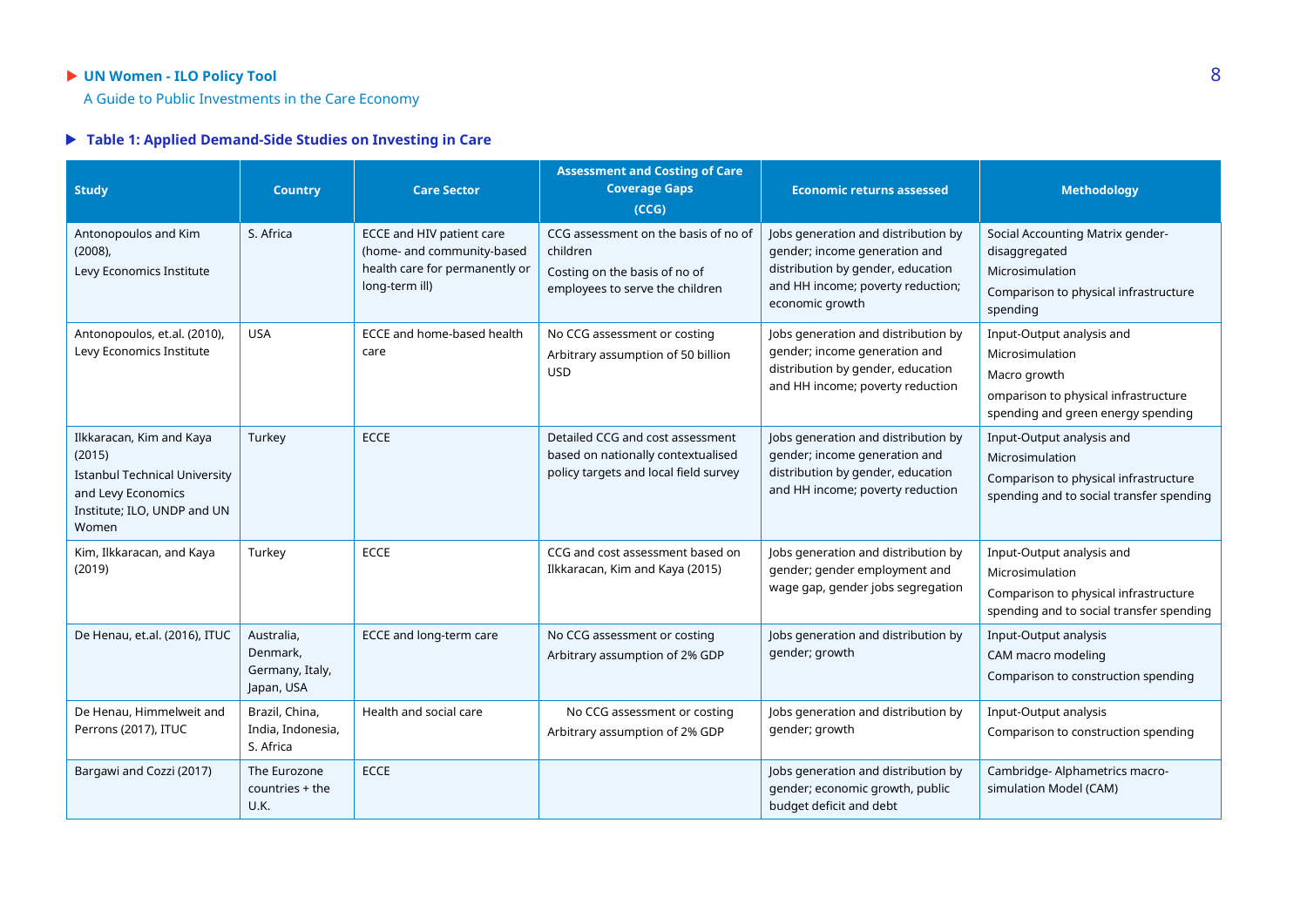### **UN Women - ILO Policy Tool** 9

A Guide to Public Investments in the Care Economy

| <b>Study</b>                                                                                                                                                 | <b>Country</b>                              | <b>Care Sector</b>                                                                 | <b>Assessment and Costing of Care</b><br><b>Coverage Gaps</b><br>(CCG)                                                                      | <b>Economic returns assessed</b>                                                                                                                                                                     | <b>Methodology</b>                                                                                                               |
|--------------------------------------------------------------------------------------------------------------------------------------------------------------|---------------------------------------------|------------------------------------------------------------------------------------|---------------------------------------------------------------------------------------------------------------------------------------------|------------------------------------------------------------------------------------------------------------------------------------------------------------------------------------------------------|----------------------------------------------------------------------------------------------------------------------------------|
| ILO (2018)<br>and ILO background paper<br>Ilkkaracan and Kim (2019),                                                                                         | 45 countries                                | ECCE, primary, secondary and<br>tertiary education; Health<br>care; long-term care | Detailed CCG and cost assessment<br>based on policy targets as set by<br>SDGs and analysis of cross-country<br>data                         | Jobs generation and distribution by<br>gender; short-run fiscal<br>sustainability via tax revenues                                                                                                   | Input-Output analysis                                                                                                            |
| De Henau, et.al.,<br>UN Women (2019a)                                                                                                                        | S. Africa, Turkey<br>and<br>Uruguay         | <b>ECCE</b>                                                                        | CGG assessment and costing based<br>on national data                                                                                        | Jobs generation and distribution by<br>gender; short-run fiscal<br>sustainability via tax revenues                                                                                                   | <b>Input-Output analysis</b>                                                                                                     |
| Ilkkaracan and Kim,<br><b>UN Women (2019b)</b>                                                                                                               | Kyrgyzstan                                  | <b>ECCE</b>                                                                        | Detailed CCG and cost assessment<br>based on national policy targets and<br>data                                                            | Jobs generation and distribution by<br>gender; short-run fiscal<br>sustainability                                                                                                                    | Input-Output analysis                                                                                                            |
| De Henau and Mojsoska-<br>Blazevski<br><b>UN Women (2019c)</b>                                                                                               | Former Yugoslav<br>Republic of<br>Macedonia | <b>ECCE</b>                                                                        | Detailed CCG and cost assessment<br>based on national policy targets and<br>data                                                            | Jobs generation and distribution by<br>gender; short-run fiscal<br>sustainability                                                                                                                    | Input-Output analysis                                                                                                            |
| Zacharias, et.al. (2019)<br>0.33-0.66% GDP on ECEC<br>based on no of children<br>(31% enrolment and teacher<br>skills upgrading; 100% for 5-<br>6 year olds) | Ghana and<br>Tanzania                       | <b>ECCE</b><br>and Physican Infastructure<br>(the Public Road Network)             | Detailed CCG and cost assessment<br>based on national policy targets and<br>data                                                            | Growth, public debt, trade deficit;<br>tax revenues, employment creation<br>and time- and income poverty by<br>gender                                                                                | <b>Social Accounting Matrix</b><br>CGE modelling and and<br>Microsimulation using combined time-<br>and income survey micro data |
| Ilkkaracan, et.al. (2020)                                                                                                                                    | Turkey                                      | <b>ECCE</b>                                                                        | CCG and cost assessment based on<br>updated Ilkkaracan, Kim and Kaya<br>(2015)                                                              | Jobs generation and distribution by<br>gender; income generation and<br>distribution by gender, education<br>and HH income; impact on time<br>constraints and time- and income-<br>poverty reduction | Input-Output analysis and<br>Microsimulation using combined time-<br>and income survey micro data                                |
| Oyvat and Onaran (2020)<br>Onaran. Oyvat and<br>Fotopoulou (2019)                                                                                            | S. Korea<br>(and UK)                        | <b>ECCE / Education</b>                                                            | No CCG and cost assessment;<br>exploration of reactions of macro<br>outcomes to a stimulus of increased<br>public spending on care services | Growth, productivity,<br>unemployment                                                                                                                                                                | Post-Keynesian macro modelling and<br>simulation                                                                                 |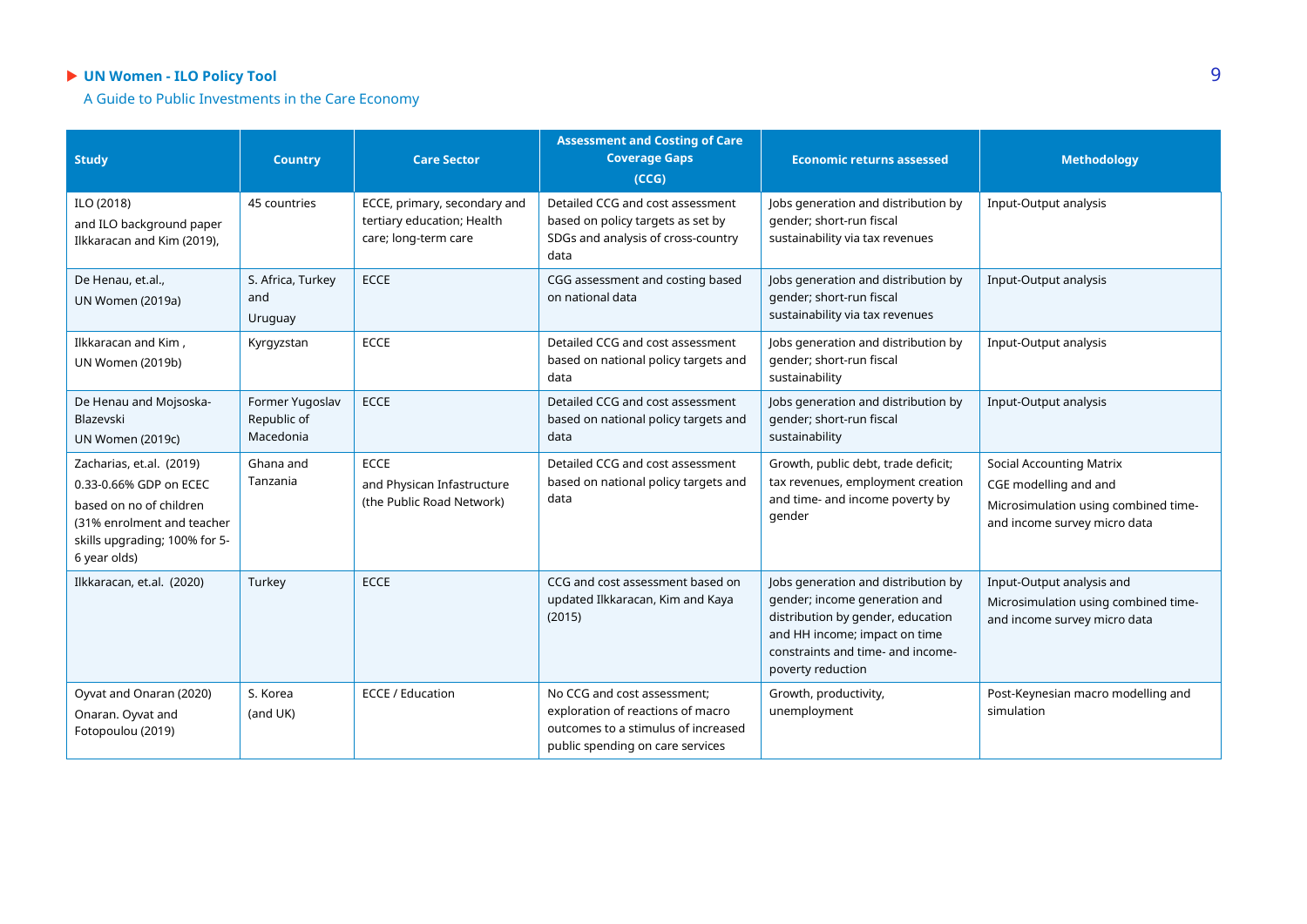### **III. Assessing and Costing Care Coverage Gaps**

This section provides a general guideline for assessing the coverage gaps in care services and their costing. The next section (IV) presents the specific implementation of this general guideline in the education sector by different categories of education (early childhood care and education, primary and secondary education). Section V presents its implementation in the healthcare and the long-term care sectors.

### **III.A. Assessing Care Coverage Gaps**

The assessment of public investment needs in the care economy comprises of two fundamental steps: An assessment of the care coverage gap(s) in given sub-sector(s) of care services and an assessment of the costs required to eliminate the care coverage gap(s).

The discussion of coverage gaps should be set against a background which entails an overview of the social care systems in the country (such as an overview of ECCE or long-term care services). This overview should include:

- Legislation on who has the right to access, who has the responsibility to provision (national or local governments), staffing and other quality requirements, monitoring systems;
- National plans and government policies;
- Existing norms, practices, standards (such as childcare being predominantly dependent on grandparents; or elderly care on migrant domestic workers);
- Prevailing coverage rates and employment levels, quality measures, staff wages, expenditures disaggregated by public vs. private services.

Against this background, the gap analysis of the care deficit constitutes of five steps. These steps and related data needs are shown in Table 2. The assessment requires gathering information on existing supply of versus potential demand for care services. Supply is reflected in the number of people in the relevant category with access to institutional or homebased professional care disaggregated by public and private services plus – if any- excess capacity with the institutions that provide these services.<sup>[5](#page-9-0)</sup>

Demand at a minimum is the realized demand as reflected in the current utilization of services. Potential demand needs to be evaluated against the choice of different policy targets. At a maximum, demand would be universal coverage for the entire target population who potentially need a particular type of care, for example, universal access to childcare for all children under the mandatory school age. More narrowly defined, demand estimation could be made with respect to certain criteria relevant to the country context, for example, the regional best coverage rates for the region where the country is located.

The relevance of policy targets would be evaluated against:

- Current starting levels in the country;
- Government self-stated targets if any;
- Relevant regional/cross country coverage rates (choosing the best or average rate in the region);
- High performing country coverage rates;
- International criteria such as the Sustainable Development Goals (SDGs).

<span id="page-9-0"></span><sup>5</sup> If there is any excess capacity in services, the reasons need to be explored: affordability of services, geographical distribution and proximity to service centers, etc.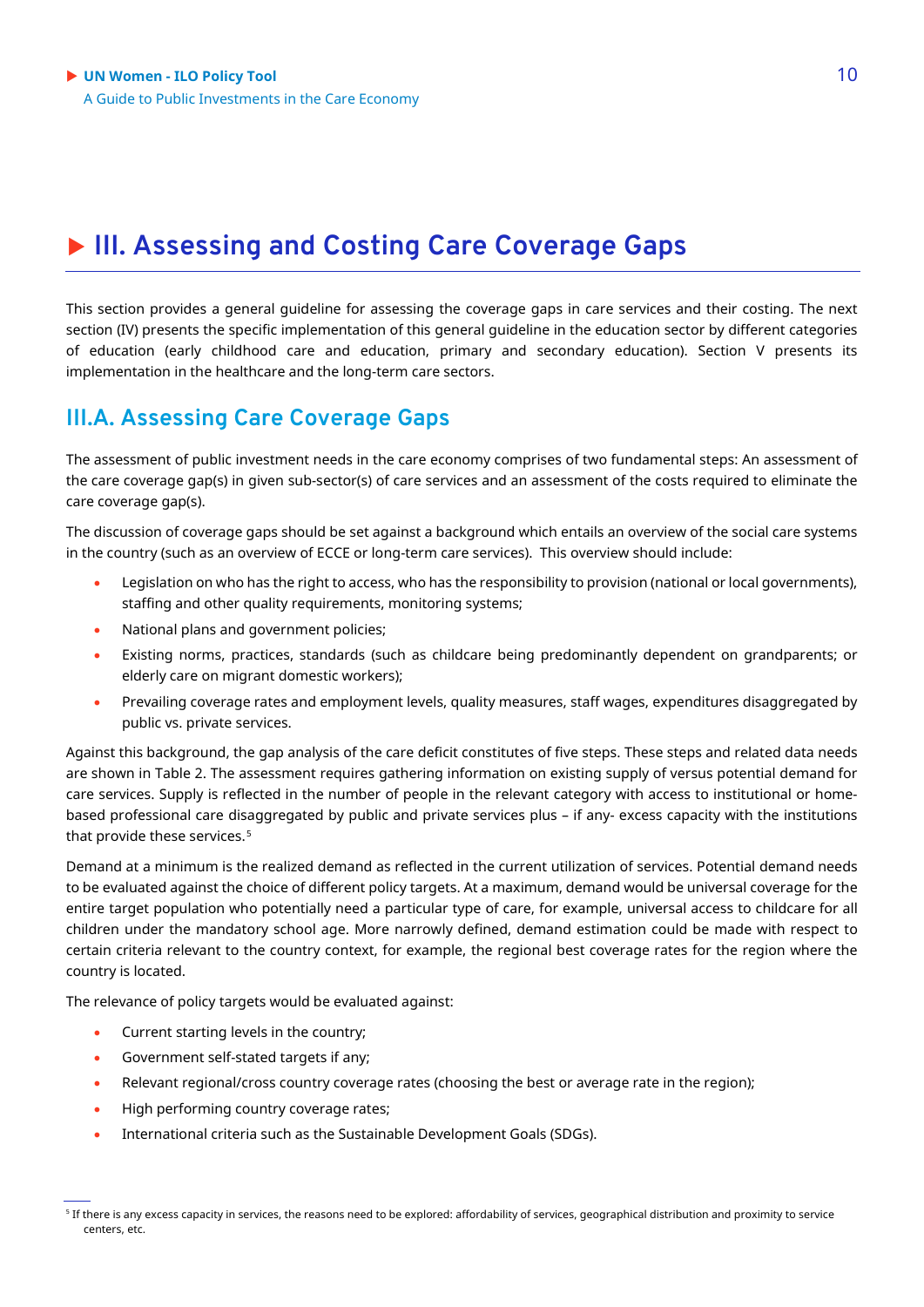Short-run policy targets can be limited to disadvantaged households and regions<sup>[6](#page-10-0)</sup> both in terms of service delivery and employment creation. Nevertheless, ideally the long-run policy target should be universal coverage by public provisioning or subsidized services.

The care coverage gap reflects the difference between estimated potential demand and current supply; or more explicitly, the number of potential care beneficiaries who would need to be covered by service provisioning in order for the country to achieve the policy target minus the number of care beneficiaries who already have access to services. This yields the number of additional care places to be created for the assessed need to be met.

> $CCG_{\text{agegroup}} = (P_{\text{agegroup}} \times t.c.r.\text{agegroup}) - (P_{\text{agegroup}} \times c.c.\text{rangegroup})$  (1) Total CCG = Sum of CCG over all age groups

CCGagegroup = Care Coverage Gap per age group (measured in no of additional people to be covered) P = Population

t.c.r. = target coverage rate (desired share of care beneficiaries in the total population)

c.c.r. = current coverage rate (prevailing share of care beneficiaries in the total population)

In the above, the care coverage gap is defined in terms of outreach to a target number of care receivers. It is also possible to identify the gap with respect to quality criteria of the existing level of services. This means existing service provisioning falls short of certain quality requirements. A common indicator of service quality is the ratio of care beneficiaries to care service providers, for example number of children per teacher. If the prevailing ratios fall short of desired policy targets, then the care coverage gap can also entail the additional number of service providers necessary to achieve the quality targets.

> $CCQG_{agegroup} = CSB_{agegroup}/t.s.r.agegroup - CSP_{agegroup}$  (2) Total CCQG = Sum of CCQG over all age groups

CCQG = Care Coverage Quality Gap (measured in no of additional service providers or care workers to be employed) t.s.r. = target service ratio = No of service beneficiaries per service provider

CSB = No of current service beneficiaries

CSP = No of current service providers

<span id="page-10-0"></span><sup>6</sup> 'Disadvantaged' status should be determined by the relevant country context; disadvantaged in reference to the national poverty line, or in terms of belonging to minorities or other relevant criteria.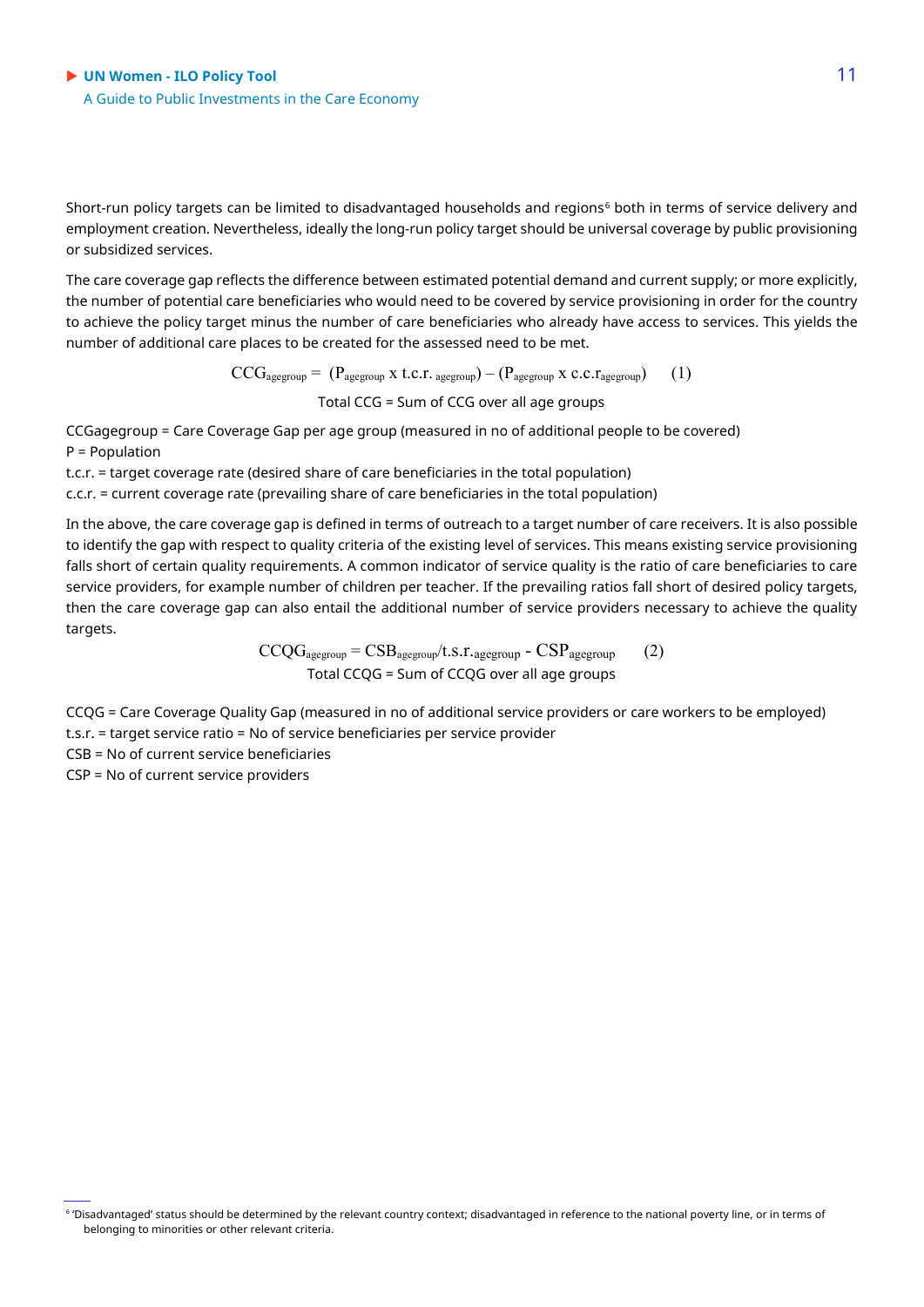#### ▶ UN Women - **ILO Policy Tool** 12

A Guide to Public Investments in the Care Economy

#### **Table 2: How to Assess Care Coverage Gaps**

| <b>Task</b>                      | <b>Data Needs</b>                                                                                                                                                                               | <b>Comments</b>                                                                                                                                                                                                             |
|----------------------------------|-------------------------------------------------------------------------------------------------------------------------------------------------------------------------------------------------|-----------------------------------------------------------------------------------------------------------------------------------------------------------------------------------------------------------------------------|
| 1. Determine policy targets      | Target coverage rates;<br>Target service beneficiary-to-provider<br>ratios:<br>Other target quality indicators<br>(educational qualifications of service<br>providers or centre related issues) | Look in:<br>SDGs;<br>High performing country indicators;<br>Regional-best indicators<br>Government targets;<br>International indicators by inter-governmental or<br>specialized agencies.                                   |
| 2. Identify current supply       | Current coverage rates or number of<br>service beneficiaries;<br>Excess (unutilized) capacity in services<br>(by age groups)                                                                    |                                                                                                                                                                                                                             |
| 3. Determine potential<br>demand | Population (by age groups);<br>Target coverage rates.                                                                                                                                           |                                                                                                                                                                                                                             |
| 4. Find the coverage gap         | 1, 2 and 3 above                                                                                                                                                                                | Difference between Supply and Demand:<br>Additional number of care service receivers to be covered<br>to achieve quantity targets                                                                                           |
| 5. Find the quality gap          | Existing and target service beneficiary-<br>to-provider ratios;<br>Any other existing and target service<br>quality measures.                                                                   | Difference between target and existing quality measures:<br>Additional number of care service providers to be hired to<br>achieve quality targets;<br>Necessary skills upgrading;<br>Necessary other upgrading of services. |

### **III.B. Costing Care Coverage Gaps**

The second step is to estimate the costs involved in undertaking an expansion and/or upgrading of care services in order to meet the care gaps assessed in the first step. The various steps involved in costing of the care coverage gaps are shown in Table 3. This requires first of all, an identification of unit costs: the average prevailing cost of social care provisioning per beneficiary per year, which can be obtained by:

> *Current Cost per Beneficiary = Current Sectoral Expenditures* (3) *Current No. of Beneficiaries*

The sectoral expenditures can be found from relevant public agencies, in particular the national or relevant ministry budget allocations, or an umbrella organization of service providers (for example, association of child-care centres) or other sources such as input-output data.[7](#page-11-0) Alternatively, the cost can also be derived on the basis of the necessary number of care workers (e.g. teachers and assistant teachers) to be employed, their foreseen wage levels, and non-wage (overhead costs) per beneficiary or per service provider. If no data exists, it can be obtained on the basis of a field survey of existing service providers (see for example the Turkish study by Ilkkaracan, Kim and Kaya 2015 or the Ghana and Tanzania study by Zacharias, et.al. 2019).

Once the prevailing unit cost is obtained, it also becomes imperative here to consider whether current (observed) costs per beneficiary reflect the desired quality in service provisioning from the beneficiary perspective and also the desired employment quality (namely decent wages) from the care worker perspective. If it is deemed that current service quality and/or work/pay conditions are poor, then the observed (prevailing) unit cost should be adjusted so as to reflect additional expenditures for improving the quality of services and quality of employment. If there are such quality considerations, the

<span id="page-11-0"></span><sup>&</sup>lt;sup>7</sup> To give an example, the expenditures on ECCE services are usually available from the Ministry of Education, which presents the Ministry annual budget disaggregated by the level of education. These are public expenditures which would need to be divided by the number of children enrolled in public ECCE centers to find the per child cost. Input-Output data is explained in Section VI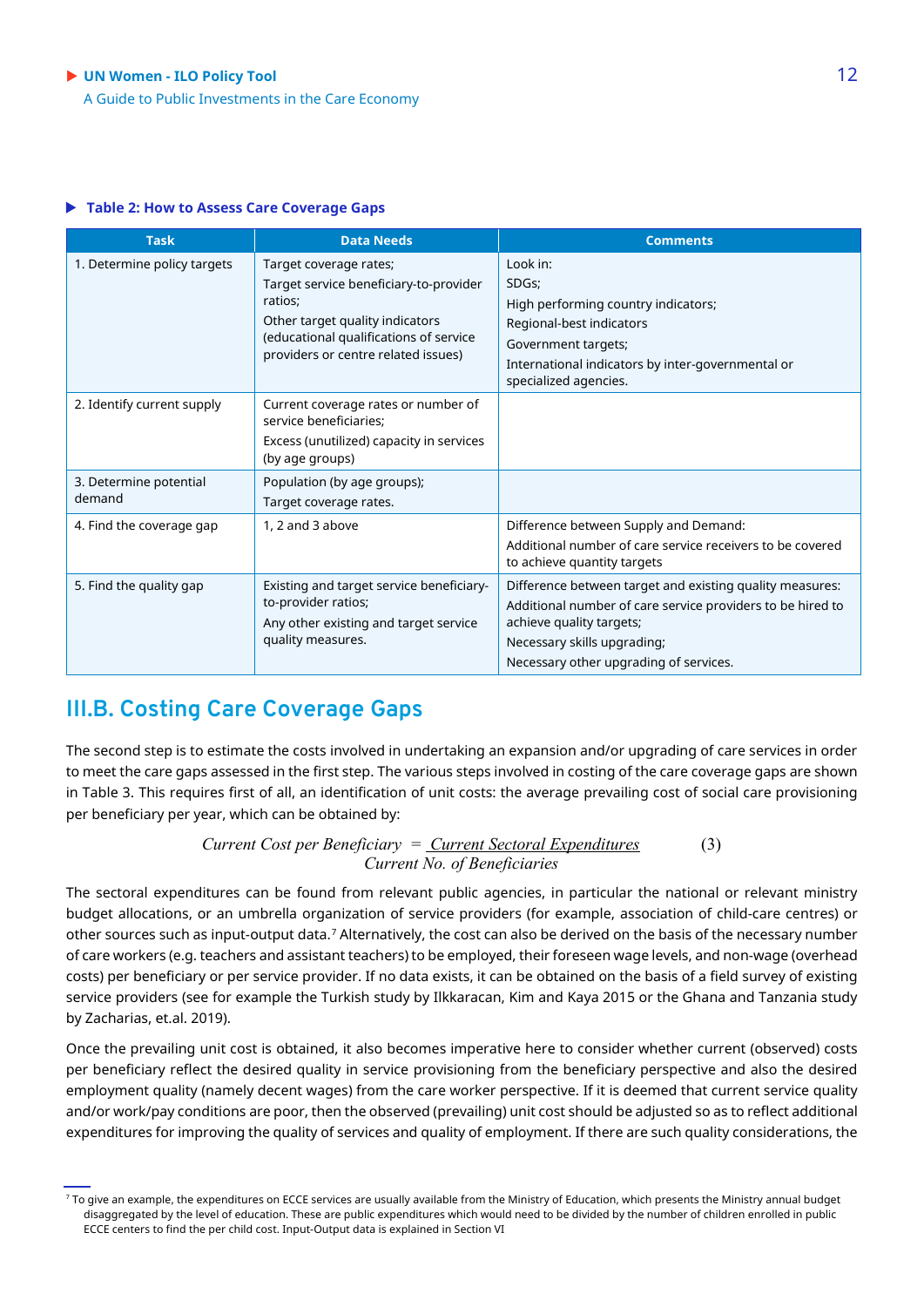prevailing unit cost would need to be revised, for example for lower service receiver-to-service provider ratios and/or for better wages for care workers.

The adjusted per beneficiary unit cost is then multiplied by the additional number of people in need of care services (derived from the first step) to estimate the total cost of necessary expenditures:

> *Total Cost = (per beneficiary unit cost adjusted for service and employment quality)* (4) *x (additional number of beneficiaries to be covered)*

It should be noted that in the assessment of the care coverage gaps and its costing in line with service quality and decent employment criteria, there is a need to make a series of specific assumptions and judgment calls. These can be formulated so as to better reflect objectives and targets as identified by beneficiary communities and multiple stakeholders at the national, regional and local levels. In ILO (2018), the per beneficiary costs were adjusted to reflect decent wages for care workers in line with the policy target of SDG 8 on decent employment (see Ilkkaracan and Kim 2019 p.16-17 for a detailed discussion). For adjusting the care coverage gap costing in education, for example, teacher salaries were compared to average salaries of tertiary educated workers and where lower, they were revised upward. Total wage expenditures for teachers were calculated using the revised salary (see Section IV for further discussion).

#### **Table 3: Costing the Care Coverage Gaps**

| <b>Task</b>                                            | <b>Data Needs</b>                                                                                                                           | <b>Comments</b>                                                                                                                                                                                                                                          |
|--------------------------------------------------------|---------------------------------------------------------------------------------------------------------------------------------------------|----------------------------------------------------------------------------------------------------------------------------------------------------------------------------------------------------------------------------------------------------------|
| 1. Determine prevailing unit cost                      | Sectoral expenditures;<br>Wage costs vs. non-wage costs;<br>Existing no. of beneficiaries.                                                  | Look in:<br>Public budgets;<br>Umbrella organizations of service providers;<br>IO data;<br>Field surveys.                                                                                                                                                |
| 2. Adjust unit cost for service quality<br>criteria    | Existing and target service receiver-to-<br>provider ratios;<br>Any other existing and target service<br>quality measures.<br>(see Table 1) |                                                                                                                                                                                                                                                          |
| 3. Adjust unit cost for employment<br>quality criteria | Existing and target wage levels.                                                                                                            | Wage adjustments can be done by<br>comparing existing earnings in care<br>occupations to other measures of earnings<br>such as the median wage in all occupations<br>or GDP per capita and setting target wages<br>at multiple of various wage measures. |
| 4. Find the total cost                                 | No. of additional service receivers to be<br>covered (see Table 1);<br>2 and 3 above.                                                       |                                                                                                                                                                                                                                                          |

### **III.C. Contextualizing Costs within the Fiscal and Macroeconomic Policy Framework**

Once the scope of necessary additional spending is determined, it would be useful to assess its magnitude with respect to the patterns of fiscal expenditures and the macroeconomic policy framework prevalent to the country context. This is important because the case for public investment and expenditures, particularly as a countercyclical macroeconomic tool, is embedded in macroeconomic policy debates (see Box 1).

Total costs can be expressed with respect to (and as a share of):

- GDP (current or projected);
- total public expenditures;
- relevant public budget items such as total education or health expenditures;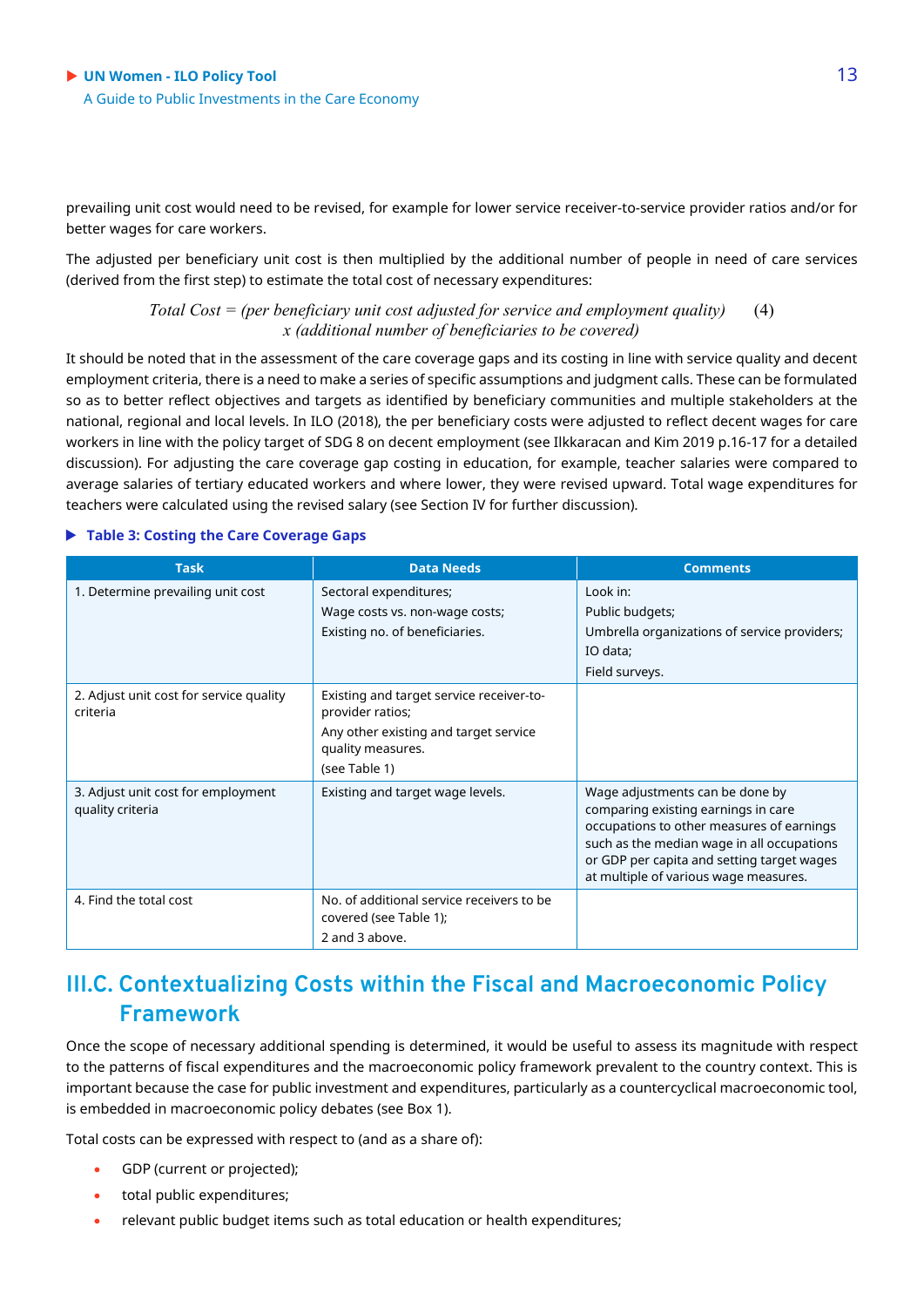- alternative public budget items such as expenditures on physical infrastructure;
- the total amount of a fiscal stimulus package and its line allocations.

This enables an assessment of the magnitude of fiscal spending required relative to existing patterns of spending. Such an undertaking can also be situated along a time dimension, exploring how public expenditures on the relevant care sector has changed relative to GDP or various expenditure categories as above. The projected expenditures necessary for closing of the care coverage gap can be rolled out in phases; the spending can increase gradually over several years to finally reach the desired annual amount. This would mean planning the service expansion in different phases along with national priorities, for example, initially covering disadvantaged groups or regions.

An evaluation of the necessary additional spending to eliminate the care coverage gap can also be contextualized with respect to the fiscal space in central and local budgets. If there is a fiscal expansion in the country; in particular, if there is s fiscal stimulus package in question, the (planned or realized) allocation of expenditures can be evaluated in terms of the share (if any) of social care expenditures. This would serve as an indicator of the gender responsiveness of the stimulus package. In a similar vein, if there is a fiscal contraction, the cuts in public spending can be evaluated again with an assessment of what is happening with reductions in care service expenditures (if any) versus reductions other lines of spending.

#### **Box 1. Public investment and expenditures as a countercyclical macroeconomic tool**

The case for increased public investment and spending to counteract an economic crisis is based on a Keynesian macroeconomic framework. Keynesian theory argues that the primary source of low growth and high unemployment lies in deficiency of effective demand, which in turn deters private investment. The government needs to intervene with fiscal policy (namely increasing public expenditures) in order to activate aggregate demand in the economy, to boost employment and aid economic recovery. The demand activation and employment creation would not happen only in the sectors where the government spends money but also in other sectors through what Keynes called 'the spending multiplier' effects.

Most Keynesians, however, used to approach the issue from a macroeconomic growth perspective and did not pay attention to the question of where the public expenditures should be directed; it could be spent in any manner as long as the overall level of spending in the economy would be maintained. In the long-run, increasing effective demand by spending on capital investment is better, because it improves productivity and boosts long-run production capacity (i.e. growth).

Some macroeconomists, including feminist economists, in recent years have increasingly emphasized that **where** you spend makes a huge difference in terms of the effectiveness of the fiscal policy intervention in maintaining growth and lowering unemployment. Also they are critical of the human and gender bias in classifying only capital and physical infrastructure expenditures as investment expenditures; they argue education and health expenditures are forms of human investments that also entail future productivity gains. Hence they interpret the case for public investment and expenditures as a countercyclical tool in a more expanded framework with significant nuances. They make the case for spending on labour-intensive service sectors such as health and education as an appropriate target both for its higher employment multiplier than other forms of sectoral spending, as well as its capacity to improve a multitude of economic and social goals such as gender inclusive growth and long-run productivity through enhanced human capital. In the context of the post-Covid19 recovery interventions, the case for increasing budget allocations to care services has become even more urgent.

Sources: Elson (2013); Ilkkaracan (2013); Kim and Ilkkaracan (2019); de Henau, et.al. (2016) and (2017); UK Women's Budget Group Feminist F Plan (2015);  $I$ ILO (2020).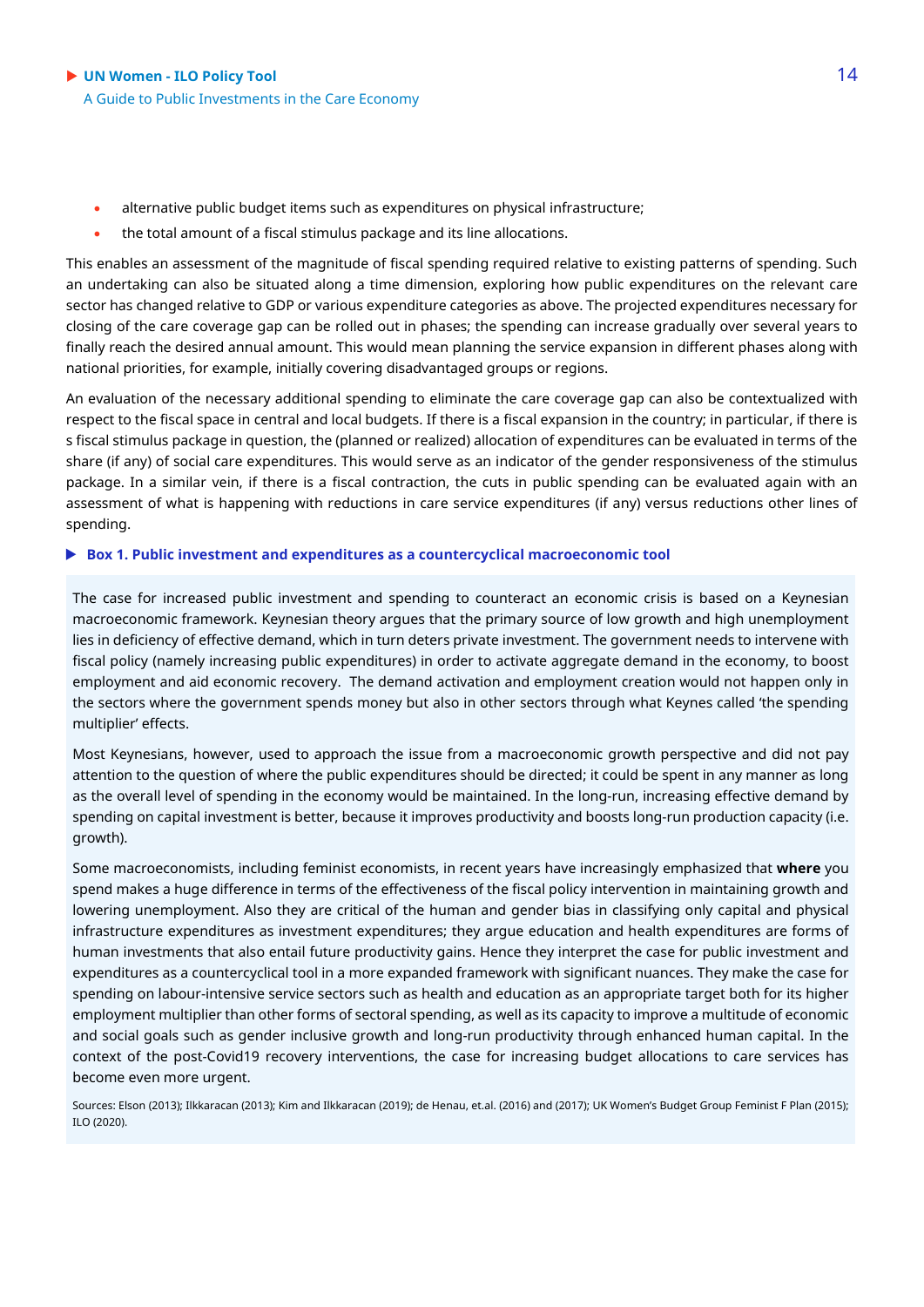## **IV. Care Coverage Gaps and Costing in Education**

### **IV.A. Early Childhood Care and Education (ECCE)**

The bulk of care provisioning for children under the mandatory school age is undertaken by unpaid work of mothers, fathers, family and friends. This section considers the expansion of ECCE services through formal centre-based and paid care services organized and/or controlled by a public or private entity.

The ECCE coverage gap reflects the difference between 'the number of children who would need to be enrolled in a childcare centre or preschool in order for the country in question to achieve the policy target' (such as the enrolment rates of the best-performing country in the region) minus 'the number of children who are currently enrolled in a childcare centre or preschool' (see equation 5 below for each age group). This yields the number of additional ECCE places to be created for the assessed need to be met.

The ECCE targets are set by age groups for young children in the 0-2 age group and for the older children in the 3 to mandatory school age group. The mandatory school age in most countries is 6 or 7 years old. As such the targets need to be set by two or three groups:

- Age 0-2 (day nurseries/crèches)
- Age 3-5 or 3-6 (preschools/kindergartens)
- Age 6 or 7 (school preparatory classes prior to the mandatory school starting age).

The last category of school preparatory classes is considered in most places part of the primary school system and most national legislations mandate universal coverage as in primary schooling, although attendance maybe on a part-time basis.

There are different reference points for setting the policy target enrolment rate for the first 0-2 and 3-5/6 age groups, which can be seen in Table 4. As an international target, the SDG indicator 4.2.2 (under SDG 4 on Education for All) foresees minimum 1 year of preschool education for all children under the mandatory school age. The ILO (2018) study, which depicts a high-road care services scenario, suggests a more progressive interpretation of this by setting the targets at 50 per cent for the 0-2 age group and 100 per cent for the 3-to-mandatory school age group.

For younger children, the target of 50 per cent is derived on the basis of the best-performing countries, which are identified, not on the basis of the highest enrolment rates but rather on the basis of the lowest use of informal childcare services. The reasoning here is as follows: It is acknowledged that quality care for young children entails a combination of complementary home-based (predominantly parental/family) and institutional care. There will be more reliance on the former particularly for children 0-12 months old, followed by increasing enrolment in the latter phase of 12-36 months. The study argues that given this complementarity,

 "*the best-performing countries cannot be simply identified on the basis of highest enrolment rates in childcare centres. Rather for this young age group, coverage should be defined as a combination of access to formal childcare institutions as well as parental care subsidized through care leave insurance (for both wage and salary workers and for self-employed workers) or care allowance*" (Ilkkaracan and Kim, 2019a, p.10-11)

Following this reasoning, the best performing countries are identified on the basis of the lowest use of informal childcare (defined as care provided by grandparents or other relatives/friends/neighbours without payment). In the case of the 45 country study in ILO (2018), the OECD was taken as a point of reference.[8](#page-14-0) The OECD countries have an average rate of 24

<span id="page-14-0"></span><sup>&</sup>lt;sup>8</sup> It is possible to derive the target enrolment rate on the basis of the best-performing countries in the region. This was one of the approaches adopted in the study on Kyrgyzstan (Ilkkaracan and Kim 2019 or UN Women 2019b).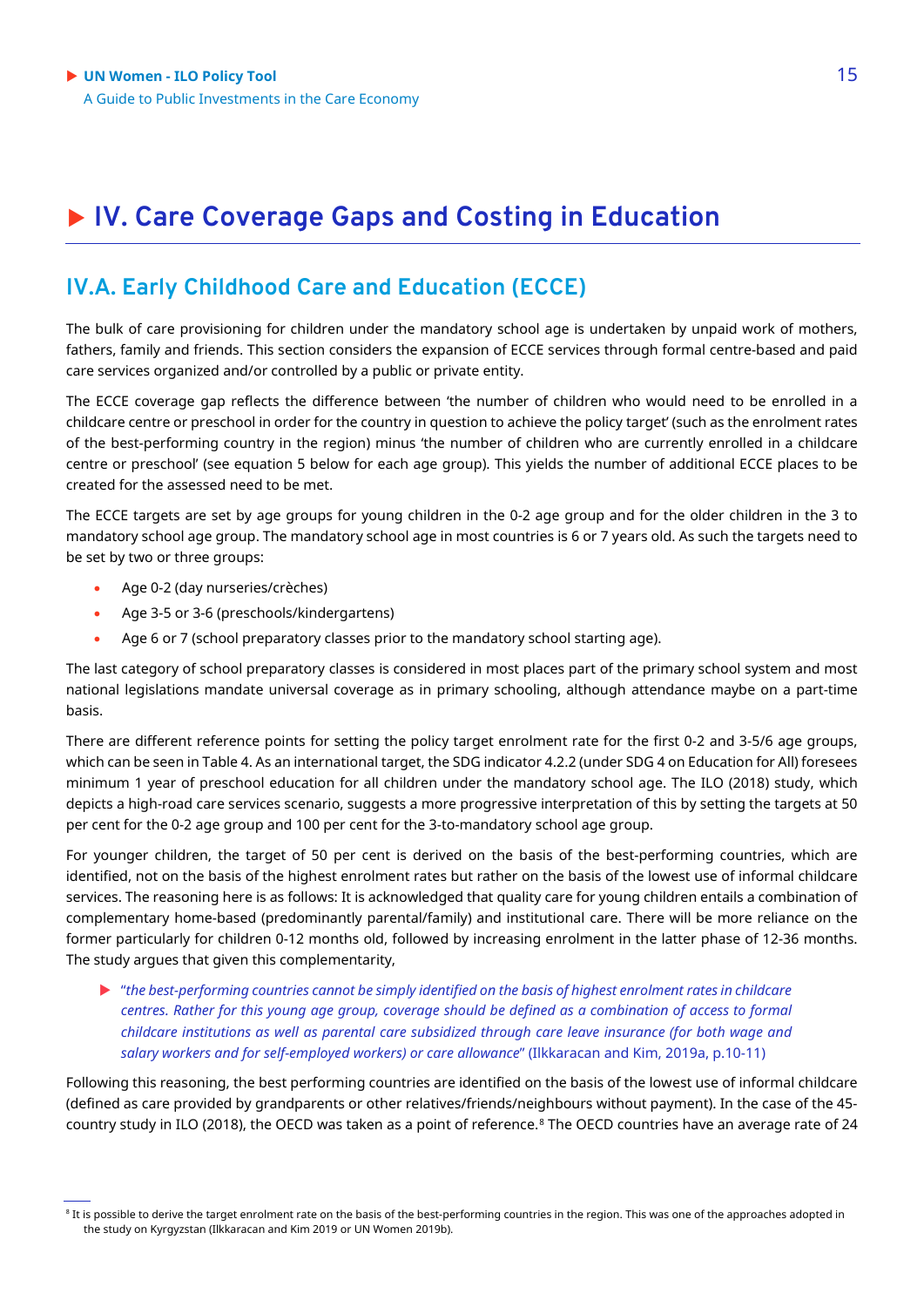per cent utilization of informal childcare. The lowest use of informal childcare and the corresponding 0-2 enrolment rates are in the following countries:

- Norway (0 per cent; 55 per cent)
- Finland (0.3 per cent; 28 per cent)
- Sweden (2.2 per cent; 47 per cent)
- Denmark (5.2 per cent; 65 per cent)

The target 50 per cent enrolment rate for the 0-2 age group, represents a weighted average of these four best-performing countries. The policy target of 100 per cent enrolment rate for the 3-5 age group, derives from the fact that the majority of high- and upper-middle income countries have achieved universal coverage for this group and an important number of countries have legislation that mandate universal access to preschool education for this age group (Ilkkaracan and Kim, 2019a, p.12).

The Education Coverage Gap in ECCE (ECG-ECCE) would be given by the following:

$$
ECG - ECCE = (Child Population_{agegroup} x Target Enrolment Rate_{agegroup})
$$
  
- Enrolled Children<sub>agegroup</sub> (5a)

In ECCE, the age groups are conventionally categorized as 0-2 and 3-to-mandatory school age (5 years old or 6 years old in most countries). The education coverage gap in ECCE would yield the additional number of spaces to be provided at childcare centres and preschools in order to reach the policy target enrolment rate.

Beyond enrolment rates, the quality targets in education are as important; particularly in ECCE where parents are more likely to abstain from using services unless they have full trust in the service quality. Common measures of service quality are student-to-teacher ratio and class/group size again varying by age group. In addition, teacher qualifications and competitive salaries serve as a quality indicator of both employment and services. Some reference targets for these measures are presented in Table 5. There is a wide range here similar to the case of target enrolment rates for age 0-2. For example, for student-to-teacher ratios, the targets range from 3 children age 0-12 months per teacher, and 5 children age 1-2-year-old per teacher as foreseen in some national benchmarks, to 10 children age 0-2 per teacher as foreseen in UNESCO (2015). Learning materials and administrative support is another component of quality, although more difficult to capture in a single measure (to be discussed under costing below).

The discussion of coverage gaps and quality indicators in ECCE (and education overall) should be accompanied by a discussion on relevant legislation on ECCE addressing issues such as who has the right to public ECCPE; who has the responsibility for provisioning, for example, national or local governments; who oversees/licenses private centres; what are the requirements on student-teacher ratios, teacher qualifications, class/group size, requirements for support staff such as teaching assistants, administrative staff, teaching materials, and school buildings and grounds, etc.

### **IV.B. Primary and Secondary Education**

For primary and secondary education, setting target enrolment rates is straightforward as almost all countries have legislation on mandatory primary education and a majority of countries have legislated mandatory secondary education. SDG 4.1 defines clear targets here unlike ECCE. SDG 4.1 foresees that all children should have access to free and quality primary and secondary education.

Given the target of universal primary and secondary schooling, the education coverage gap at the primary and secondary levels is simply the difference between the child population in the relevant age group and the number of children/students already enrolled in each level of education.

$$
ECG - Primary = Child Populationprimary - Enrolled Studentsprimary
$$
 (5b)  
ECG - Secondary = Child Population<sub>secondary</sub>-EnrolledStudents<sub>secondary</sub> (5c)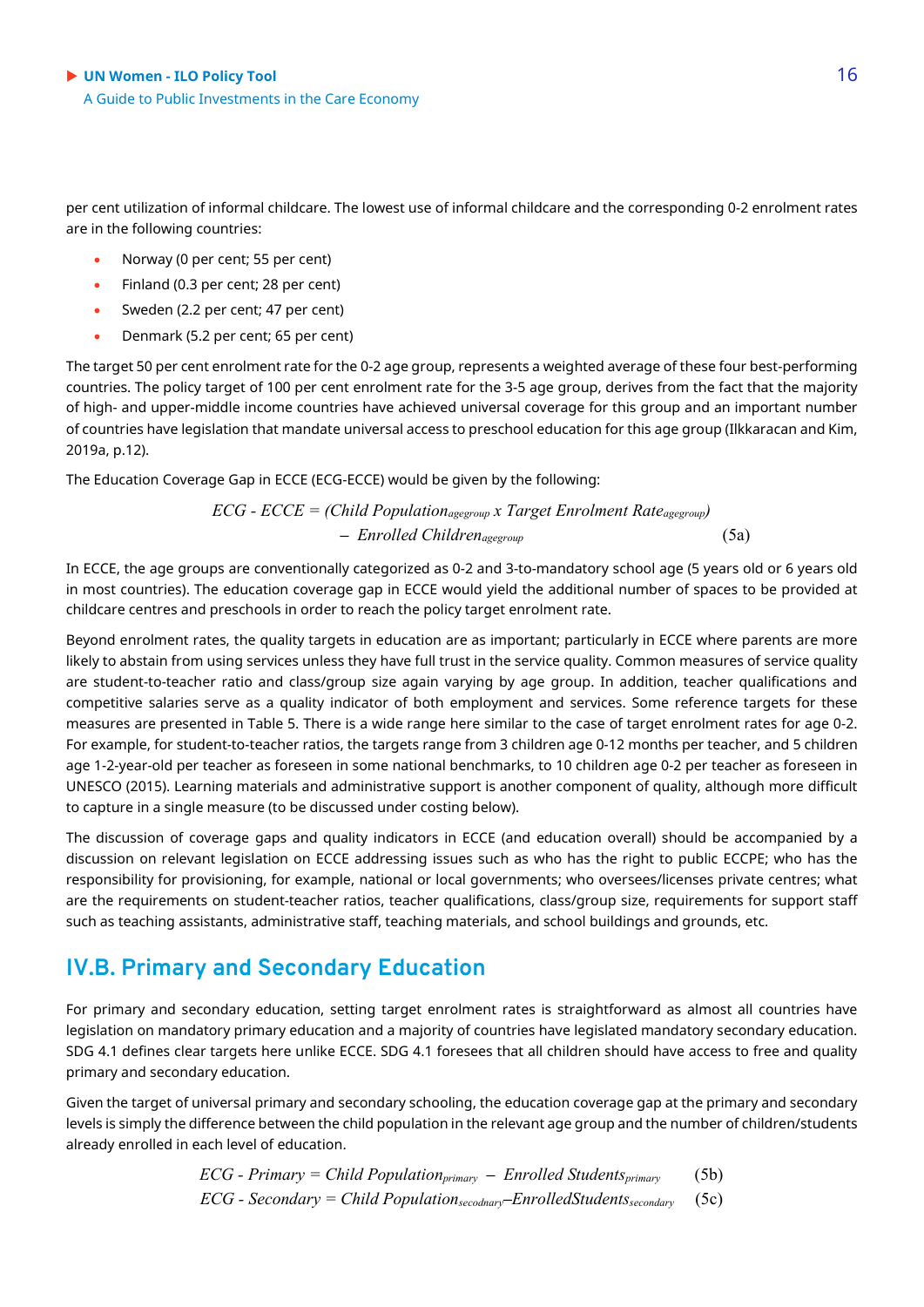The education coverage gap shows the additional number of children to be enrolled in primary or secondary schooling in order for the universal enrolment target to be met.

Another important factor to consider in assessing the education coverage gap at the primary and secondary levels entails additional support for marginalized and disadvantaged children (such as refugee children), namely free uniforms, tuition support, mother-tongue instruction, construction of remote or mobile schools for hard-to-reach children or support for disabled children. Moreover, the disruption to education caused by the Covid-19 crisis also calls for a consideration of the types of gaps caused under shocks and the necessary allocation of funds to build the educational system's resilience against such shocks (see Box 2).

#### **Box 2. COVID-19 and Coverage Gaps in Education**

The COVID-19 crisis has resulted in the largest disruption of education systems in history, affecting more than 1.6 billion students around the world. The crisis is further deepening the existing inequalities in access to education, buy reducing opportunities particularly for the disadvantaged children and youth, living in poorer households and regions. At the same time, the crisis provided educators with an opportunity to rethink how teaching and learning work, and stimulated innovation in the education sector. A 'blended approach', combining traditional face-to-face learning with online modalities, could very well be 'the new normal' as schools reopen, offering a chance for many marginalized learners to be increasingly and equitably included in education. Setting of the priorities listed below would significantly contribute to the level of success in maximizing learning outcomes for all children.

- **Providing financial support to Ministries of National Education to reduce barriers in accessing online learning** for all children and ensuring that national strategies using television or radio broadcasts and online platforms can reach all children, especially the most vulnerable and those at risk of dropping out.
- Expanding the definition of right to education to include connectivity and ensuring that sufficient technical infrastructure is in place and connectivity is free or affordable;
- Supporting remote learning options for non-formal learners, marginalized and out-of-school minority children, such as refugees;
- Providing children and students with essential learning materials (stationary, pens, notebooks, laptops) for remote learning including those in non-formal education programmes and other vulnerable learners;
- Supporting the capabilities of teachers, administrators and staff in the education sector;
- Developing targeted, age-appropriate communication messages for students with different backgrounds and needs, families and teachers to support children's physical and mental wellbeing, the importance of education, and access to distance learning.

UN (2020) emphasizes the importance of protecting education financing and preserving the share of education expenditures as a top priority in the context of the Covid-19 crisis, in order for the above measures to be realized, towards the goal of leaving no one behind.

Source: United Nations (2020); The Education Reform Initiative, Turkey (2020)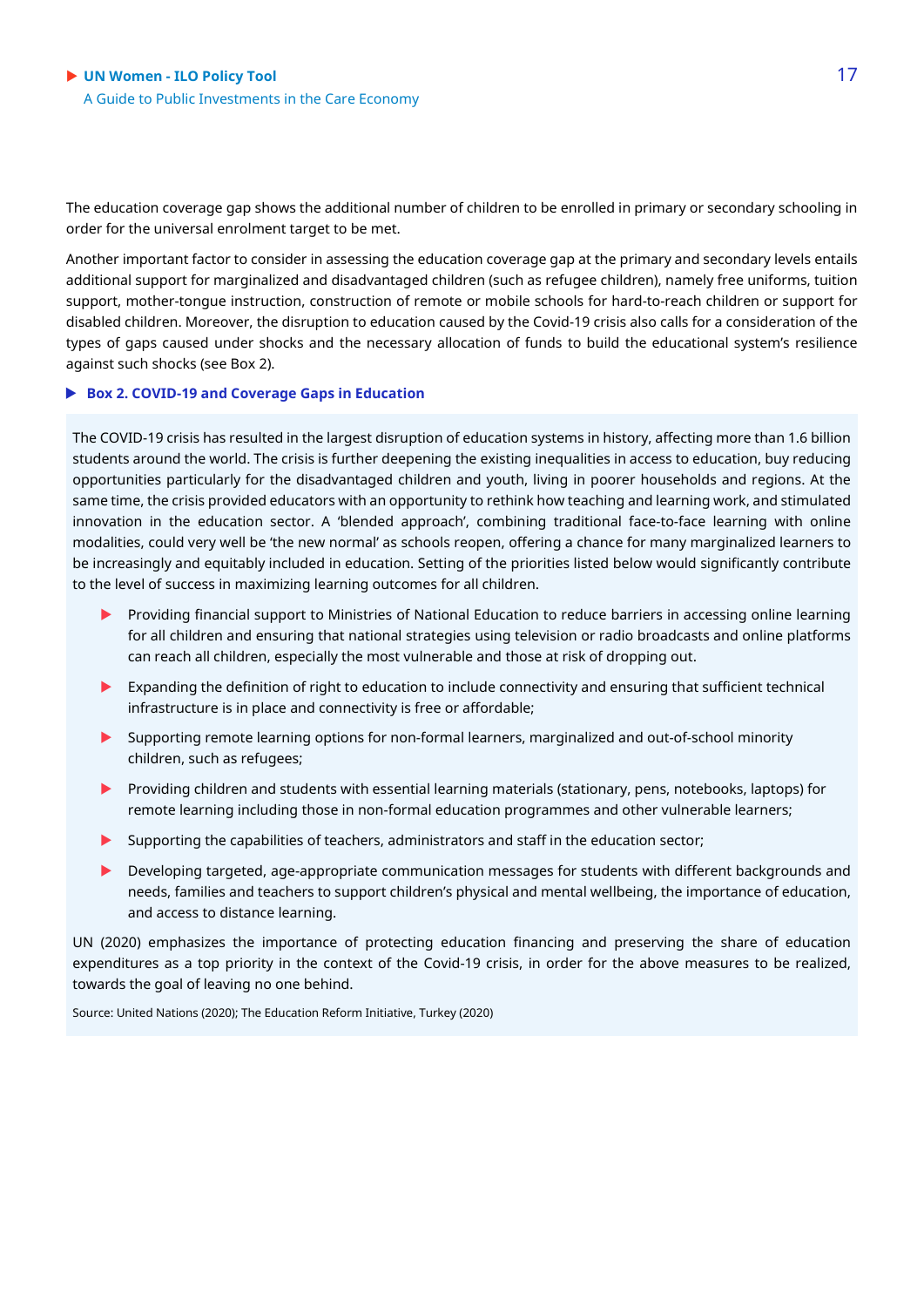#### ◆ UN Women - **ILO Policy Tool** 18

A Guide to Public Investments in the Care Economy

#### **Table 4. Setting Policy Target Enrolment Rates in Education (%)\***

| <b>Age Group</b>                                                                       |                                                                     | <b>ECCE</b> | <b>Primary</b> | <b>Secondary</b> |
|----------------------------------------------------------------------------------------|---------------------------------------------------------------------|-------------|----------------|------------------|
|                                                                                        | $0-2$                                                               | $3 - 5$     |                |                  |
| Global average                                                                         | 44                                                                  |             |                |                  |
| OECD average                                                                           | 35                                                                  | 84          | 100            | 100              |
| EU average                                                                             | 31                                                                  | 85          | 100            | 100              |
| EU Barcelona targets**                                                                 | 33                                                                  | 90          |                |                  |
| SDG <sub>4</sub><br>SDG 4.2.2 for ECCE; SDG 4.1 for<br>primary and secondary education | Minimum 1-year preschool for children under<br>mandatory school age |             | 100            | 100              |
| ILO (2018)                                                                             | 50                                                                  | 100         | 100            | 100              |

\* Enrolment rates are measured as the number of children enrolled as a share of the total population by age group. \*\* The Barcelona targets on early childhood care and preschool education, which were established by the European Commission in 2002, are the first (and other than SDG 4.2, the only) cross-country criteria specifying quantitative policy targets.

#### **Table 5: Setting of Service and Employment Quality Targets in Education (%)**

|                                                                    | $0 - 2$                                                                                                                                                  | $3 - 5$ | <b>Primary</b> | <b>Secondary</b>         |
|--------------------------------------------------------------------|----------------------------------------------------------------------------------------------------------------------------------------------------------|---------|----------------|--------------------------|
| <b>Students per teacher</b>                                        |                                                                                                                                                          |         |                |                          |
| <b>UNESCO (2015)</b><br>ILO (2018)                                 | 10                                                                                                                                                       | 15      | 31             | 28                       |
| Some high-quality national<br>benchmarks                           | Max. 3 for 0-12 months;<br>Max. 5 for 1-2 year olds                                                                                                      |         |                |                          |
| <b>Group size</b>                                                  |                                                                                                                                                          |         |                |                          |
| ILO (2013)                                                         | $- -$                                                                                                                                                    | 20      | $-$            | $- -$                    |
| <b>Teacher salaries</b>                                            |                                                                                                                                                          |         |                |                          |
| ILO (2018)                                                         | 4.5 times GDP per capita for low- and lower middle income countries; average salary of tertiary graduates for<br>high- and upper-middle income countries |         |                |                          |
| UNESCO (2015) based on<br>Wils (2015) for low- income<br>countries | 4.5 times GDP per capita                                                                                                                                 |         |                | 5.9 times GDP per capita |

### **IV.C. Costing of Care Coverage Gaps in Education**

Costing the education gap depends on two main elements:

- The number of additional spaces to be created for new child/student enrolment;
- The cost per child/student adjusted to meet quality criteria,

both disaggregated by age groups and level of education.

A baseline for cost per child/student can be identified by dividing the current level of government expenditures by the total number of children/students enrolled in the public education system separately for each level of education (0-2 and 3-5 ECCE, primary and secondary education). Here it is important to distinguish between full-time and part-time students in order to derive the per child/student expenditure on the basis of full-time enrolment per year. The expenditures need to be treated in two parts:

- Teaching staff wages and salaries, and
- Remaining overhead expenditures, which will include administrative staff wages and salaries and all non-wage expenditures including teaching materials, rent, maintenance, non-staff administrative costs.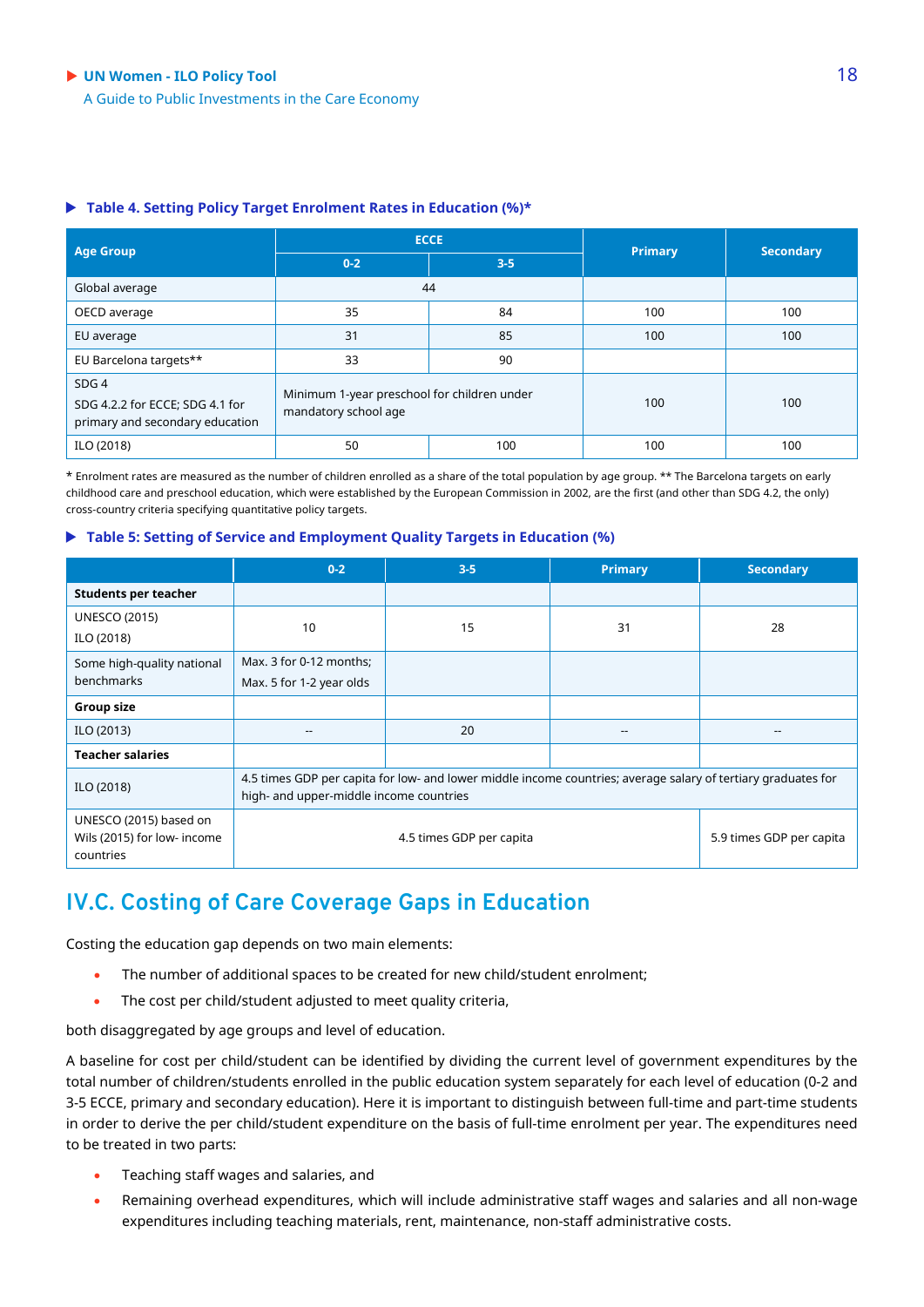◆ UN Women - **ILO Policy Tool** 19 A Guide to Public Investments in the Care Economy

Identification of the overhead component as a separate cost item would enable the derivation of the per child/student overhead costs separate from teaching staff wages and salaries. Hence the latter can be adjusted to reflect the desired child/student ratios and the wage/salary levels.

The necessary teaching staff wage and salary expenditures at each level of education i (where i = ECCE 0-2, ECCE 3—tomandatory school age, primary, secondary) would be given by the following based on the education coverage gap ECG identified above:

*Total wage and salary expenditures for teaching staffi = \_\_\_\_\_\_\_\_\_\_\_\_\_ECGi\_\_\_\_\_\_\_\_\_\_\_\_\_\_\_\_\_\_\_ \_\_\_ x Target Annual Salary per Teaching Staffi* (6)  *Target Child/Student-to-Teaching Staff Ratioi*

The necessary overhead expenditures would be given by the following:

*Total overhead expendituresi = Existing Overhead Expendituresi x ECG<sub>i</sub> (7)* (7)  *Total No of Children/Students Enrolled Full-Timei*

Total costs would be the sum of these two components:

*Cost of the ECGi = Total Wage and Salary Expenditures For Teaching Staffi* (8) *+ Total Overhead Expendituresi*

Data requirements for assessing the care coverage gap and costing in education (including ECCE) are shown in Table 6.

#### **Table 6: Data Requirements for assessing the Care Coverage Gaps and Costing in Education**

| <b>Data</b>                                                          | <b>Disaggregation by</b>    | <b>Source</b>                                                                                                                                                                            |                                                                                                                           |
|----------------------------------------------------------------------|-----------------------------|------------------------------------------------------------------------------------------------------------------------------------------------------------------------------------------|---------------------------------------------------------------------------------------------------------------------------|
|                                                                      | <b>Level of Education</b>   | <b>Other</b>                                                                                                                                                                             |                                                                                                                           |
| Child population                                                     |                             | By age group (if relevant also by<br>gender and region)                                                                                                                                  | National Statistics Agency,<br><b>Population Statistics</b>                                                               |
| Enrolment rates                                                      | ECCE, primary and secondary | By age group; public versus<br>private; part-time versus full-<br>time (or whatever relevant data<br>on no of weeks/hours of<br>enrolment per year); if relevant<br>by gender and region | Ministry of Education<br>Ministry for Social<br>Services/Family for the childcare<br>centres catering to 0-2 age<br>group |
| Child/student-to-teacher ratios<br>and class/group size              | ECCE, primary and secondary |                                                                                                                                                                                          | Teachers' Unions                                                                                                          |
| Teacher wages and salaries                                           | ECCE, primary and secondary |                                                                                                                                                                                          | Field surveys and research<br>reports                                                                                     |
| Average/median wages and<br>salaries in the overall labour<br>market |                             | By education/skill level                                                                                                                                                                 | Household Labour Force Surveys                                                                                            |
| GDP per capita                                                       |                             |                                                                                                                                                                                          | National account statistics                                                                                               |
| Government expenditures on<br>education                              | ECCE, primary and secondary | By teaching staff salaries vs.<br>overhead expenditures                                                                                                                                  | Ministry of Education Budget<br>Ministry for Social<br>Services/Family Budget                                             |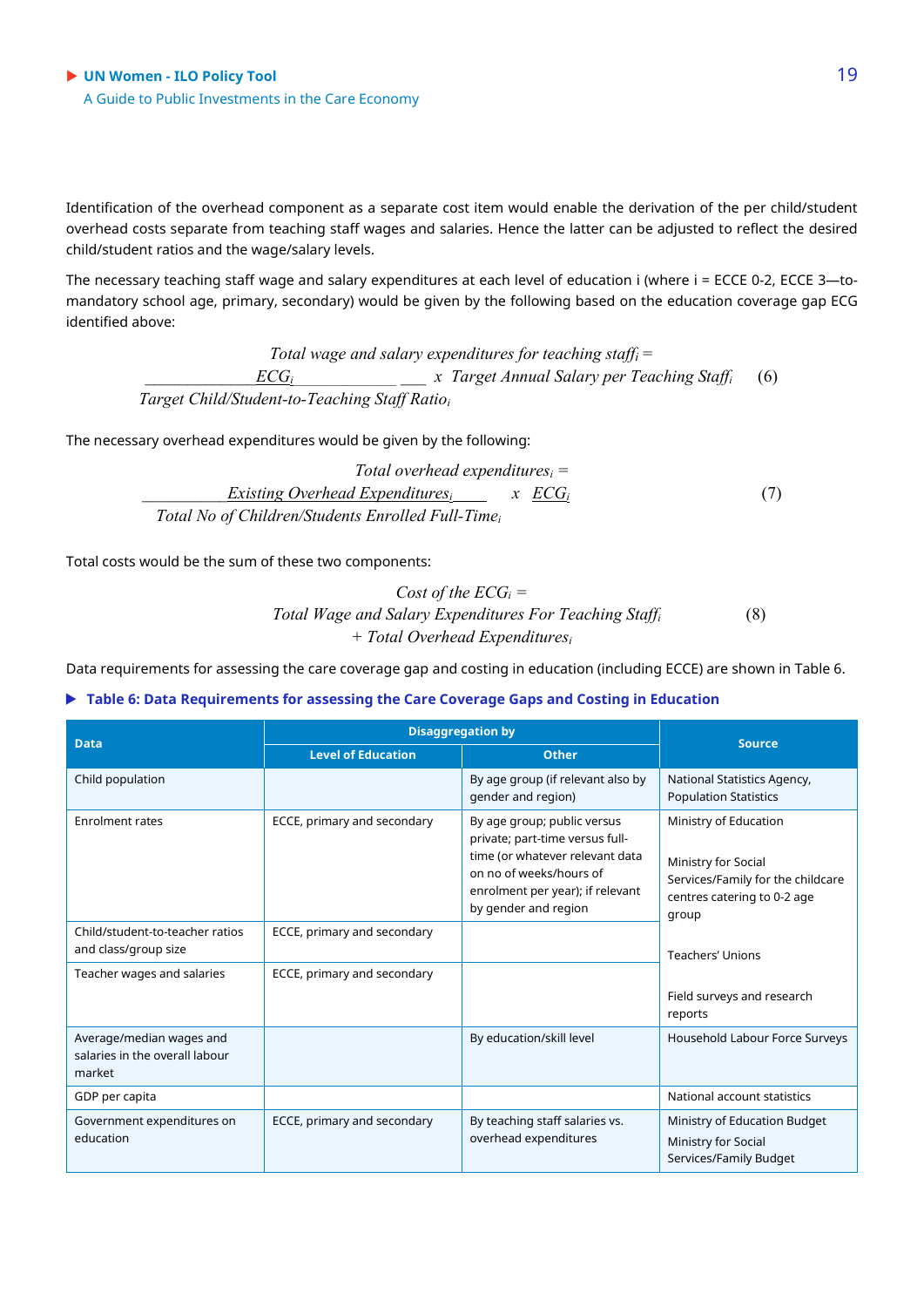The data should belong to the most recent year for which data is available and belong to the same year. Also, it would be good to present data on enrolment rates belonging to previous years (and comparable with most recent years) in order to enable an assessment of ECCE enrolment trends over time.

To the extent that this data is not identifiable from existing sources (which may be the case for ECCE), another possibility is to conduct a field survey of childcare centres and preschools. For a detailed discussion of such a field survey and the questionnaire, see Ilkkaracan, Kim and Kaya (2015).

Note that it may be necessary to make an adjustment also in overhead expenditures if the overview of the education system indicates quality problems with these non-teaching components of service provisioning. Such an adjustment would reflect improved ratios of student/child to administrative staff ratios, administrative staff wages and salaries and non-staff overhead expenditures

In the case of additional support for marginalized out-of-school children as mentioned above (uniforms, tuition support, mother-tongue instruction, construction of remote or mobile schools for hard-to-reach children or support for disabled children (or for example, access to internet in case of continued lock down measures under the Covid-19 pandemic), the gap assessment and costing would need to be customized according to the particular nature of the needs. An assessment by Wils (2015) for low and lower middle income countries defines marginalized children in need of additional support as children living under USD 2 per day; and finds that the additional expenses for their coverage corresponds to 20 per cent of the cost per child for pre-primary and primary education and 30 per cent for lower secondary education and 40 per cent for upper secondary education (Wils 2015, p.3).

### **V. Care Coverage Gaps and Costing in Health and Long-Term Care**

### **V.A. Health Care**

A competent health workforce of adequate size, optimally organized and distributed especially in rural and under-served areas, is crucial to the attainment of public health objectives and for the strengthening of health system performance and resilience (WHO 2016; Dublin Declaration 2017). The UN Secretary General's High-Level Commission on Health Employment and Economic Growth (2016) calls for increased and transformed investments in the health and social workforce, highlighting the benefits across multiple SDGs, including SDG 1: poverty elimination, SDG 3: good health and wellbeing; SDG 4: quality education; SDG 5: gender equality; SDG 8: decent work and economic growth.<sup>[9](#page-19-0)</sup> The recent Covid-19 pandemic has shown how the deficiencies in health systems contribute to the vulnerability of people, societies and economies. The World Health Organisation has stated that the coronavirus pandemic has shown the importance of investing in health systems improving readiness to prevent and control outbreaks, and enhancing equitable access to care.[10](#page-19-1)

#### **V.A.1. Care Coverage Gaps in Healthcare**

Assessment of health care coverage gaps can be conducted on the basis of required health personnel per population to meet the criteria set out by the SDGs, in particular SDG 3 on good health and wellbeing for all. This is different from the assessment of the education coverage gap, which was based on the number of additional spaces to be created in educational institutions for new children/students to be covered. In the case of health care coverage gaps, we follow the studies by specialized international agencies such as the World Health Organization (WHO) who utilize the shortage of

<span id="page-19-0"></span><sup>9</sup> <https://www.oecd.org/newsroom/un-commission-new-investments-in-global-health-workforce-will-create-jobs-and-drive-economic-growth.htm>

<span id="page-19-1"></span><sup>10</sup> <https://www.aa.com.tr/en/africa/covid-19-shows-importance-of-investing-in-health-who/1952648>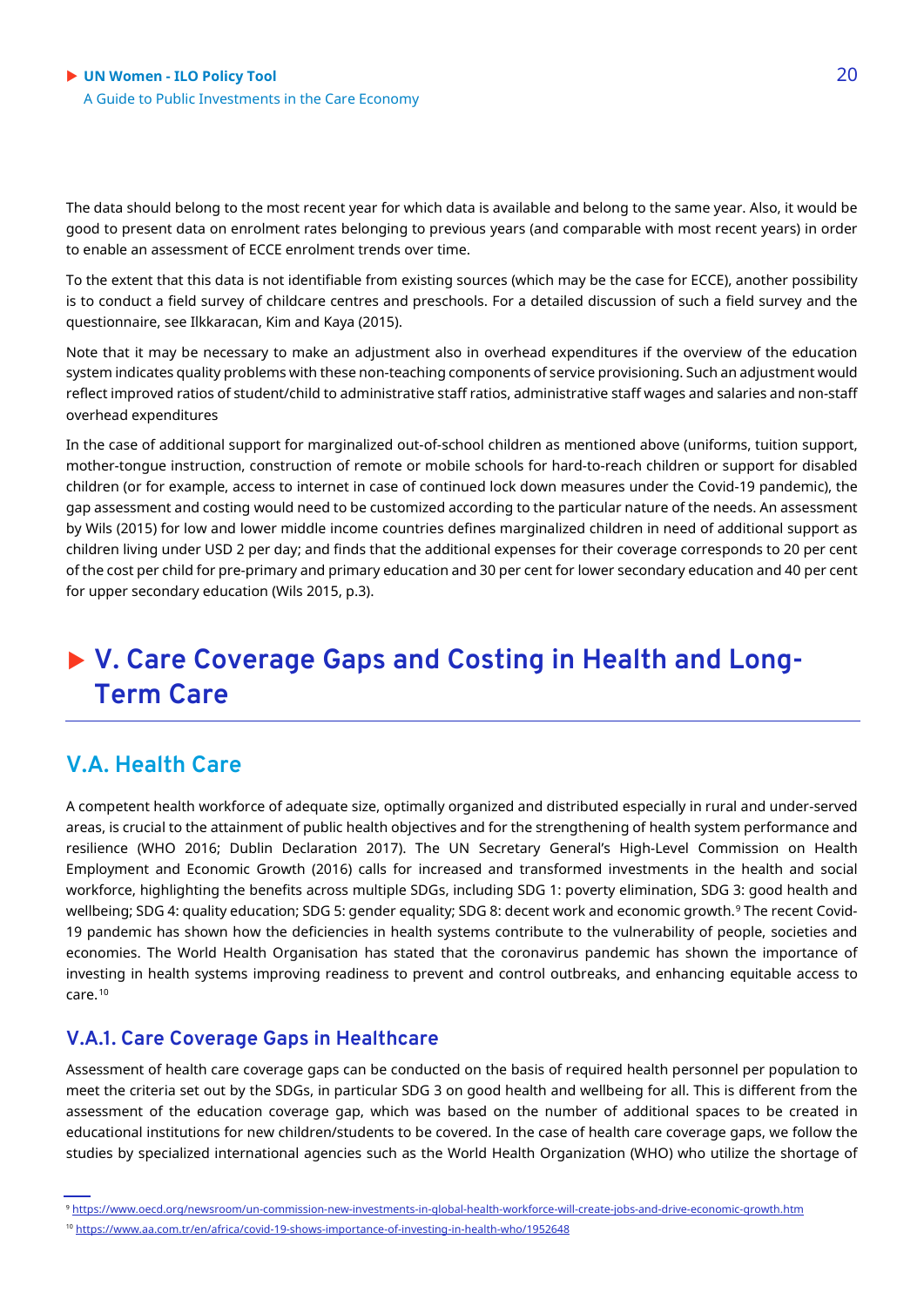health workers in assessing the needs. The data needs for assessment of the healthcare coverage gaps and costing are summarised in Table 7.

To this end a recent assessment by the WHO (2016) entitled *Health Workforce Requirements for Universal Health Coverage*  and the Sustainable Development Goals provides some targets. This is based on twelve key population health indicators<sup>[11](#page-20-0)</sup> identified by WHO and the World Bank which is used to establish a composite index. The index is weighted according to the global burden of disease, and the minimum thresholds for health personnel is derived through regression analysis (WHO 2016, p.6).

Accordingly, the SDG index threshold is set at 4.45 health workers (doctors, midwives and nurses) per 1000 population indicative of the minimum density representing the need for health workers. This is a higher threshold than previous ones, for example 2.3 in WHO (2006), 3.4 in WHO (2010) or 4.1 in ILO (2014). The increase is explained as expanding the reference range of services, including non-communicable diseases. Higher thresholds also exist such the Ending Maternal Deaths Initiative, which sets the threshold at 5.9.

These thresholds refer to three primary categories of health workers: doctors, midwives and nurses. There are also what WHO (2016) calls "the other cadres" of health workers, categorized in seven groups: dentistry personnel, pharmaceutical personnel, laboratory health workers, environment and public health workers, community and traditional health workers, health management and support health workers, and other health workers which include medical assistants, dieticians, nutritionists, occupational therapists, medical imaging and therapeutic equipment technicians, optometrists, ophthalmic opticians, physiotherapists, personal care workers, speech pathologists and medical trainees (WHO 2016, p.9). The need for these other cadres is identified on the basis of a fixed ratio between the number of total health workers in the three threshold categories (doctors, midwives and nurses) and the number of health workers in the other cadres.

WHO (2016, p.11) reports the fixed ratio of the number of health workers in other cadres and the number of total health workers in the primary categories (doctors, midwives and nurses) disaggregated by income level. Accordingly, the ratio is 0.373 for high-income countries, 0.406 for upper middle-income countries, 0.549 for lower middle-income countries and 0.595 for low-income countries. WHO (2016) notes that "a renewed focus on a more diverse skills mix and a greater role for community health workers in some settings may conversely result in an increase of these relative to the number of nurses/midwives and doctors in future" (WHO 2016, p.6). Hence, the ratio should be identified based on the existing numbers of health employment and the specific needs in each country.

The health coverage gap can then be expressed as the additional numbers of health workers required for doctors, midwives and nurses to meet the minimum threshold (DMN) plus the additional numbers of health workers required in the other cadres to meet the fixed country specific ratio (HWOC).

$$
Health Care Coverage Gap = DMN + HWOC \tag{9}
$$

*DMN =Population in 1000's x 4.45 Dctrs/Mdwvs/Nrs - Existing Employment of Dctrs/Mdwvs/Nrs)* (10) *HWOC = DMN x Country Fixed Ratio*

*Country Fixed Ratio (CFR) = Existing Employment of Health Wrks in Other Cadres* (11)  *Existing Employment of Dctrs/Mdwvs/Nrs*

In the case where country specific data on the CFR may not be readily available, one can use the above-stated fixed ratios derived for ILO (2018) based on income level of the country.

<span id="page-20-0"></span><sup>11</sup> Twelve key population health indicators identified by WHO and the World Bank are family planning, antenatal care coverage, skilled birth attendance, DTP3 (diphtheria-tetanus-pertussis immunization), tobacco smoking, potable water, sanitation, antiretroviral therapy, tuberculosis treatment, cataract surgery, diabetes, and hypertension treatment.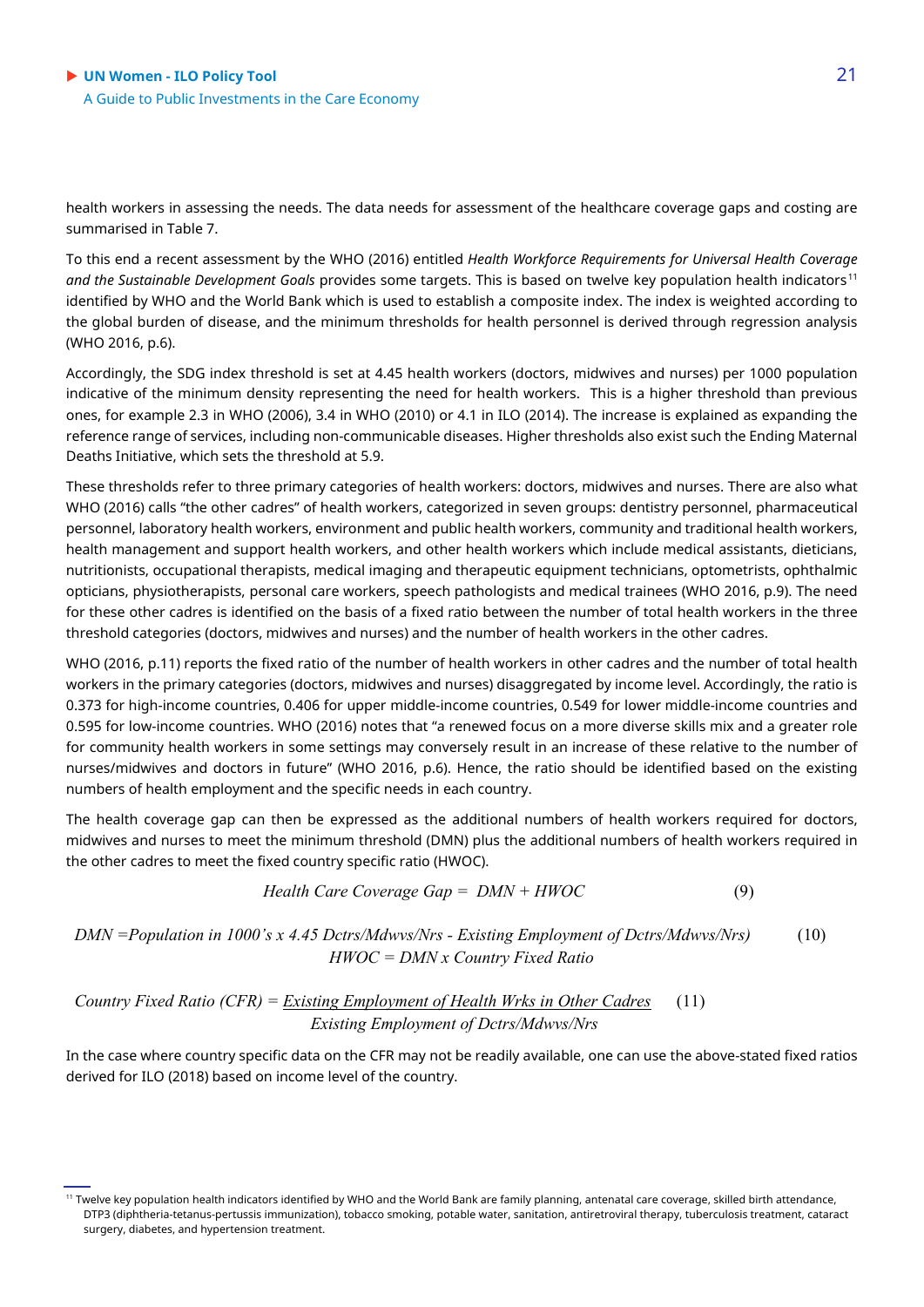### **V.A.2. Costing of Care Coverage Gaps in Healthcare**

In order to do the costing of the health care coverage gap, we need data on public expenditures on health, the share of expenditures allocated to wage and salary payments to health workers and the public wage scale for health workers by different categories (Table 7). While this data can be found from national sources (primarily the Ministry of Health), the WHO Global Health Expenditure Database<sup>[12](#page-21-0)</sup> also provides regional as well as some country level and internationally comparable data to be used in the costing of health care services.

The total cost would the sum of the annual wages and salaries to be paid for recruitment of the additional doctors, midwives and nurses required to meet the minimum threshold (DMN) and the annual wages and salaries to be paid for recruitment of the additional health workers in the other cadres (HWOC) as determined by the country specific fixed ratio. The total wage and salary costs would be:

> *Total Wage and Salary Costs for Additional Health Workers = (DMNcategory x Target Annual Salarycategory) + HWOC x Target Annual Salaryaverage* (12)

Annual target salary per health worker by the different categories would be based on comparing the starting levels in the country to average pay levels for tertiary or upper secondary educated workers, or to GDP per capita as in the case of education explained above. Ilkkaracan and Kim (2019) in their costing of the health care coverage gap in 45 high- and upper middle-income countries have found that the average pay for health worker was already at reasonable levels on par with average wage levels of higher educated workers (p.28) and hence used existing wage levels as the target levels.

Finally, we need the overhead expenditures, which can be identified on the basis of overhead expenditures per health worker. This can be identified like in the case of education, by taking the difference of the total public expenditures on health and the public expenditures allocated to wage and salary payments to health workers.

> *Total Overhead Expenditures = Existing Overhead Expenditures x No. of Additional Health Workers* (13) *Total no of Health Workers*

*Existing overhead Expenditures (non-wage/salary health expenditures) = Existing total health expenditures – existing wage/salary payments to health personnel*

Total costs would be the sum of these two components:

*Cost of the Health Care Coverage Gap = Total Wage and Salary Costs for Additional Health Workers* (14) *+ Total Overhead Expenditures for Additional Health Workers*

<span id="page-21-0"></span><sup>12</sup> <http://apps.who.int/nha/database/Select/Indicators/en>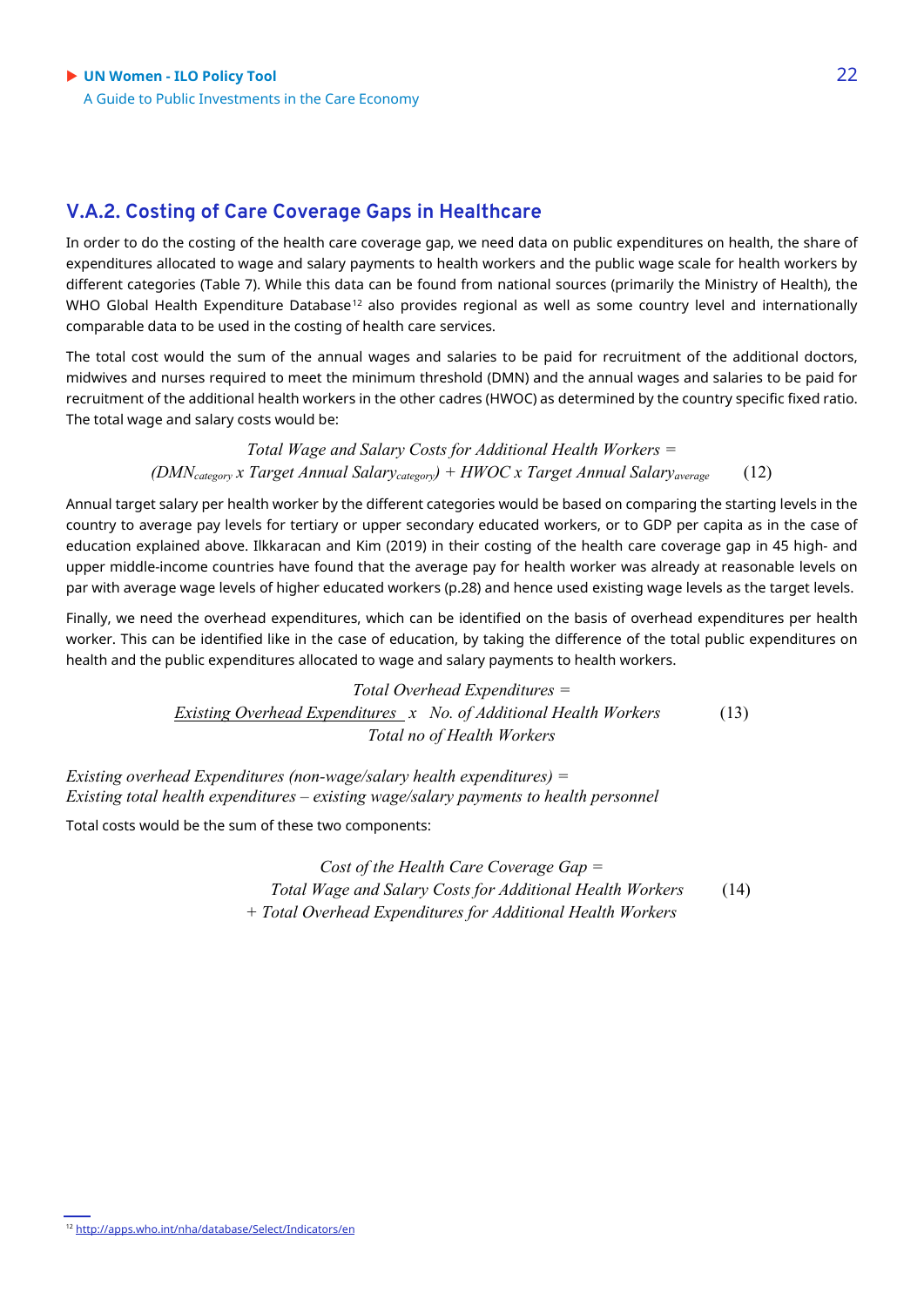| <b>Data</b>                                                   | <b>Disaggregation by</b>                                                                                   | <b>Source</b>                                                                                            |
|---------------------------------------------------------------|------------------------------------------------------------------------------------------------------------|----------------------------------------------------------------------------------------------------------|
| Population                                                    |                                                                                                            | National Statistics Agency, Population<br><b>Statistics</b>                                              |
| Health sector employment data                                 | By Primary Cadres                                                                                          | Ministry of Health                                                                                       |
| Health professionals' wages and salaries                      | (Doctors/Midwives/Nurses)<br>and other cadres (health professionals<br>other than Doctors/Midwives/Nurses) | WHO Global Health Expenditure Database<br>Unions of Health workers<br>Field surveys and research reports |
| Average/median wages/salaries of<br>tertiary educated workers |                                                                                                            |                                                                                                          |
| GDP per capita                                                |                                                                                                            | <b>National Account Statistics</b>                                                                       |
| Expenditures on health                                        | By staff wage/salary expenditures versus<br>non-wage/salary expenditures                                   | Ministry of Health Budget<br>WHO Global Health Expenditure Database                                      |

#### **Table 7 - Data Requirements for assessing the Care Coverage Gaps and Costing in Healthcare**

### **V.B. Long Term Care**

Long-term or rehabilitative care (LTC) to older persons or people with disabilities entails a large variety of services, ranging from assistance with basic daily living activities, such as eating, bathing, dressing, mobility in or outside of the house, to support with basic healthcare ranging from medication, health monitoring, doctor's visits, pain management and wound dressing. A wider definition of LTC also entails supporting these direct care activities with secondary indirect care services such as shopping, cooking, cleaning and other necessary housework (Ilkkaracan and Kim 2019, p.33).

Provisioning of these LTC services take place in different organizational settings such as professional care services in an institutional setting (residential nursing homes or day centres) or a home-based setting, paid care services by domestic workers at home and unpaid care services by family and friends (Lipszyc, et.al. 2012; Gardiner and Hussein 2015). In the discussion below, formal professional care provisioning –whether in an institutional or in a home-based settingconstitutes the reference point for assessing and costing of the coverage gaps in LTC services. Note that many countries also provide cash benefits to households with dependents in need of LTC, which can be used to pay for care provided by domestic workers or function as some form of compensation for services by family and friends providing LTC to household members. The assessment of LTC coverage gaps does not entail cash transfers.

### **V.B.1. Care Coverage Gaps in LTC**

In defining LTC coverage, there are two possible reference populations: population aged 65 and above (from here onwards 65+ population) or 'dependent' population, where 'dependency' is defined as 'limitation in activities because of health problems' (Lipszyc, et.al. 2012, p.24). The share of dependent population increases by age group. In EU countries, for example, the share of dependent people in the population less than 30 years old is in the 1 to 3 per cent range for most countries; for population 65-69 years old, it ranges from 6.5 per cent at the lowest and 24.1 per cent at the highest, and for the 85+ population it ranges from 20.3 per cent to 63 per cent (Lipszyc, et.al. 2012, p.71). Since regularly updated data on the size of 65+ population is readily available unlike data on dependency,<sup>[13](#page-22-0)</sup> the former is more commonly used as the reference population if determining LTC coverage.

<span id="page-22-0"></span>Similar to the case of ECCE services under education, there are no internationally agreed upon specific policy targets on LTC in terms of coverage rates. In identifying a target LTC coverage rate, Ilkkaracan and Kim (2019) and ILO (2018) adopt an approach similar to the one in ECCE and take the high-performing countries as a point of reference. High-performance is defined following a comprehensive study on LTC by Scheil-Adlung (2015) where countries are categorized in terms of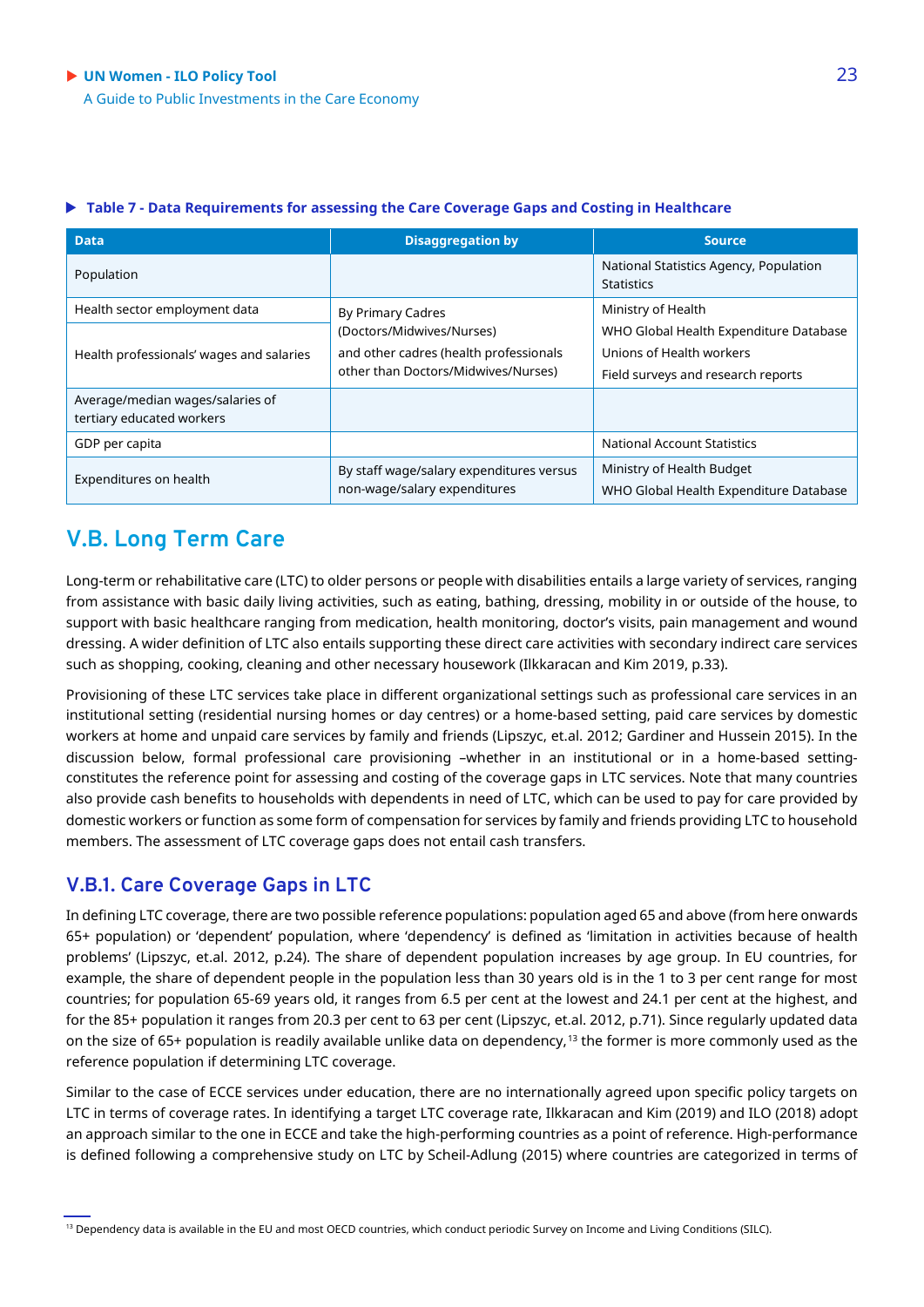legislation with respect to full legal access to LTC support in the form of services or cash benefits. There are nine OECD countries that have such legislation on entitlement to universal coverage (Belgium, Czech Republic, Denmark, Germany, Iceland, Japan, Luxembourg, South Korea, and Sweden; Scheil-Adlung 2015, p.15). The LTC coverage rate of the 65+ population in these nine countries range from 6.9 per cent (S. Korea) and 8.8 per cent (Belgium) at the lowest to 15.1 per cent (Japan) and 15.5 per cent (Denmark) at the highest (Ilkkaracan and Kim 2019, p.58). The population weighted average LTC coverage rate of all nine countries is 12.4 per cent. This can serve as a lower bound target LTC coverage rate.<sup>[14](#page-23-0)</sup>

The data needs for assessment and costing of LTC coverage gaps are summarised in Table 8. The LTC coverage gap can be measured in terms of the additional number of care receivers to be covered to meet a target coverage rate (such as 12.4 per cent). This would be given by the difference between the 65+ population to be covered to meet the target policy rate and the current number of 65+ population who already are covered by services. Those already covered are the beneficiaries who are benefitting from institutional centre-based services (residential or day care) or home-based professional services.[15](#page-23-1)

> *LTC Coverage Gap (Additional LTC Beneficiaries) = (65+ Population x Policy Target Coverage Rate (12.4%))* (15) *- (Current 65+ Population who are already LTC Beneficiaries)*

The LTC coverage gap is also expressed as the number of additional LTC workers required to provide services to the additional LTC receivers to be covered. For this, we need a target LTC receiver-to-worker ratio. One reference target is identified by Scheil-Adlung (2015) based on the population weighted median values of formal LTC workers (full-time equivalent FTE) per 100 persons that are 65+ in 18 selected high-performing OECD countries in the Americas, Asia and the Pacific and Europe. These countries, which provide LTC through a variety of systems, are considered to provide an acceptable minimum of LTC services. Based on their average, the threshold is set at 4.2 full-time equivalent (FTE) formal LTC workers per 100 persons aged 65 and above. FTE care worker need is identified with respect to employment hours. From the service receiver end, depends on the number of hours of contact and some target contact time.

Since the OECD countries do not rate the availability of services as satisfactory, Scheil-Adlung (2015) notes that 4.2 workers per 100 people aged 65+ establishes a lower-bound threshold (Scheil-Adlung 2015, p.11). The staff ratios range from 0 workers (for many countries) to 17 workers in Norway at the highest.

> *LTC Coverage Gap (Additional FTE LTC Workers) = (65+ Population in 100s) x* **(***Target 65+ Population-to-LTC Worker Ratio (4.2))* (16) *- (Current Employment of LTC Workers)*

Note that the combination of the two policy targets discussed above, namely 12.4 per cent of the 65+ population as potential beneficiaries of LTC and 4.2 LTC workers per 100 65+ population, yields a LTC beneficiary-to-worker ratio of approximately 3:1. In short, if the number of dependent population is known, it is also possible to assess the required number of LTC workers by dividing the dependent population by 3 and taking its difference to the current employment of LTC workers.

### **V.B.2. Costing of Care Coverage Gaps in LTC**

The cost of closing the LTC coverage gaps can be estimated in terms of two measures: The additional no of 65+ population to be covered by LTC services in order to close the coverage gap (additional LTC beneficiaries) and the required (adjusted)

<span id="page-23-0"></span><sup>&</sup>lt;sup>14</sup> This policy target of approximately 12 per cent LTC coverage rate is associated with a universal right/access to LTC services by anyone with LTC needs in the 65+ population. It is derived on the basis of LTC coverage rates of countries where access to LTC is secured as a legal right. Assuming similar shares of 65+ population with LTC needs across different countries, we predict universal coverage adjusts endogenously to around 12 per cent if the population above 65 is relatively small.

<span id="page-23-1"></span><sup>&</sup>lt;sup>15</sup> It is debatable whether to include those who receive disability cash benefits in already covered. The approach adopted by this policy tool defines care coverage by access to formal services. Accordingly, receivers of cash benefits can be considered as a potential target for included amongst those who are covered.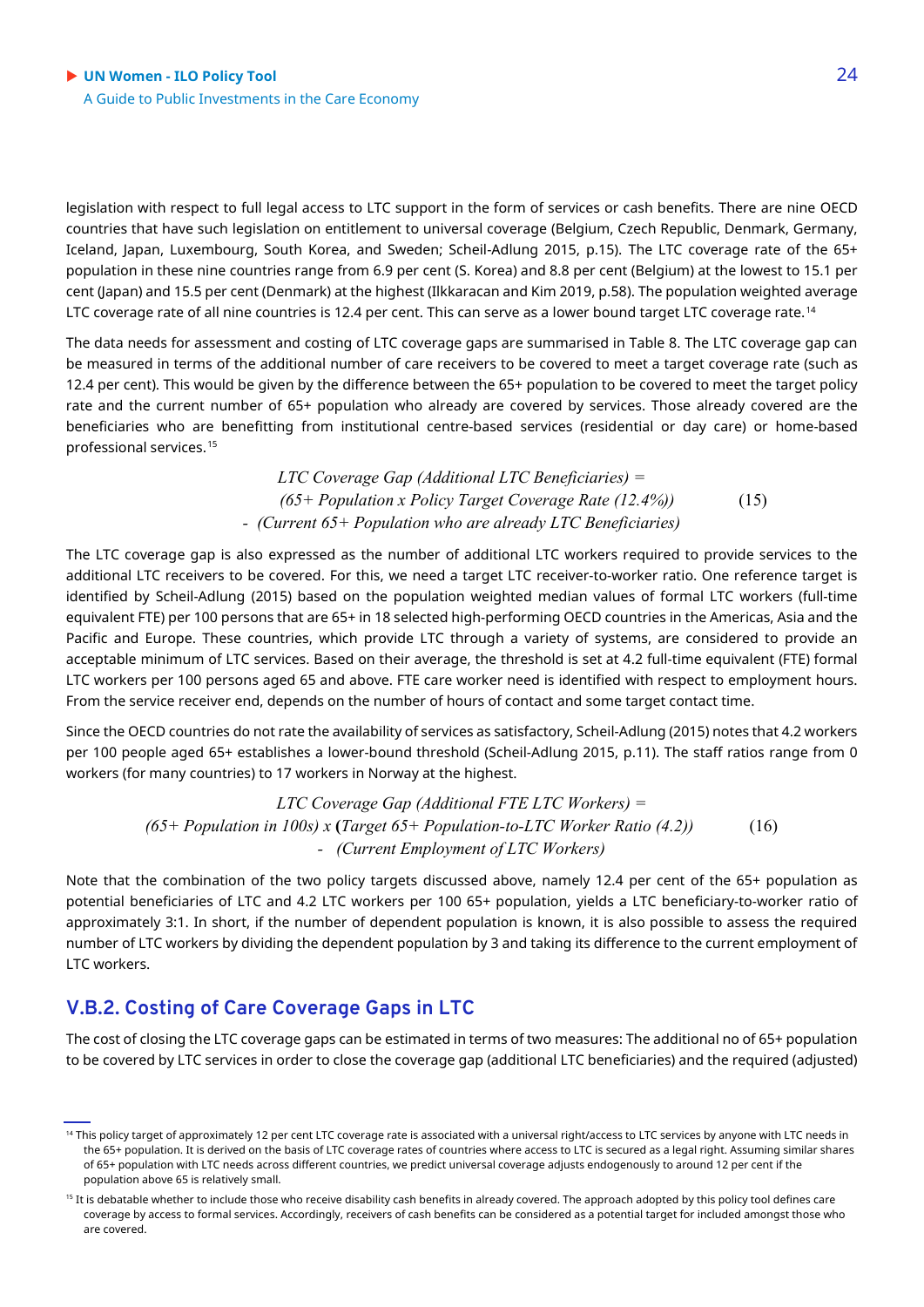expenditure per beneficiary, or the additional LTC workers required to close the coverage gap and the target annual salary per LTC worker plus any overhead expenditures. Using the first measure, the cost of the LTC coverage gap could be stated as follows:

> *Cost of LTC Coverage Gap = (Adjusted Cost per LTC Beneficiary) x (Additional LTC Beneficiaries)* (17)

where

*Adjusted Cost per LTC Beneficiary = Total Public Expenditures (+ wage adjustment)* (18) *No. of Existing LTC Beneficiaries*

The wage adjustment aims to reflect the improved target salaries for LTC workers, who on average receive very low wages, including the LTC workers in the high-income countries. For example, 50 per cent of the average wage in the USA, 14 per cent above the minimum wage in the UK, between 50 per cent and 75 per cent of the average national wages in the OECD countries (European Commission 2012, Active Ageing, Special Eurobarometer, No.378; Scheil-Adlung 2015, p.21-22). Skilled LTC workers are better paid and receive about average wages. Based on the addition LTC workers required, the cost of the LTC coverage gap would be

> *Cost of LTC Coverage Gap =* (19) *Additional FTE LTC Workers required x Target Annual Salary FTE LTC Worker + (any overhead costs?)*

where the target annual salary for FTE LTC worker can be set in reference to the average national wages. Ilkkaracan and Kim (2019) use the wage gap between LTC workers and nurses as the reference and adjust LTC worker wages upwards by reducing the gap by half. Country specific wage targets can be set by comparing and adjusting LTC worker wages with statutory wages or average wages of workers with comparable job description or skills set.

Equation (20) includes overhead expenditures with a question mark. This is because wage payments constitute a large share of LTC costs and in most cases overhead expenditures are low, particularly in the case of home-based formal services. Nevertheless, in case of an expansion of services based on institutional settings (such as day care centres), overhead expenditures would need to be taken into consideration. The overhead expenditures per LTC beneficiary or worker can be derived on the basis of public expenditures and share of wage payments therein if data is available. If not, institutional accounts or field surveys may serve as source of data (Table 8).

#### **Table 8. Data Requirements for assessing the LTC Coverage Gaps and Costing**

| <b>Data</b>                                           | <b>Disaggregation by</b>                                                                       | <b>Source</b>                                                                                                                 |
|-------------------------------------------------------|------------------------------------------------------------------------------------------------|-------------------------------------------------------------------------------------------------------------------------------|
| 65+ Population                                        |                                                                                                | National Statistics Agency, Population<br><b>Statistics</b>                                                                   |
| Existing number of LTC beneficiaries                  | Beneficiaries by access to services vs. cash<br>transfers                                      | Ministry of Health<br>Ministry of Social Policies/Family                                                                      |
| LTC employment<br>LTC Expenditures                    |                                                                                                | International Health statistics databases<br>such as WHO, OECD<br>Unions of LTC workers<br>Field surveys and research reports |
| Average/median wages/salaries in the<br>labour market | By education level<br>By profession (domestic workers, care<br>workers, health workers/nurses) | Household Labour Force Surveys                                                                                                |
| Statutory wages                                       |                                                                                                | Ministry of Labour                                                                                                            |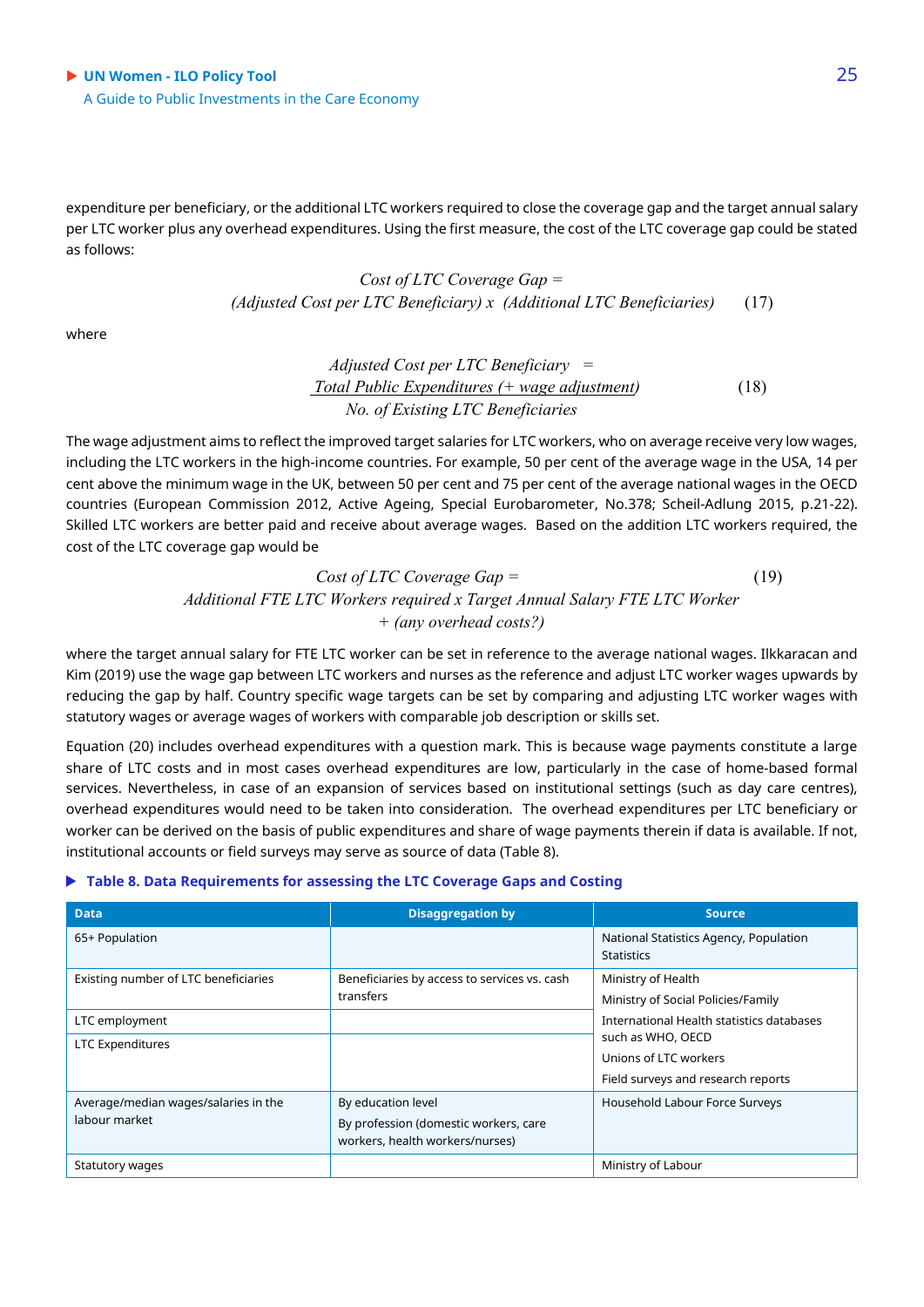## **VI. Assessing Economic Returns**

Having identified the coverage gaps in care services and estimated the required magnitude of public expenditures to close these gaps, we are ready to move onto assessing the economic returns to an equivalent allocation from public budgets. The various demand- and supply-side channels through which investments in the care economy produce outcomes were discussed in Section II (summarised in Figure 3). While both the short-run demand-side outcomes and the longer-run supply-side outcomes are equally important for a comprehensive assessment of returns to investing in care, as already explained in Section II, this policy tool focuses on the short-run, demand-side outcomes in particular.

Let us reiterate how investing in care activates a demand-side mechanism: Increasing spending for an expansion of care services affects demand for labour both in the care sectors and the other related sectors and increases employment. New employment generates new labour earnings and stimulates aggregate demand and demand-led growth. It also has important distributional outcomes by gender and household income depending on who the new job recipients are, how simultaneous access to jobs and services impact paid and unpaid work time, and the cumulative outcomes for households below the poverty line. The applied studies on investing in care reviewed in Section II take these short-run demand side outcomes as their measures of economic returns to investing in care.

The focus on this short-run demand-side chain of outcomes is primarily because employment creation, poverty reduction and gender equality are priority policy objectives. It also allows for a closer critical evaluation of public budget allocation decisions, which are undertaken on an annual basis, and the election cycles lead policy makers to put more emphasis on returns in the shorter-run. Moreover, the focus on the short-run demand side effects has become even more urgent in the context of the current Covid-19 pandemic and the associated economic crisis. One of the common policy actions by governments around the world entail stimulus packages to recover economic growth and protect employment. In many cases, these entail the necessary short-run protective measures to support the vulnerable sectors and workplaces (smalland medium scale enterprises), the unemployed, self-employed or low-income households. This policy tool aims to emphasize another important target for stimulus spending: expansion of care services which promise immediate returns in the form of new jobs, enhanced labour earnings, reduced poverty, inclusive, gender-equitable and sustainable growth.

The rest of this section presents a discussion of the assessment of the following short-run demand-side economic returns:

- Employment creation (by Sector and Occupation)
	- **o** Directly in care services sectors
	- **o** Indirectly in related sectors through backward linkages and induced effects
	- **o** Distributional effects of employment creation and poverty reduction
	- **o** Distribution of new jobs and labour earnings by gender, education, age, household income, poverty status and labour market status (unemployed, homemaker, student, etc.)
	- **o** Gender employment gap, gender wage gap, gender jobs segregation, gender gaps in paid and unpaid work
	- **o** Income poverty, time poverty, time- and income poverty
- Economic growth and other macroeconomic outcomes (productivity, budget and trade deficits, public debt)
- Tax revenue returns (self-financing potential over the short-run)

The assessments of different types of returns require different methodologies and data. The matching between the types of return to be assesses, methodology to be used and data requirements can be seen in Table 9. The discussion in this section elaborates on some of the methodological issues and the different tools that can be used to assess different types of economic returns. For example, a static IO analysis is appropriate for estimation of the magnitude employment creation, while macro modelling is better for the purpose of forecasting the likely changes in macroeconomic variables such as economic growth, public debt or trade balance, which are not taken into account in the IO analysis.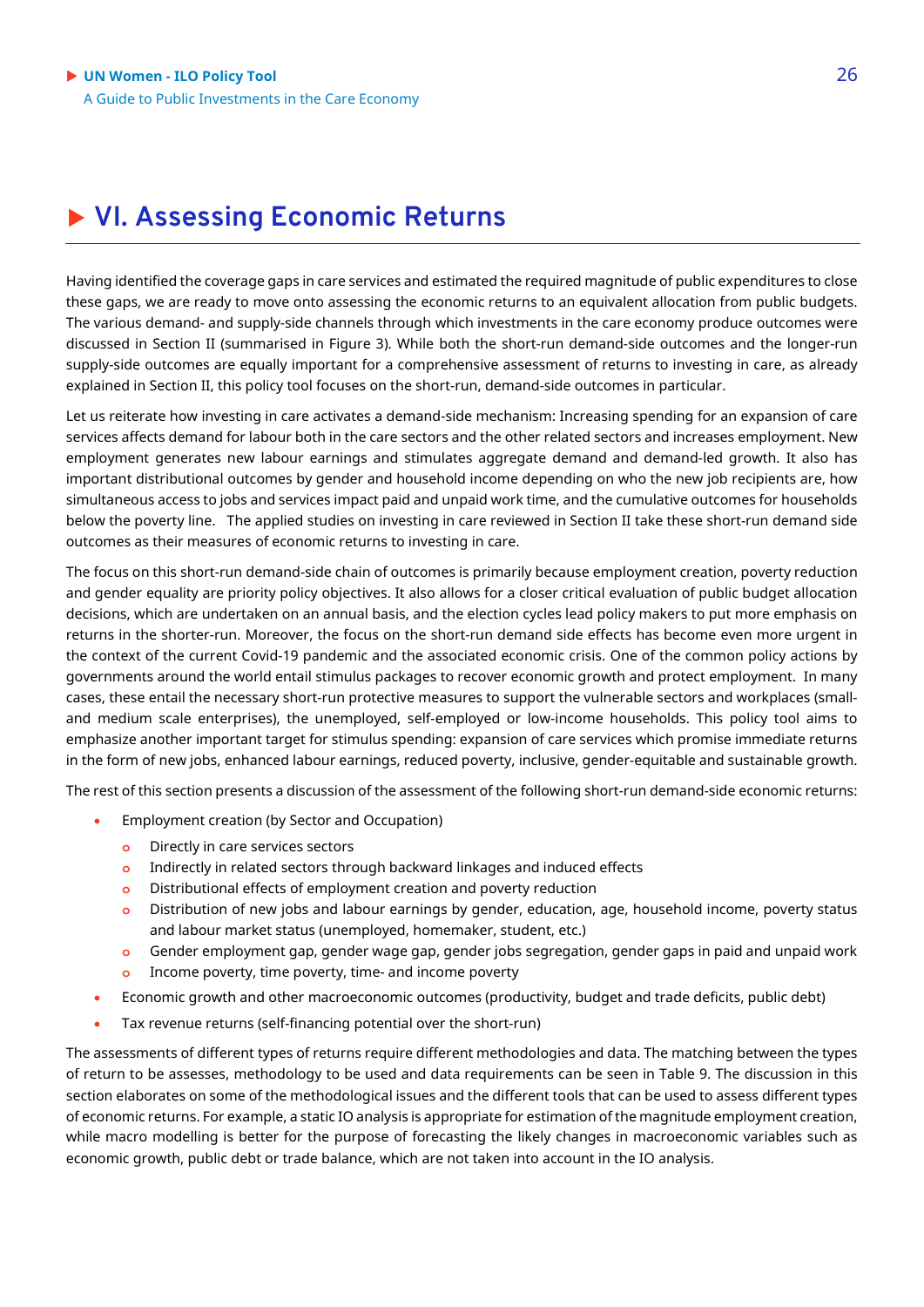### **VI.A. Employment Creation**

Public investment will create jobs directly in the activities in the care services sectors where the investment takes place (for example, new jobs in ECCE or LTC services). This is called *the direct employment* creation effect. It will also create jobs in other sectors through the transactions between the care sectors and the other sectors. As one sector of the economy experiences an increase in demand for its own output, it ends up demanding more goods and services from several other industries. In other words, there are multiplier effects on other sectors in the industries that supply necessary intermediate inputs (raw materials and services) to the care sector. This is called indirect employment creation through backward linkages across sectors.

There is also an employment creation effect through increased household spending due to higher labour earnings of newly employed. This change in household spending induces additional employment in the various sectors through new consumption. This is called the induced employment creation effect.

The assessment of total employment outcome entails an estimation of the direct, indirect and induced employment components:

$$
T.E. = D.E. + I.D.E. + I.E. \t(20)
$$

T.E. = Total employment creation (no of new jobs)

D.E. Direct employment (new jobs in the care sectors created as a direct result of increased spending on care services expansion, both care workers and non-care workers employed in the care sectors)

I.D.E. = Indirect employment (new jobs in other sectors created through backward linkages)

I.E. = Induced employment (new jobs in the care or other sectors created through increased household spending due to new labour earnings by newly employed workers)[16](#page-26-0)

The direct employment created in the care sectors comprise both of care workers (such as teachers, teacher assistants, doctors, nurses, care workers for the elderly) and non-care workers (support staff such as administrators, cleaners, security) employed in the care sectors. In the case of care workers, the target service provider-to-beneficiary ratios are defined in relevant legislation or international criteria. For example, the maximum number of children per ECCE teacher is usually defined in national legislation on ECCE. Or the desired (minimum) number of health workers per population is defined by WHO as discussed in Section V.A. In the case of non-care workers, new employment creation can be calculated using the care-to-non-care worker ratios prevalent in the care sectors in the country. See the discussion in Ilkkaracan, Kim and Kaya (2015, p.39) as an example for the calculation of total direct employment for ECCE in terms of care workers (teachers and teacher assistants) and non-care workers employed in the ECCE sector.

The direct employment creation is derived from the information already entailed in the assessment of care coverage gaps and costing discussed in Section III. The care coverage gap (CCG) in equation (1) provides the additional number of service beneficiaries to be covered by services. This is divided by the target service beneficiary to service provider ratio (t.s.r) in equation (2) to determine the necessary number of additional service providers to close the CCG:

No of additional service providers to close the 
$$
CCG = CCG/t.s.r.
$$
 (21)

The care coverage quality gap (CCQG) in equation (2) is already measured in terms of the number of additional service providers necessary to achieve the t.s.r. Hence the total number of care workers through direct employment creation (D.E.cw) will be given by the sum of the two:

No of additional service providers to close the 
$$
CCG + CCQG
$$
 (22)

<span id="page-26-0"></span><sup>&</sup>lt;sup>16</sup> The inclusion of the induced employment effect in estimations is debatable. The induced effects may create an overestimation bias depending on the spending multipliers of the different types of households, which receive the new jobs. Hence, it is a judgment call whether to include the induced effects in estimation of total employment creation (see Ilkkaracan, Kim and Kaya 2015 for a discussion).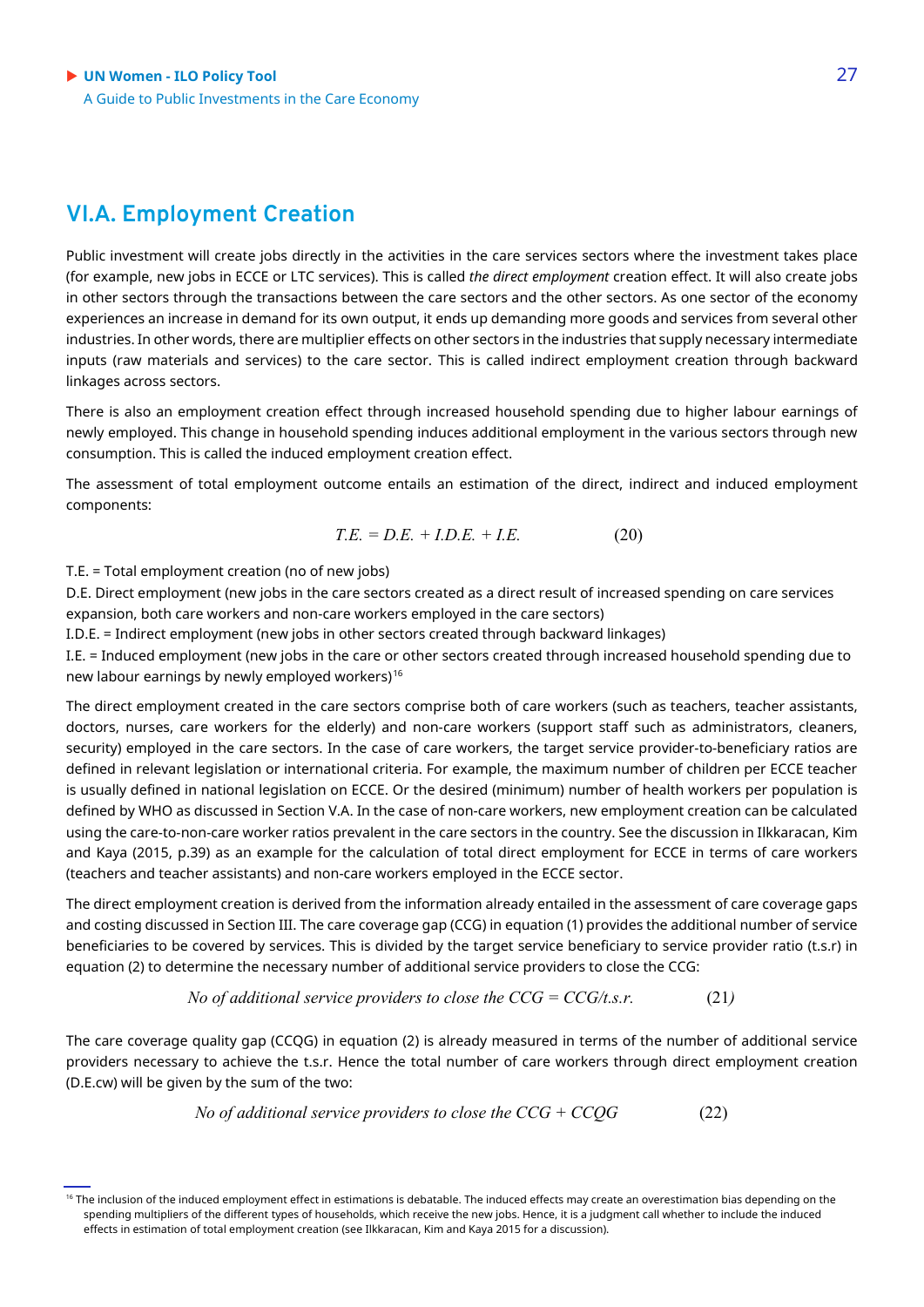The other two components of employment creation (indirect employment and induced employment) is estimated through an input-output (IO) analysis. The IO table is a square data matrix, which shows the linkages across sectors in terms of their input purchases and receipts of income from one another. Once the costing of the care coverage gap is undertaken, the corresponding expenditures are "injected" into the care services sectors in order to estimate the corresponding increase in the output of all other related sectors. This method captures multiplier effects through linkages of output growth between industries. Combining the sectoral output data with the corresponding sectoral employment data, it is also possible to estimate the employment multipliers for each sector. In other words, IO analysis shows when the output of a particular sector (i.e. the care services sectors) increases by a certain amount (by the cost of closing the care coverage gap), how much output and employment of all other related sectors increase.[17](#page-27-0) In a similar vein, the induced employment creation is also derived through IO analysis as the IO table also shows the linkages between household consumption spending and the various sectors of the economy

Note that it is also possible to estimate direct employment creation in the care sector itself using IO analysis as well. An injection of increased expenditures into a particular care sector yields the corresponding increase in sectoral employment on the basis of its prevailing employment multiplier. This means, however, that we cannot control for the quality of employment or services because the own employment multiplier of the care sector is determined by the prevailing ratios of service beneficiary-to-provider, and also by the observed wage levels. Instead, we can make adjustments in the assessment of the care coverage gap and its costing with respect to beneficiary-to-care worker ratios and the wages of workers employed in the care sectors. The number of direct jobs to be created in the care sector itself is calculated as explained above. The wage allocations (the wage share in total expenditures) is determined a priori as explained in sections III, IV and V. As a result, we do not take into account the own employment multiplier of the care sector. The IO analysis is used to determine only the indirect and/or the induced employment creation.

Another important note of caution pertains to the fact that most IO tables do not entail separate entries for ECCE and LTC. These sectors are included as part of the education and healthcare services sectors in the IO tables. However, the cost structure and labour intensity of the ECCE and LTC sectors are likely to differ than the overall education and health sectors. For example, ECCE is more labour-intensive than the overall education sector, and the same holds for LTC with respect to healthcare. Injecting an increase of ECCE spending into the overall education sector (or an increase in LTC spending into the overall health sector) is likely result in an underestimation of the employment creation effect, because education and health have lower employment multipliers than the ECCE and LTC sectors. Other than the labour input, the ECCE and LTC sectors are also likely to differ in terms of their overall cost structure. For example, the health services sector is likely to have higher expenditures on medical equipment and technology than LTC services. To overcome such aggregation bias, it is possible to use the synthetic sector approach, which entails integration of the ECCE or LTC sectors as a separate entity into the IO table. This requires data on the cost structure of the ECCE or the LTC sector (see Ilkkaracan, Kim and Kaya 2015, p.37-39; p.68; Appendix II, and also Kim 2011 for a detailed discussion).

#### **A comparative framework to other lines of spending**

Many of the applied studies discussed in Section II, use a comparative framework whereby they compare the economic returns to increasing public expenditures on the care services sector to economic returns to spending of similar magnitude on other budget items, primarily physical infrastructure and construction sector, also other items such as green energy or cash transfers (Antonopoulos et.al. 2011; Ilkkaracan, Kim and Kaya 2015). Using such a comparative framework proves useful for different reasons. First, the policy implication can be interpreted not simply as a matter of increasing expenditures on care services, but determining public budget allocations for competing needs on the basis of acknowledged policy targets such as the potential to generate new jobs and decrease unemployment, decreasing

<span id="page-27-0"></span><sup>&</sup>lt;sup>17</sup> The employment multiplier matrix is a vector of employment intensity by industry, which is the ratio of total number of workers to final output. This can be computed using IO output data and Household Labour Force Survey employment data disaggregated by industry. The employment multipliers are computed by industry to capture the number of jobs created in each industry to produce one additional unit of output. It captures the employment generation via inter-industry input supply and demand.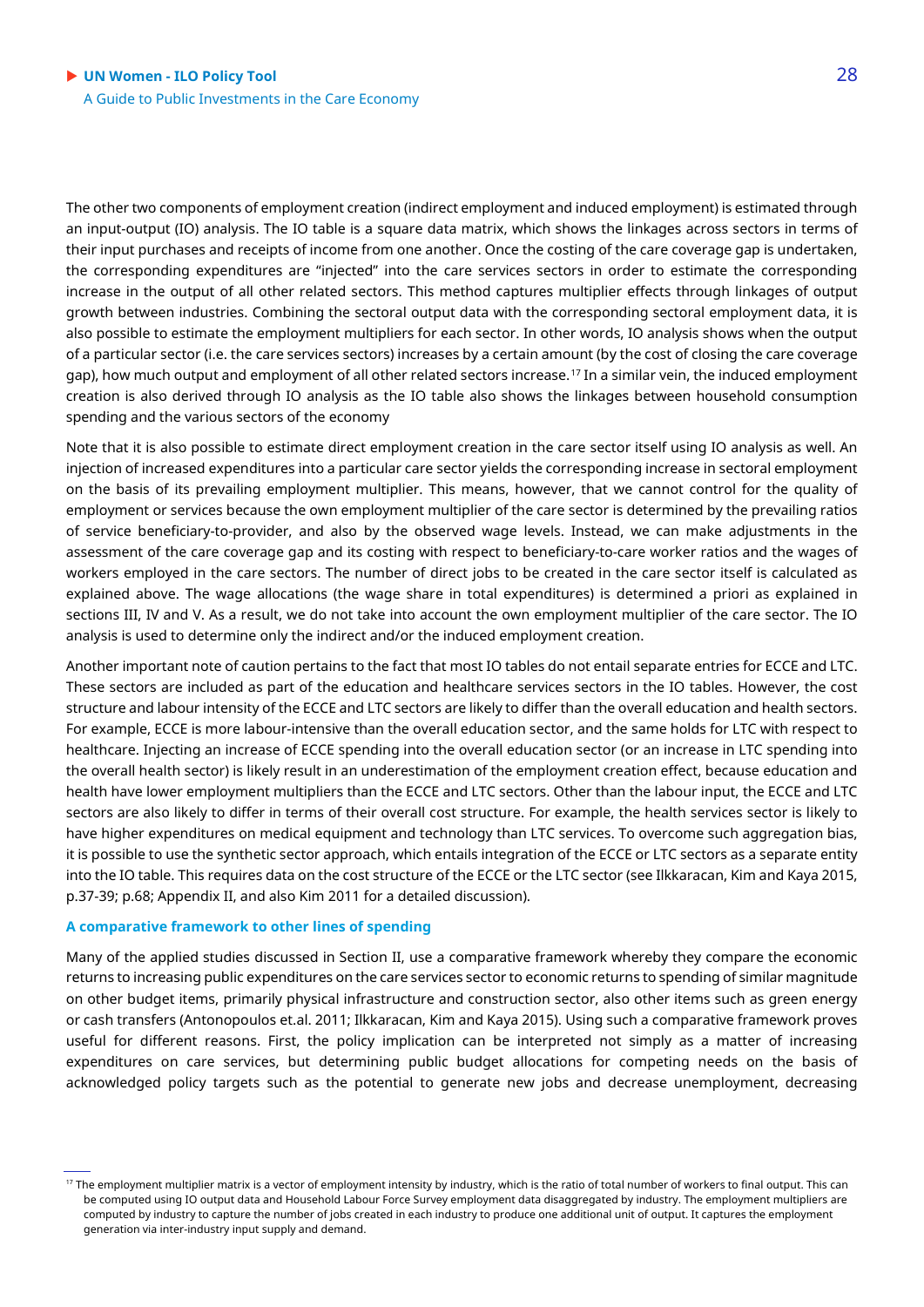inequalities by gender and household income, poverty alleviation, short-run fiscal sustainability, and macro indicators such as GDP growth, productivity, budget and trade deficits.

Second, the adoption of a comparative framework also helps to compensate for a shortcoming of IO analysis: Namely, that it is a static analysis and does now allow for identification of possible dynamic changes that may be triggered by an increase in public expenditures; such as prices, wages, public budget deficits and interest rates which would all have implications for changes in output. IO models can be turned into dynamic ones, using a macro-model to capture macroeconomy wide effects (see below for a discussion). Nevertheless, a static application of the IO analysis is a practical and an appropriate tool for assessing the employment effects of industry-specific, ex-ante policy studies. This is particularly the case in a comparative framework, assessing the relative effects accruing from increased expenditures on care services versus another industry (such as construction). Since the dynamic changes triggered in public indebtedness, prices and wages are likely to be relatively similar independent of which sector the spending is allocated, we are able to compare solely the impact on job creation. The main objective of the IO analysis here is to compare the relative potential of one line of public spending over another in terms of macro level job creation and micro level distributional outcomes such as poverty reduction (discussed below).

#### **Distribution of new employment by industry, occupation and gender**

Using the macro IO method, the direct and indirect job creation can be classified primarily by industry. If we assume that the observed composition of employment in the different industries remain constant, it is also possible to identify the breakdown of the new jobs by other characteristics such as occupation and gender (also possible to apply a breakdown by education/skill levels). The gender distribution of the direct and indirect jobs in the different industries serves to achieve an important objective of this exercise with regards to assessing the gender disaggregated labour demand outcomes of different lines of spending. The occupational classification, on the other hand, is important as an input to the microsimulation analysis, whereby we allocate the various jobs to the employable individuals observed in the labour market. This is further discussed under distributional analysis below.

|  |  | $\blacktriangleright$ Table 9: Assessment of Economic Returns to Investing in Care: Methodologies and Data |  |
|--|--|------------------------------------------------------------------------------------------------------------|--|
|  |  |                                                                                                            |  |

| <b>Economic Returns: Assessment Measures</b>                                                                                                                                                                       | <b>Methodology</b>                                                                                                                                                                      | <b>Data</b>                                                                                            |
|--------------------------------------------------------------------------------------------------------------------------------------------------------------------------------------------------------------------|-----------------------------------------------------------------------------------------------------------------------------------------------------------------------------------------|--------------------------------------------------------------------------------------------------------|
| Jobs generation                                                                                                                                                                                                    | Direct employment creation calculated<br>based on care coverage gaps (CCG and<br>CCQG) and target service beneficiary-to-<br>provider ratios (t.s.r.)                                   | CCG, CCQG, t.s.r., care worker-to-non-care<br>worker ratio in care sectors                             |
|                                                                                                                                                                                                                    | Input-Output analysis for estimation of<br>indirect and induced employment creation                                                                                                     | IO data                                                                                                |
| Gender distribution of employment                                                                                                                                                                                  | Allocation of jobs by industry obtained from<br>above using the gender ratios of current<br>industrial employment                                                                       | Household Labour Force Survey data<br>(employment disaggregated by sector and<br>qender)               |
| Distribution of new employment and income<br>by worker characteristics such as gender,<br>education, age, household income, poverty<br>status, region and labour market status<br>(unemployed, homemaker, student) | Microsimulation<br>and<br>Regression analysis                                                                                                                                           | Household Income (and Labour) Survey<br>micro data                                                     |
| Poverty reduction                                                                                                                                                                                                  | Calculation of new household income levels<br>based on the microsimulation results and an<br>assessment of the change in poverty status<br>of household pre- and post-new<br>employment | Household Income (and Labour) Survey<br>micro data<br>Poverty thresholds used by official statistics   |
| Long-run growth and productivity                                                                                                                                                                                   | Applied macroeconomic modelling                                                                                                                                                         | Calibrated Macroeconomic Model for the<br>country/region in question<br>(Social Accounting Matrix-SAM) |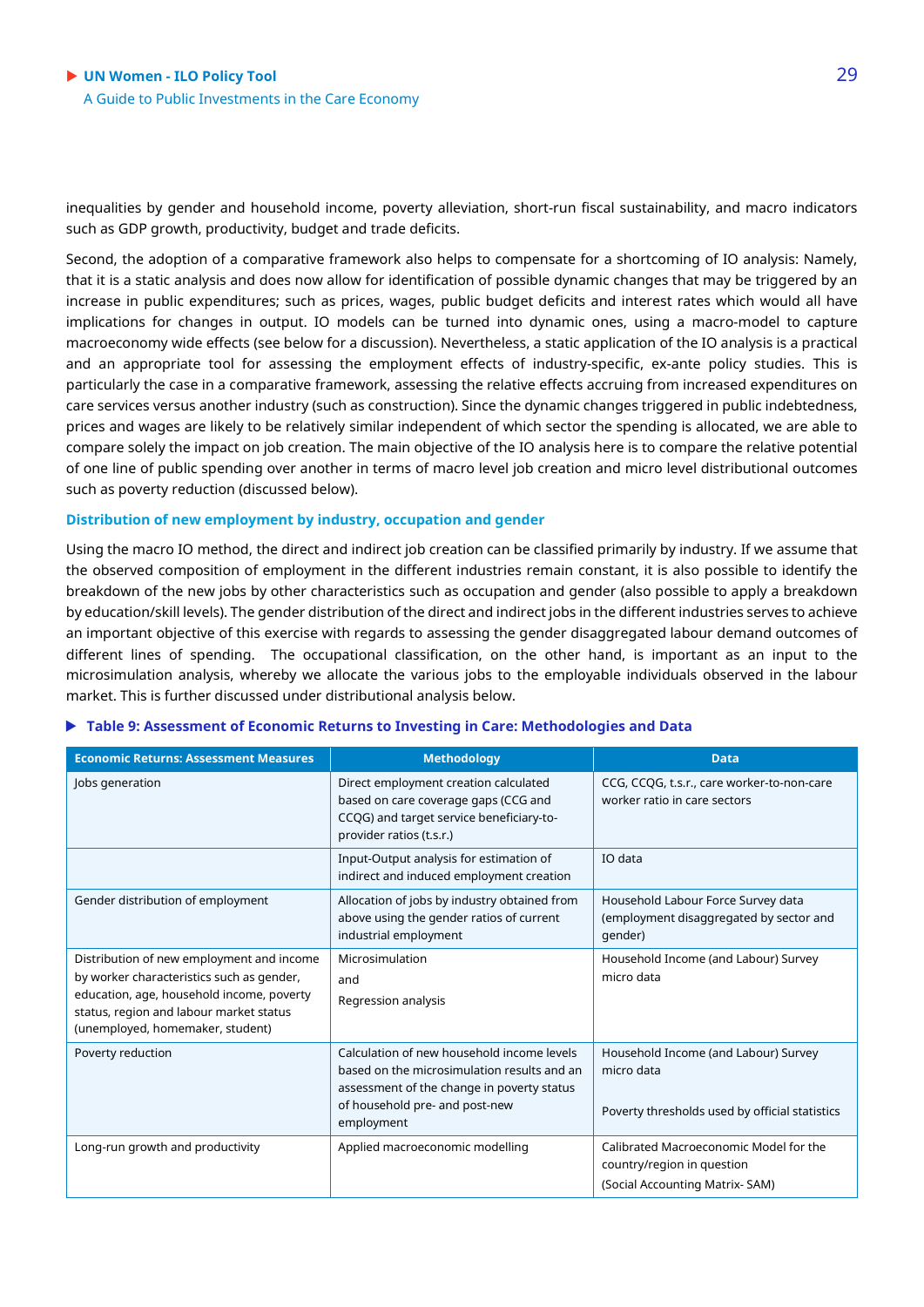#### **UN Women - ILO Policy Tool** 30

A Guide to Public Investments in the Care Economy

| <b>Economic Returns: Assessment Measures</b>               | <b>Methodology</b>                                                                       | <b>Data</b>                                                                                                                      |
|------------------------------------------------------------|------------------------------------------------------------------------------------------|----------------------------------------------------------------------------------------------------------------------------------|
| Tax revenue returns and short-run fiscal<br>sustainability | Derivation of change in tax revenues on the<br>basis of average wages and no of new jobs | No of new (direct and indirect) jobs<br>Average annual salaries of newly employed<br>workers<br>Income and consumption tax rates |

### **VI.B. Distributional Analysis and Impact on Poverty Reduction**

The IO methodology enables a macro level distributional analysis in terms of the disaggregation of new employment by gender (or possibly by education/skill level). A more detailed distributional analysis is possible through applied micro-simulation modelling using household income survey data at the individual level (i.e. micro data).<sup>[18](#page-29-0)</sup> Microsimulation modelling enables the allocation of the newly generated jobs are to particular individuals (non-employed but eligible for employment) observed in the dataset. Once the jobs are allocated, it becomes possible to estimate the labour earnings of the newly employed and the change in their household income. Hence it becomes possible to identify the associated change in income distribution and poverty rates.

A microsimulation approach developed by the Levy Economics Institute, applies statistical matching techniques to analyse such distributional issues. Table 10 provides an overview of the various steps involved (see Masterson 2018, 2013 and 2012 for applications to Ghana and Tanzania, Turkey, and Latin America; also Kum and Masterson 2010 for a detailed discussion).

First the existing pool of the available ('employable') labour is identified using the micro data from the household surveys. The 'employable' consists of the prime working age population, who are not in employment and also do not have any health or disability impediments. These are namely the unemployed (those actively seeking jobs), homemakers (predominantly female) and students (older than mandatory school age or post-university age).

In the second step, the new job openings are allocated to the employable individuals who are most likely to occupy them. This is done through a statistical matching procedure. For each individual in the employable pool (potential workers), we have information on their individual or household characteristics such as age, level of education, region of residence. We use regression analysis to estimate the likelihood of employment of each potential worker. On the jobs side, we already know from IO analysis, the distribution of jobs by industry and occupation. For each individual, the industry-occupation cells are ranked based on their highest propensity score. Finally using an iterative process, the individuals in the employable pool with the highest likelihood of employment are assigned the jobs with the highest propensity score.

Once the jobs are assigned, the labour earnings of the new job recipients can be estimated by regression analysis, using their demographic as well as job characteristics. The resulting household micro dataset, then enables the identification of impact of new job creation on distribution of income by household income groups, education/skills levels, gender (the gender wage gap) as well as estimation of impact on poverty.

It is also possible to estimate the impact on paid and unpaid work time. For this we need a dataset that entails both employment/income and time-use data. Conventionally the household labour/income surveys and time-use surveys are separate. It is, possible, however, to match these separate datasets using a statistical procedure. More specifically, the unpaid work time observed in the time-use survey micro data is integrated into the household labour/income survey micro data based on the similarity of individual and household characteristics that determine time-use patterns. Two recent applied studies, one on Ghana and Tanzania (Zacharias et.al. 2019), and the other on Turkey (Ilkkaracan, et.al. 2020) use such matched datasets. They estimate not only the demand-side outcome of job creation by increased social care spending, but also its supply-side outcome on changes of paid wok time (via employment into new jobs) and unpaid work

<span id="page-29-0"></span><sup>18</sup> Most countries have one or more of these household surveys: The Household Labour Force Survey, the Household Income (Budget) and Expenditures Survey, or The Survey of Income and Living Conditions.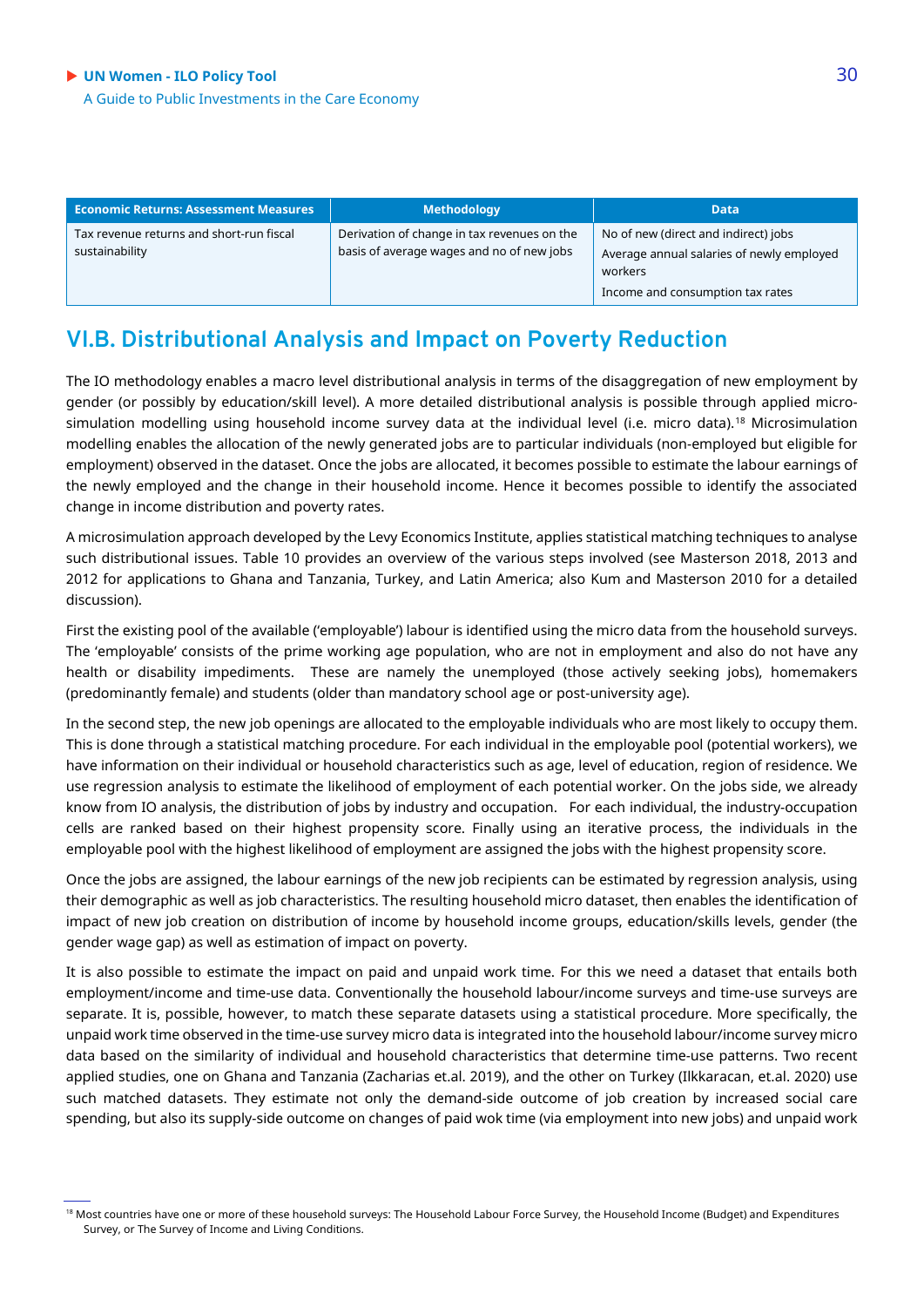#### **UN Women - ILO Policy Tool** 31 A Guide to Public Investments in the Care Economy

time (via access to social care). Hence, they are able to assess the overall impact on poverty in a more comprehensive and gender-disaggregated manner by using combined time- and income-poverty measures.

#### **Table 10: Overview of Microsimulation for Distributional Analysis**

| <b>Step</b>                                                                | <b>Procedure</b>                                                                                                                                                                                                                |
|----------------------------------------------------------------------------|---------------------------------------------------------------------------------------------------------------------------------------------------------------------------------------------------------------------------------|
| Define a pool of employable people                                         | Identify non-employed but eligible for employment (working age, without<br>disabilities or illness) including the unemployed and homemakers                                                                                     |
| Assign jobs                                                                | Estimate likelihood of being employed in each industry-occupation category<br>for each employable individual; rank by likelihood of employment and assign<br>the new jobs to employable individuals with the highest likelihood |
| Impute labour earnings and work hours                                      | Predict wage earnings and work hours using a hot-decking procedure and<br>regression analysis using information on individual and household<br>demographic characteristics and industry and occupation of employment            |
| Determine impact on household income and poverty status                    | Compare pre- and post-employment household income and change in total<br>earnings by household income quintiles; and pre- vs. post-employment<br>poverty rates                                                                  |
| Determine impact on paid and unpaid work time, time- and<br>income-poverty | Match household time-use data into household income data; estimate the<br>change in paid and unpaid work time of newly employed individuals living in<br>households with care-dependent household members                       |

### **VI.C. Macro Modelling and Economic Growth**

As already discussed above, while the IO analysis is a sound approach to obtaining reasonable estimates regarding the impact on employment particularly in a comparative framework, it does not allow for identification of impact on other macroeconomic variables, such as economic growth, productivity, budget and trade deficits or public debt, which may change as a result of the policy interventions.

Macro-models, however, allow for an estimation of such macroeconomic outcomes in a dynamic framework. Identification of impact on economic growth is of particular importance in the current context of the Covid-19, where almost all countries around the world face a deepening economic recession. Moreover, the estimation of some macroeconomic effects maybe important particularly in country contexts where the feasibility of fiscal policy interventions is constrained by fragile macro balances. Zacharias, et.al. (2019) note, for example, that in the context of simulating the employment and time impact of road improvements in Ghana and Tanzania, the policy intervention may require imported machinery and raw materials in addition to domestically produced inputs and labour. Hence this policy intervention to reduce commuting and unpaid work time may place demands on the foreign exchange reserves of the country and affect the exchange rate. This limits the policy space for a country with existing problems of external indebtedness and bound by agreements with international lenders. A full macroeconomic assessment provides information about such impacts.

Studies included in our overview in Section II (and the Appendix), focusing on demand-side effects of investing in care have used different macroeconomic models, namely:

- the Cambridge Alphametrics Macro-simulation Model (CAM) in Bargawi and Cozzi (2017): A non-equilibrium structuralist macroeconomic model for Europe to explore the effects of different types of fiscal policy (public spending) on employment generation, distribution by gender, growth, public budget deficit and debt.
- a competitive general equilibrium (CGE) model with a social accounting matrix (SAM) in Zacharias et.al. (2019): CGE-SAM provides a source of information, which is much more comprehensive than the IO table. The closure rules for the CGE model here follow a Keynesian framework, where employment is determined by demand (hence allows for unemployment) and the adjustment of savings to exogenous investment takes place through changes in output (rather than changes in savings rates) (see Zacharias et.al. 2019, pp: 61-64 for a discussion of the CGE-SAM model).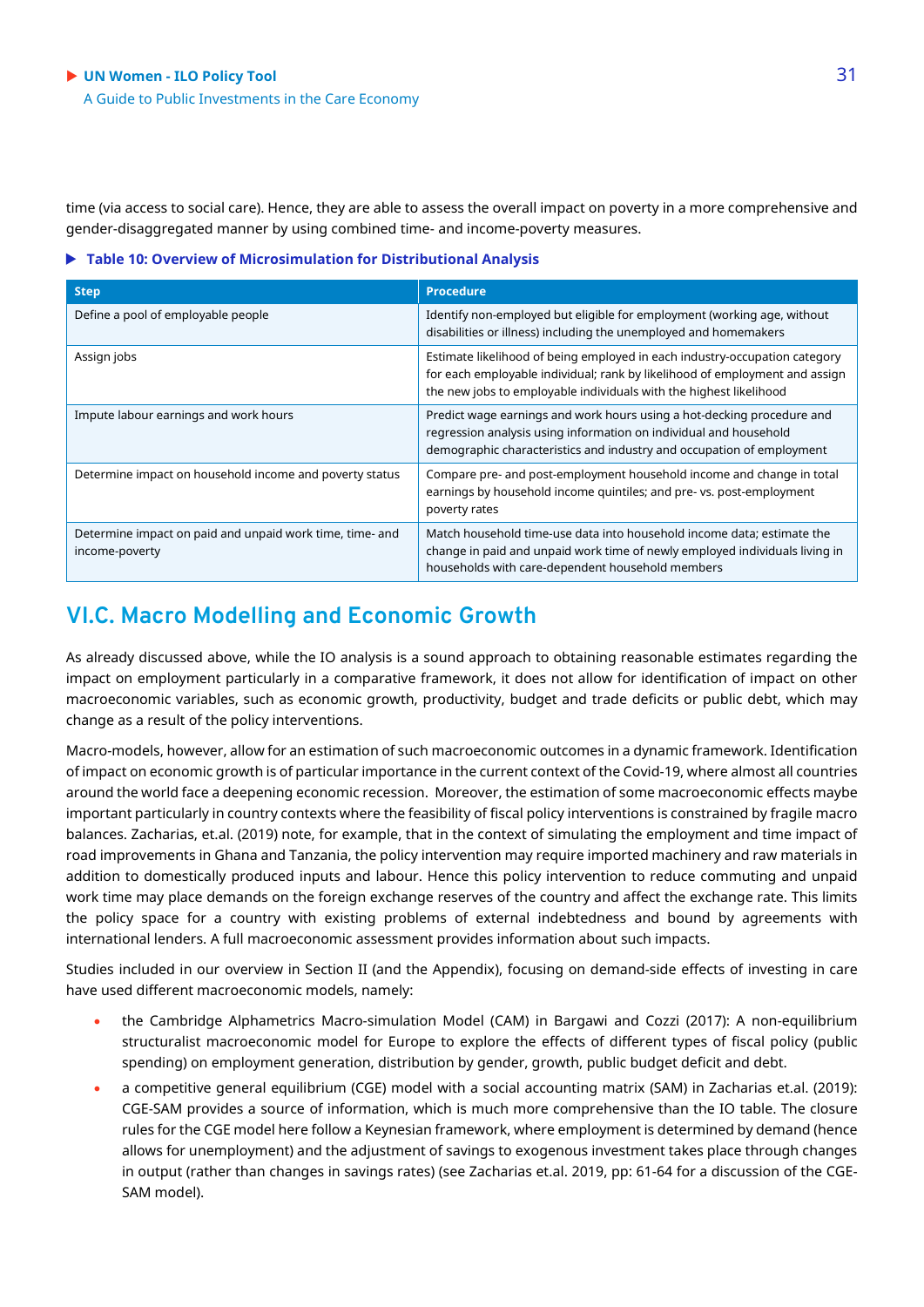• a post-Keynesian feminist macroeconomic model in Oyvat and Onaran (2020): The model builds on prior work by Onaran, Oyvat and Fotopoulou (2019), extending it with an endogenous labour supply and wage bargaining model. Empirically, they use a structural vector autoregression (SVAR) analysis to estimate the impact of various policy interventions (an increase in social care spending, and also an increase in female wages closing the gender pay gap) on aggregate output and employment in the context of South Korea based on data provided by World Klems (2014) for the period from 1970- 2012.

Different macro models display different representations of the economy. The choice of macroeconomic model depends on a number of factors such as the model's theoretical underpinnings and assumptions, and hence its appropriateness to the analytical task at hand, the availability of data and calibrated models for that particular country/region, and the tradeoffs involved in the time/costs of building sophisticated macroeconomic.

Regarding the theoretical underpinnings and assumptions, different models make specific assumptions about the behavior of the economy. These assumptions are based on the theoretical framework against which they are developed. There two broad macroeconomic theoretical frameworks: classical (mainstream) macroeconomics and non-mainstream (mainly Keynesian or structuralist) macroeconomics. The mainstream (classical) macroeconomic models make a number of binding assumptions, such as clearing markets under competitive free markets (for example the assumption of a clearing labour market and hence zero unemployment given a free labour market). By contrast, non-mainstream models, such as Keynesian or structuralist macroeconomic models, strongly question these (simplifying) assumptions and build models that adopt a more empirical approach to modelling. The three macro models listed above from the applied studies on investing in care, are examples of non-mainstream models.

These non-mainstream macro models are more appropriate for the task taken up in this policy tool: Namely, analysis of the economic impact of increased fiscal spending on care services expansion. Such a proposal itself rests on underlying assumptions regarding inability of free markets to create jobs on their own, and the need for public intervention in care provisioning, where care is seen as a merit good (or even a public good) with strong externalities. Hence an analysis of economic returns to investing in care is better reconciled within the framework of non-mainstream macroeconomic models.

The choice of macroeconomic models also depends in part on availability of existing models for a given country or region. Building a macroeconomic model from scratch is a time-consuming process that requires specific expertise and hence can be a costly undertaking. The Cambridge Alphametrics Model used in the Bargawi and Cozzi (2017) study on the EU countries, for example, is an existing model that has been calibrated for the EU economy.

By contrast, the CGE-SAM model used in Zacharias et.al. (2019) is a time-intensive and costly modelling option, which requires the use of multiple sources of data to build a Social Accounting Matrix (SAM). Yet it enables a detailed analysis of both distributional and macroeconomic outcomes. Zacharias et.al. (2019) used the existing SAM for Ghana (2013) and Tanzania (2017), and made some slight adjustments for their purposes (see p.50-51).

A SAM is a double-entry table, extended from an IO Table, that provides further detailed information about the economy. Its columns and rows record the transactions that take place between productive sectors, factors of production (capital and labor), institutions (households, firms and government), the capital account (the financial side of the macroeconomy) and 
the rest of the world (imports, exports and other financial flows) These accounts are symmetrically arranged (in rows and columns) forming a square matrix that traces the origin and destination of expenditures and income received.

In addition to providing a consistent framework of national accounts, a SAM incorporates the distributional and social dimensions of an economy. At an aggregate level, a SAM allows one to see how total income is distributed between capital and labour. At a disaggregated level, a lot more detail can be provided. For example, labour, a factor of production, can be specified as being male or female, skilled or unskilled; each industry can be described by the types and amounts of inputs used, including the female/male intensity of labour employed; or several household types to be constructed depending on socioeconomic characteristics, such as poor or non-poor households (Antonopoulos and Kim 2008, p.23- 24). As such a SAM-based model allows for a great deal of sophisticated analysis, particularly in terms of income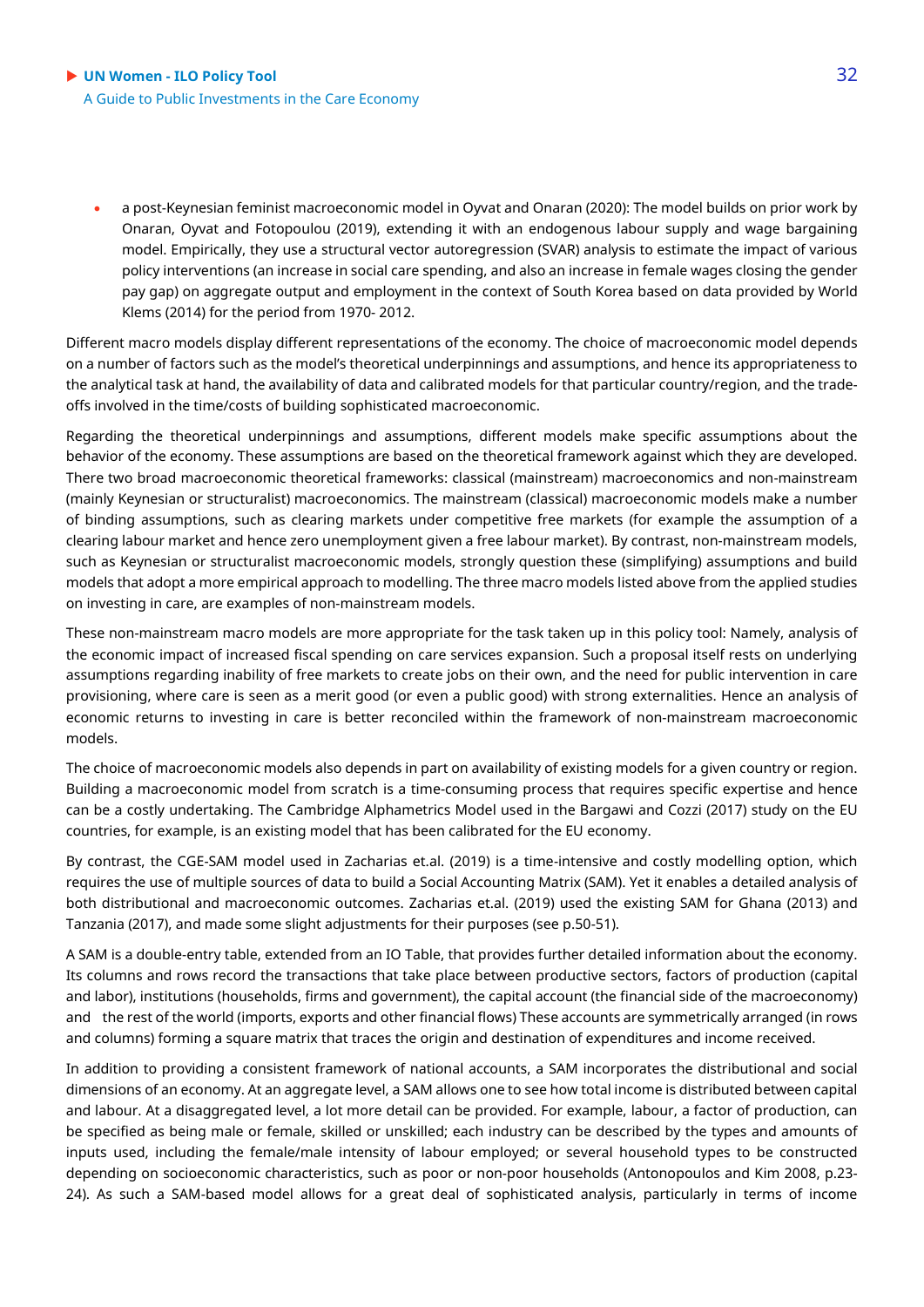distributional outcomes. Nevertheless, the costs involved (in terms of time and expertise) mean it may provide a practical choice only when there is already an existing appropriate SAM developed for that country or region.

### **VI.D. Tax Revenues and Fiscal Sustainability**

The fiscal sustainability of an increase in public spending on care services is a primary question of interest. In the shortrun, part of the expenditures would be self-financed through increased tax revenues that result from new job and income creation. This potential for self-financing in the short-run is especially important from a policy maker's perspective given the concerns that increased public investments require fiscal space, which is often constrained in many developing countries. Fiscal space has become even more of a binding constraint in the context of Covid-19, where many economies are observing negative growth and shrinking tax revenues simultaneously with pressures to increase public expenditures.

The self-financing potential depends on the change in tax revenues as a result of new jobs and newly generated labour earnings. There are two sources of the increase in tax revenues: Direct tax revenue from new labour income including social security contributions and indirect (sales) tax revenue from increased consumption spending. The tax returns can be estimated in the following three components:

- Income Tax (IT)
- Social Security Contributions (SSC)
- Consumption Tax (CT)

The necessary information for calculation of these three components of tax returns entail:

- income tax rate  $(t_i)$
- social security contribution rate (*ssc*; both employee and employer contributions)
- consumption tax rate  $(t<sub>c</sub>)$
- average propensity to consume  $(c_n)$

Using our estimations of new employment generated directly in the care sector (D.E.), indirectly in other sectors (I.D.E.) and induced employment (I.E.), plus the estimated salary rates of newly employed workers, we can derive the three components of tax returns. For simplification of notation, we sum I.D.E. and I.E. under total indirect employment (T.I.D.E.).

IT = (Average target annual salary per care sector employee  $\times t_i$ )  $\times$  D.E.) + (Average annual salary per employee in noncare sector  $\times t_i$ )  $\times$  T.I.D.E.) (23)

 $SSC = (Average target annual salary per care sector employee \times ssc) \times D.E.)$  + (Average annual salary per employee in noncare sector  $\times$  ssc)  $\times$  T.I.D.E.) (24)

 $CT = ((Average target annual salary per care sector employee \times D.E.) +$ (Average annual salary per employee in noncare sector  $\times$  I.D.E.))  $\times$   $c_p \times t_c$ ) (25)

$$
Total Tax Returns (TTR) = IT + SSC + CT \tag{26}
$$

The self-financing rate can then be expressed as a ratio of total tax returns to initial outlay of expenditures, i.e. the Total Cost in equation (4):

$$
Self-finance ratio = TTR \div Total Costs \qquad (27)
$$

For a detailed discussion, also see de Henau, et.al. 2019, p.15-16 and Appendix II; and Ilkkaracan, Kim and Kaya 2015, p.56- 58.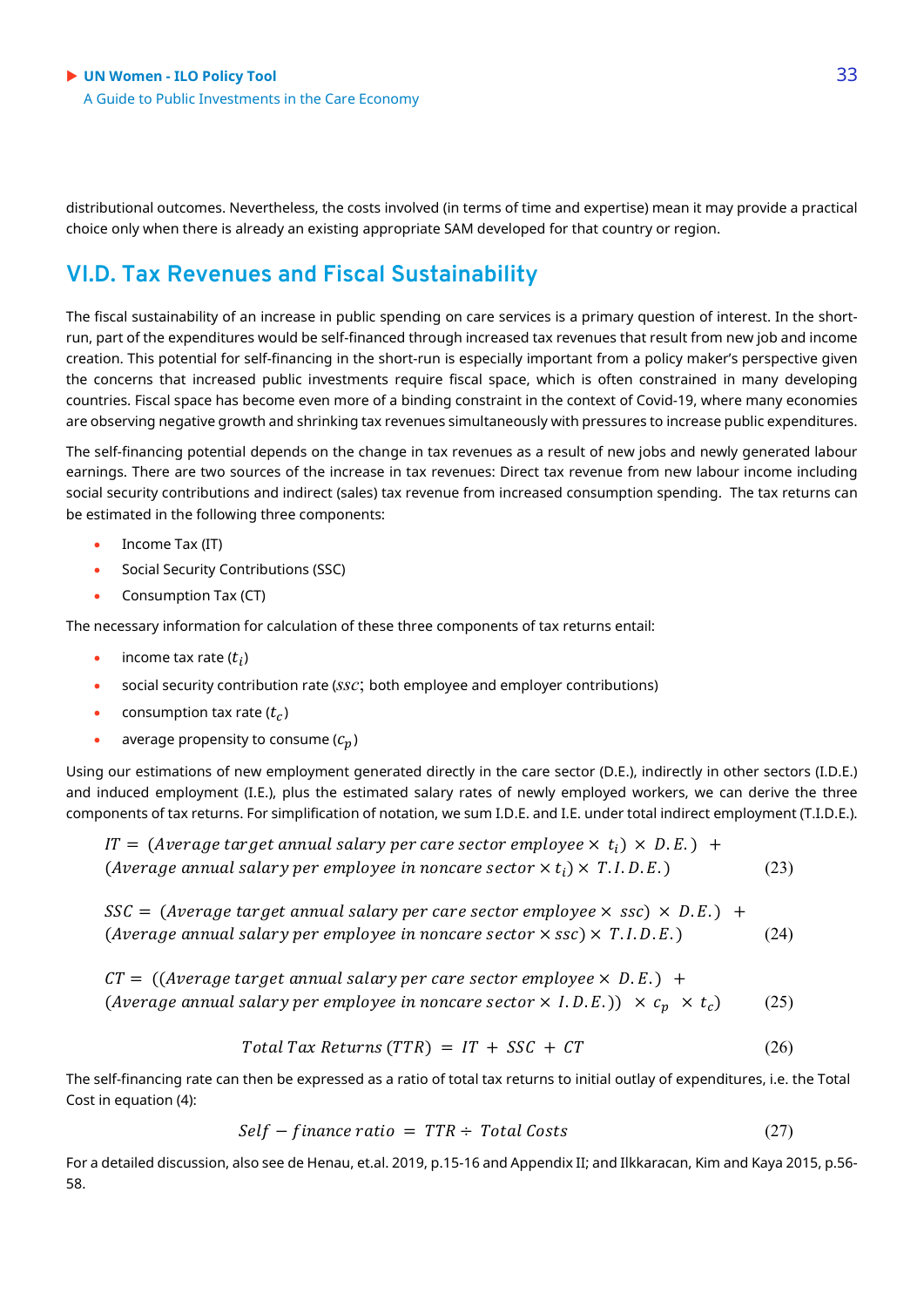Other fiscal effects would also accrue in the short-run from reduced public spending on certain benefits and social expenditures (such as reduced public health expenditures, unemployment benefits, social transfers to poor households). There would also be effects on tax revenues in the long-run through various channels such as increased earnings due to enhanced human capital (in the case of increases in ECCE spending), improved labour supply and labour market attachment of women, increased labour productivity of workers with care responsibilities, and finally increased GDP growth and labour productivity. The applied studies reviewed in this policy tool commonly estimate the short-run changes in tax revenues due to new employment and income generation (i.e. short-run fiscal feasibility).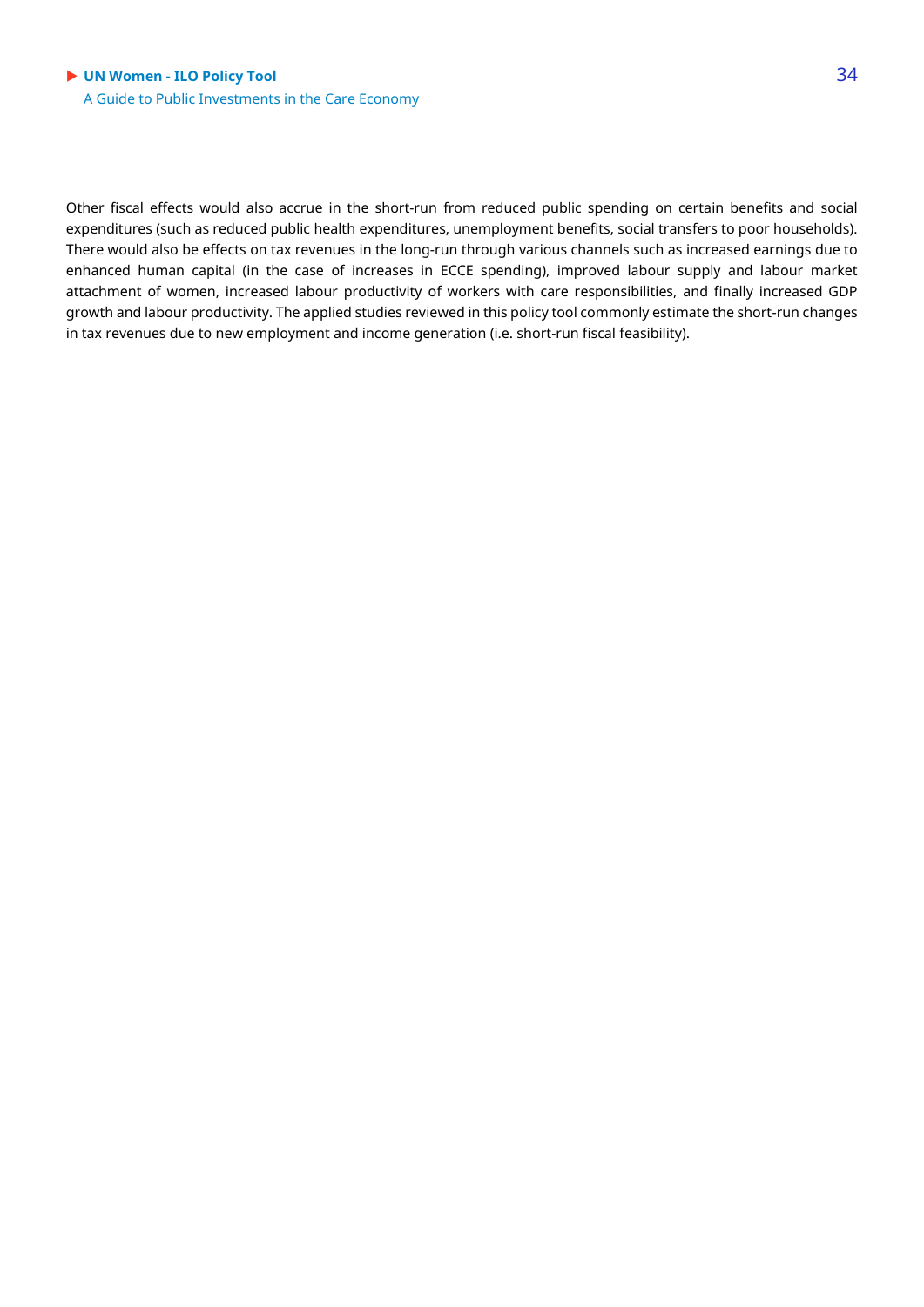### **References and Sources**

Andrew, Allison, Sarah Cattan, Monica Costa Dias, Christine Farquharson, Lucy Kraftman, Sonya Krutikova, Angus Phimister and Almudena Sevilla. 2020. "How are mothers and fathers balancing work and family under lockdown?" Research Report. Institute for Fiscal Studies, London, U.K.

<https://www.ifs.org.uk/publications/14860>

- Antonopoulos, R. and K. Kim (2008). *Impact of Employment Guarantee Program on Gender Equality and Pro-Poor Economic Development in South Africa: Scaling Up the Expanded Public Works Program, Social Sector Intervention Proposal.* Research Project No. 34. United Nations Development Program, and Levy Economics Institute of Bard College.
- Antonopoulos, R., K. Kim, T. Masterson and A. Zacharias (2010). *Investing in Care: A Strategy for Effective and Equitable Job Creation*. Levy Economics Institute Working Paper No. 610. New York: Bard College.
- Apps, P., and R. Rees (2004). "Fertility, Taxation and Family Policy." *The Scandinavian Journal of Economics* 106, no. 4 (December): 745–63.
- ———. 2005. "Time Use and the Costs of Children over the Life Cycle." In D. Hamermesh and G. Phann, eds. *The Economics of Time Use*, London: Elsevier.
- Bargawi, H. and G. Cozzi. (2017). "Engendering Economic Recovery Alternatives to Austerity in Europe." *Feminist Economics* 23(4): 225-249.
- Conti, G., and Heckman, J. (2012) *The Economics of Child Well- Being.* IZA Discussion Paper No. 6930. Bonn: Institute for the Study of Labour (IZA).
- De Henau, J., S. Himmelweit and D. Perrons (2017). *Investing in the Care Economy: Simulating Employment Effects by Gender in Countries in Emerging Economies.*  Women's Budget Group Report to the International Trade Union Confederation, Brussels, January.
- De Henau, I., S. Himmelweit, Z. Lapniewska and D. Perrons (2016). Investing in the Care Economy: A Gender Analysis of Employment Stimulus in Seven OECD countries. Women's Budget Group Report to the International Trade Union Confederation, Brussels, March.
- Del Boca, D., and D. Vuri (2007). "The Mismatch between Labour Supply and Child Care." *Journal of Population Economics* 20, no. 4 (October): 805–832.
- Del Boca, D., and R. Sauer (2006). "Life Cycle Employment and Fertility Across Institutional Environments." IZA Discussion Paper No. 2285. Bonn: Institute for the Study of Labour.
- Del Boca, D., and S. Pasqua (2005). "Labour Supply and Fertility in Europe and the U.S." In T. Boeri, D. Del Boca, and C. Pissarides, eds. *Women at Work: An Economic Perspective*. Oxford: Oxford University Press.
- Deshpande, Ashwini. 2020. The Covid-19 Pandemic and Lockdown: First Order Effects on Gender Gaps in Employment and Domestic Time Use in India. Discussion Paper, No. 607, Essen: Global Labor Organization.
- Education Reform Initiative (2020). The Impact of the Coronavirus on Education in Turkey. https://www.egitimreformugirisimi.org/turkiyedekoronavirusun-egitime-etkileri/
- Esquivel, V. (2014). What is a transformative approach to care, and why do we need it? Gender and Development 22 (3), 423-439.
- Farré, L., Y. Fawaz, L. González, J. Graves. (2020). "How the COVID-19 Lockdown Affected Gender Inequality in Paid and Unpaid Work in Spain" IZA Discussion Paper No. 13434. Bonn: Institute for the Study of Labour.
- Heckman, J., R. Pinto, and P. A. Savelyev (2013). Understanding the Mechanisms through Which an Influential Early Childhood Program Boosted Adult Outcomes. *American Economic Review* 103(6): 2052– 2086.
- Heckman, J., S. Moon, R. Pinto, P. Savelyev and A. Yavitz (2010). The Rate of Return to the High Scope Perry Preschool Program. *Journal of Public Economics* 94(1–2): 114–28.
- Ilkkaracan, I. and K. Kim (2019) *The Employment Generation Impact of Meeting SDG Targets in Early Childhood Care, Education, Health and Long-Term Care in 45 Countries*. ILO Research Paper. Geneva: International Labour Organization.
- Ilkkaracan, I., K. Kim and T. Kaya (2015). *The Impact of Public Investment in Social Care Services on Employment, Gender Equality and Poverty: The Turkish Case.* Istanbul and New York: Istanbul Technical University Women's Studies Centre and the Levy Economics Institute at Bard College.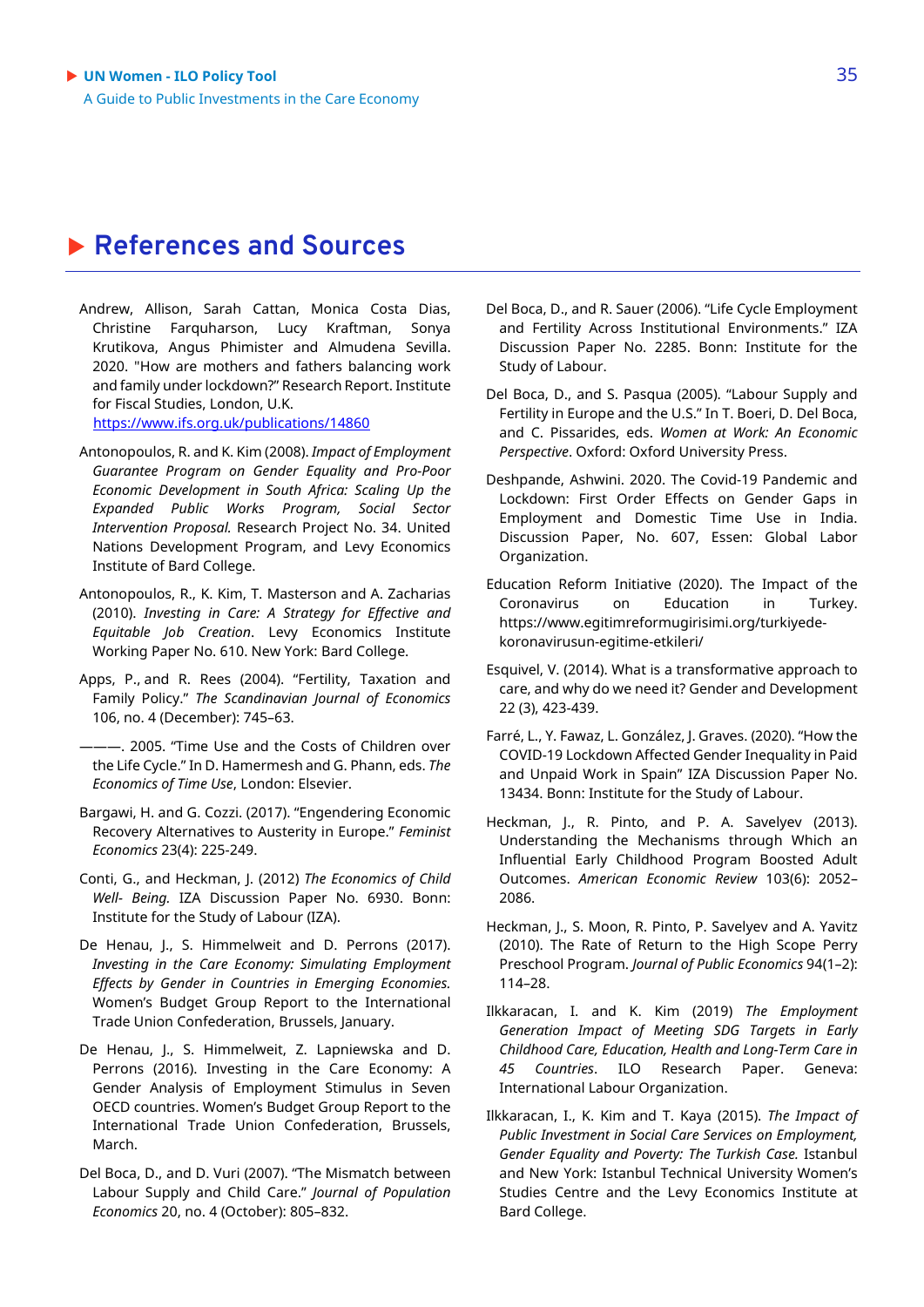- Ilkkaracan, I., K. Kim, T. Masterson, E. Memis, and A. Zacharias (2020). The Impact of Investing in Social Care on Employment Generation Time- and Income-Poverty and Gender Gaps: A Macro-Micro Policy Simulation for Turkey. CWE-Gam Working Paper.
- Ilkkaracan, I. and E. Memis (2020). Transformation in the Gender Imbalances in Paid and Unpaid Work under the Pandemic: Findings from a Pandemic Time-Use Survey in Turkey. Feminist Economics (forthcoming).
- International Labour Organization (ILO) (2020). *A Genderresponsive Employment Recovery: Building back Fairer. Policy Brief*. Geneva: International Labour Organization. [https://www.ilo.org/emppolicy/pubs/WCMS\\_751785/la](https://www.ilo.org/emppolicy/pubs/WCMS_751785/lang--en/index.htm) [ng--en/index.htm](https://www.ilo.org/emppolicy/pubs/WCMS_751785/lang--en/index.htm)

———. (2018). *Care work and care jobs for the future of decent work*. Geneva: International Labour Organization.

———. (2013). *Meeting of Experts on Policy Guidelines on the Promotion of Decent Work for Early Childhood Education Personnel.* Geneva, Switzerland: ILO. [https://www.ilo.org/sector/Resources/codes-of](https://www.ilo.org/sector/Resources/codes-of-practice-and-guidelines/WCMS_236528/lang--en/index.htm)[practice-and-guidelines/WCMS\\_236528/lang-](https://www.ilo.org/sector/Resources/codes-of-practice-and-guidelines/WCMS_236528/lang--en/index.htm) [en/index.htm](https://www.ilo.org/sector/Resources/codes-of-practice-and-guidelines/WCMS_236528/lang--en/index.htm)

———. (2014). World Social Protection Report 2014/15, Geneva, 2014. Available from: [http://www.ilo.ch/global/research/global](http://www.ilo.ch/global/research/global-reports/world-social-security-report/2014/lang--en/index.htm)[reports/world-social-security-report/2014/lang-](http://www.ilo.ch/global/research/global-reports/world-social-security-report/2014/lang--en/index.htm) [en/index.htm](http://www.ilo.ch/global/research/global-reports/world-social-security-report/2014/lang--en/index.htm) 

- Kim, K., I. Ilkkaracan, and T. Kaya (2019). *Investing in Social Care Infrastructure and Employment Generation. A Distributional Analysis of the Care Economy in Turkey*. Journal of Policy Modelling, Vol. 41(6), pp: 1210-1229. [https://www.sciencedirect.com/science/article/pii/S01](https://www.sciencedirect.com/science/article/pii/S0161893819300614?via%3Dihub) [61893819300614?via%3Dihub](https://www.sciencedirect.com/science/article/pii/S0161893819300614?via%3Dihub)
- Kim, Kijong (2011). Ex-ante Evaluation of a Targeted Job Program: Hypothetical Integration in a Social Accounting Matrix of South Africa. *Economic Modelling*  28: 2683–2690.
- Kum, H., & Masterson, T. N. (2010). Statistical Matching Using Propensity Scores: Theory and Application to the Analysis of the Distribution of Income and Wealth. Journal of Economic and Social Measurement, 35(3), 177–196[. https://doi.org/10.3233/JEM-2010-0332](https://doi.org/10.3233/JEM-2010-0332)
- Lipszyc, B., E. Sail and A. Xavier. (2012). *Long-term care: need, use and expenditure in the EU-27*, Economic Papers 469, Brussels, Belgium: European Commission, Directorate-General for Economic and Financial Affairs.
- Masterson, T. (2018). "Simulations of Employment for Individuals in LIMTCP Consumption-Poor Households

in Tanzania and Ghana, 2012." Working Paper No. 871. Annandale-on-Hudson, NY: Levy Economics Institute of Bard College.

- ———. (2013). "Quality of Statistical Match and Simulations Used in the Estimations of the Levy Institute Measure of Time and Consumption Poverty (LIMTCP) for Turkey in 2006". Working Paper No. 769. Annandale-on-Hudson, NY: Levy Economics Institute of Bard College.
- ———. (2012). "Simulations of Full-Time Employment and Household Work in the Levy Institute Measure of Time and Income Poverty (LIMTIP) for Argentina, Chile and Mexico". Working Paper No. 727. Annandale-on-Hudson, NY: Levy Economics Institute of Bard College.
- McKinsey (2015). The Power Of Parity: How Advancing Women's Equality Can Add \$12 Trillion To Global Growth. McKinsey Global Institute (MGI) Report, London and Shangai: McKinsey Global Institute.
- Onaran, O., C. Oyvat and E. Fotopoulou (2019). Gendering Macroeconomic Analysis and Development Policy: A Theoretical Model for Gender Equitable Development. CWE-GAM Working Paper Series 19-04, Program on Gender Analysis in Economics (PGAE), American University, Washington, D.C.
- Oyvat, C. and O. Onaran (2020). The Effects of Public Social Infrastructure and Gender Equality on Output and Employment: The Case of S. Korea. CWE-GAM Working paper Series 20-01, Program on Gender Analysis in Economics (PGAE), American University, Washington, D.C.
- Scheil-Adlung, X. (2015). *Long-term care protection for older persons: A review of coverage deficits in 46 countries*. Extension of Social Security ESS Working paper No:50, Geneva: International Labour Organization.
- *UK Women's Budget Group. (2015) Feminist F Plan: A Feminist Economic Strategy for a Caring and Sustainable Economy.*  [http://wbg.org.uk/wp-content/uploads/2015/02/PLAN-](http://wbg.org.uk/wp-content/uploads/2015/02/PLAN-F-2015.pdf)[F-2015.pdf](http://wbg.org.uk/wp-content/uploads/2015/02/PLAN-F-2015.pdf)
- United Nations. (2020). Education during Covid-19 and Beyond. New York: United Nations DESA. [https://www.un.org/development/desa/dspd/wp](https://www.un.org/development/desa/dspd/wp-content/uploads/sites/22/2020/08/sg_policy_brief_covid-19_and_education_august_2020.pdf)[content/uploads/sites/22/2020/08/sg\\_policy\\_brief\\_covi](https://www.un.org/development/desa/dspd/wp-content/uploads/sites/22/2020/08/sg_policy_brief_covid-19_and_education_august_2020.pdf) d-19 and education august 2020.pdf
- UNDP Turkey (2020). Gender Gaps in the Care Economy during the Covid-19 Pandemic in Turkey: A Research Brief. Ankara: UNDP Turkey Country Office.
- ———. (2015). *Education for All 2000-2015: Achievements and Challenges*, Paris, France: UNESCO.